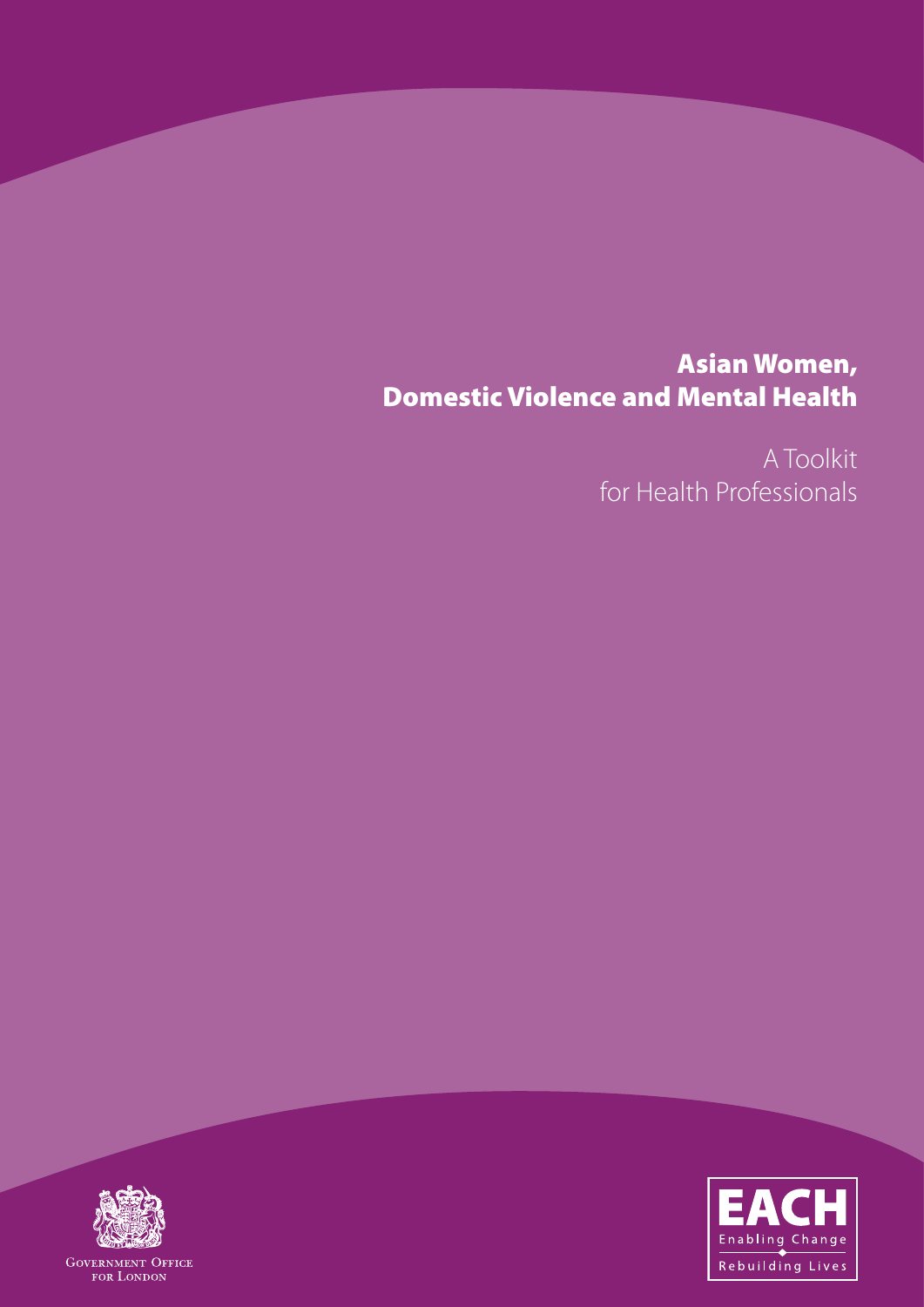### Contents

| <b>Acknowledgements</b> |                                                                                          |  |
|-------------------------|------------------------------------------------------------------------------------------|--|
| Foreword                | Ann Keen, MP<br>Parliamentary Under Secretary for Health Services, Department of Health2 |  |
| <b>Background</b>       |                                                                                          |  |
| Section one             |                                                                                          |  |
| Section two             |                                                                                          |  |
| Section three           |                                                                                          |  |
| Section four            |                                                                                          |  |
| Section five            |                                                                                          |  |
| Section six             |                                                                                          |  |
| Section seven           |                                                                                          |  |
| Section eight           |                                                                                          |  |
| Section nine            |                                                                                          |  |
| Section ten             |                                                                                          |  |

"If I am laughing and alive today, it is because of my counsellor and Pukaar."

Pukaar service user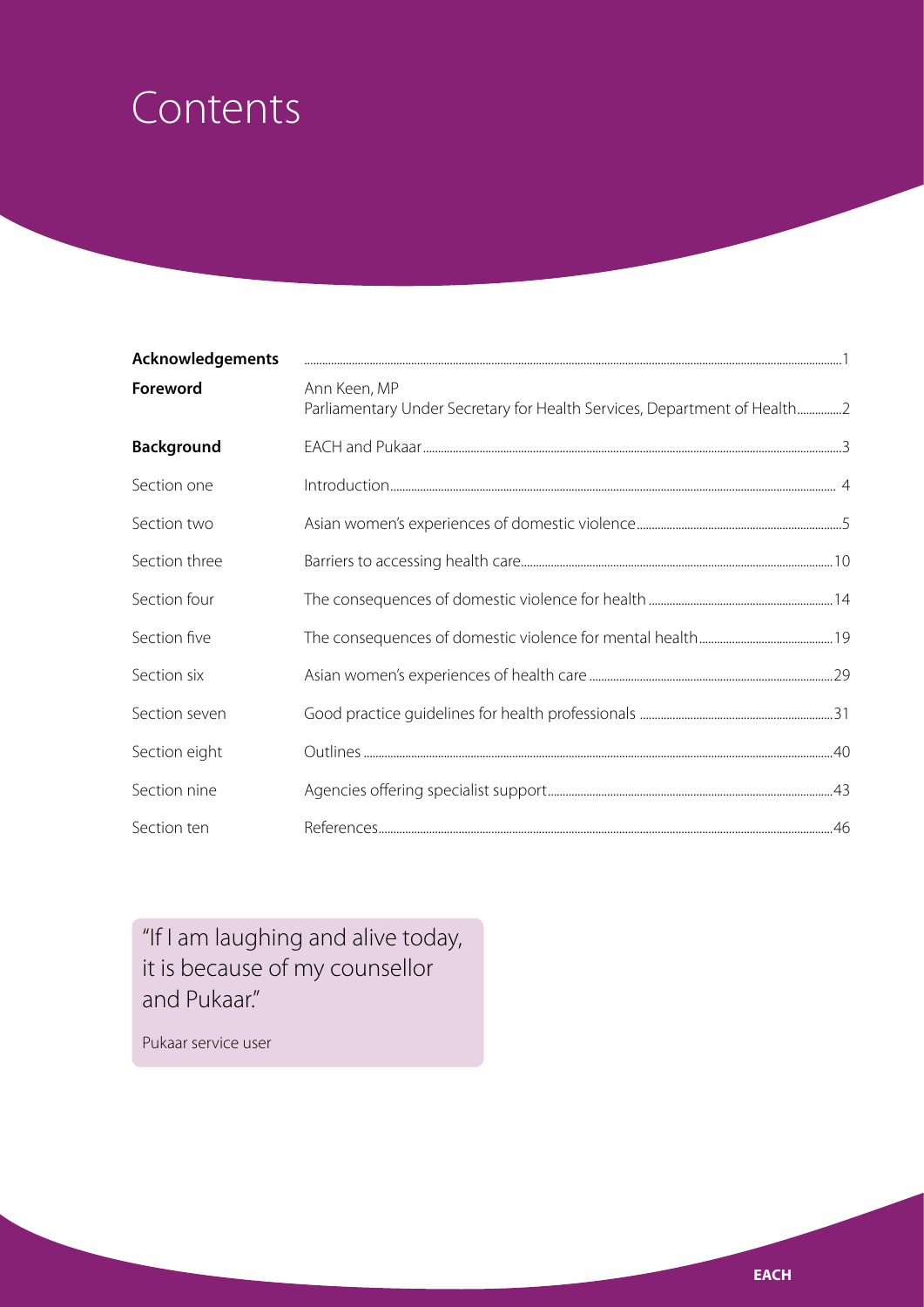### Acknowledgements

EACH would like to thank the following people for their time and the valuable contributions they have made to the production of this toolkit.

Very special thanks to Dr Roxane Agnew-Davies, Chartered Clinical Psychologist and specialist advisor to the Department of Health Victims of Violence and Abuse Prevention Programme (VVAPP), for compiling this toolkit and for bringing a wealth of knowledge and expertise in the domestic violence and mental health field.

Particular thanks to Pukaar Service Users for participating in focus groups and sharing their experiences and for their invaluable feedback.

Thanks to the team of Pukaar counsellors who provided valuable information relating to their work with Asian women experiencing domestic violence and abuse and contributed throughout the process:

Gayatri Shah, Foziha Raja, Balbir Kang and Jyoti Mashru.

Also, thanks to Lakhvir Randhawa, Deputy Director, EACH for editing and reviewing the toolkit.

EACH is grateful to Government Office for London for providing the funding to undertake the specialist domestic violence training across the health sector in the London Boroughs of Ealing and Hounslow and enabling the production and dissemination of this toolkit.

We would also like to thank our partner agencies Hounslow Safer Community Partnership and Ealing Safer Communities Unit for their support and guidance in the development and delivery of the domestic violence and mental health training and to members of the Steering Group who took forward the implementation of the project:

- Permjit Chadha, Senior Community Safety Officer, L.B. Hounslow
- Joyce Parker, Domestic Violence Co-ordinator, L.B Ealing
- Sandra Machado, Director, EACH

We are grateful to a number of people who contributed to the promotion and delivery of the training to health professionals in Hounslow and Ealing:

- Dr Roxane Agnew-Davies, Director of Domestic Violence Training Ltd
- Foziha Raja, Domestic Violence Trainer, EACH
- Sarah Khalil, Domestic Violence Consultant
- Hazel Daniel, Senior Project Manager, Hounslow Primary Care Trust
- Hanna Gottschling, Head of Training for West London Mental Health Trust
- Jane Darraoch, Health Promotion Team Leader, London Borough of Ealing
- • Johnny Nota, Mental Health Older People and Alcohol, London Borough of Ealing
- Ian Davies, Commissioner Mental Health
- Bridget Ledbury, Head of Adult Mental Health Integrated Services, London Borough of Ealing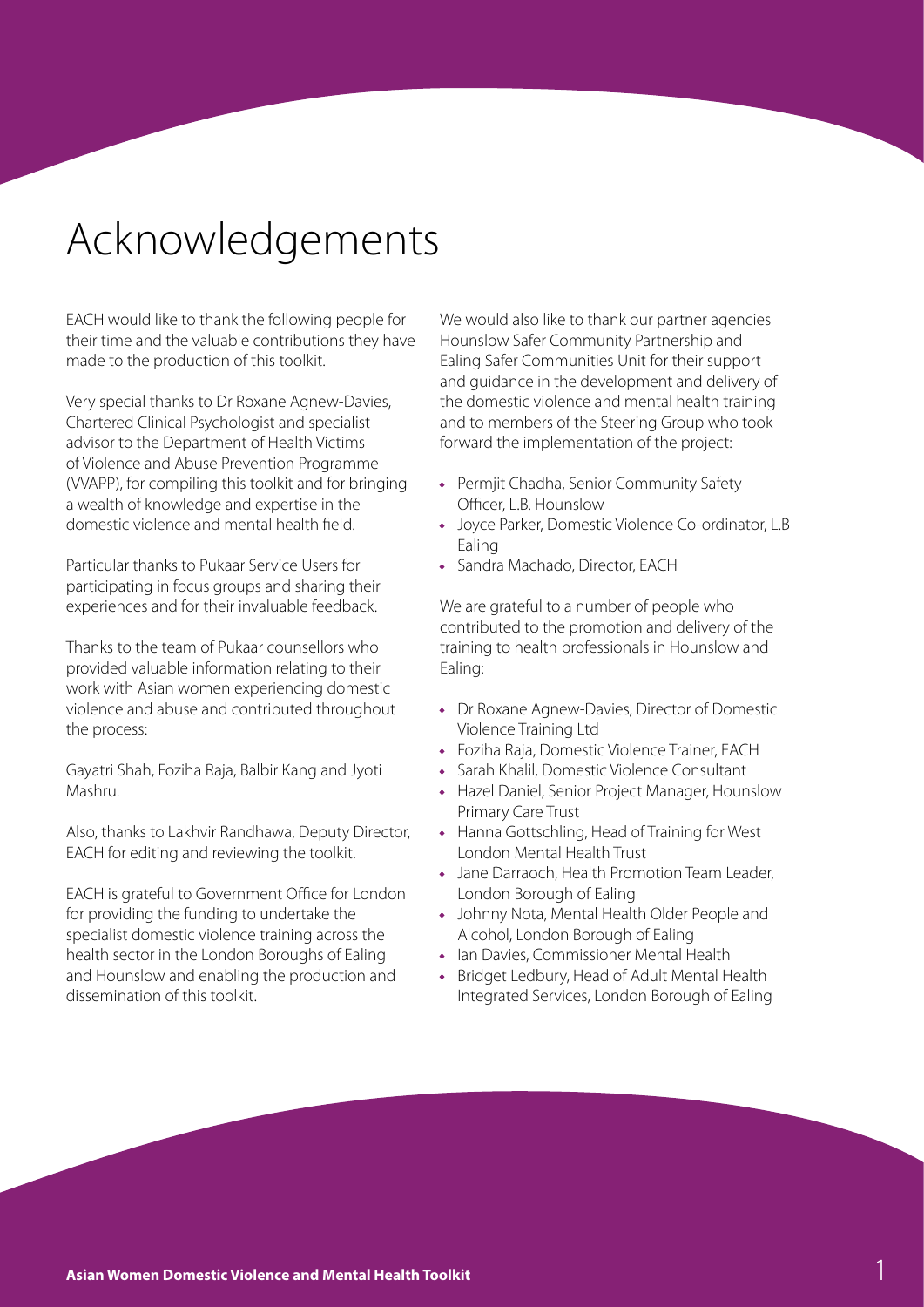## Foreword

In my professional capacity as both a nurse for 25 years and currently as a Parliamentary Under Secretary for Health Service at the Department of Health, issues around women's health have always been of importance to me. Domestic violence, we know, has a significant impact on women and their children's mental health and well-being as highlighted by The Department of Health's report 'Into the Mainstream', which shows that women's experiences of violence and abuse frequently leads to mental distress.

The Department of Health has undertaken significant work to promote awareness, understanding and to develop best practice on domestic violence for health professionals, recognising the key role that health services play in providing opportunities for women to disclose in a safe environment and to address these dual issues.

For Asian women, we know that their particular experiences of Domestic violence and abuse are greatly influenced and exacerbated by cultural dynamics, pressures and issues around honour, which not only impacts on their mental health but also on the way they disclose and seek help.

This toolkit, 'Asian Women, Domestic Violence and Mental Health' is an invaluable resource which will assist health practitioners to recognise the links between Asian women presenting with mental health issues and their experiences of domestic violence, and thus be able to respond more appropriately.

I've known the work of EACH and Pukaar, a specialist resource which has been a life-line to Asian women experiencing domestic violence and abuse. I am proud to endorse this tool-kit which will provide a practical resource for health professionals and hope that it will be widely used and disseminated.

In teen

**Ann Keen** Parliamentary Under Secretary of State for Health Department of Health **February 2009**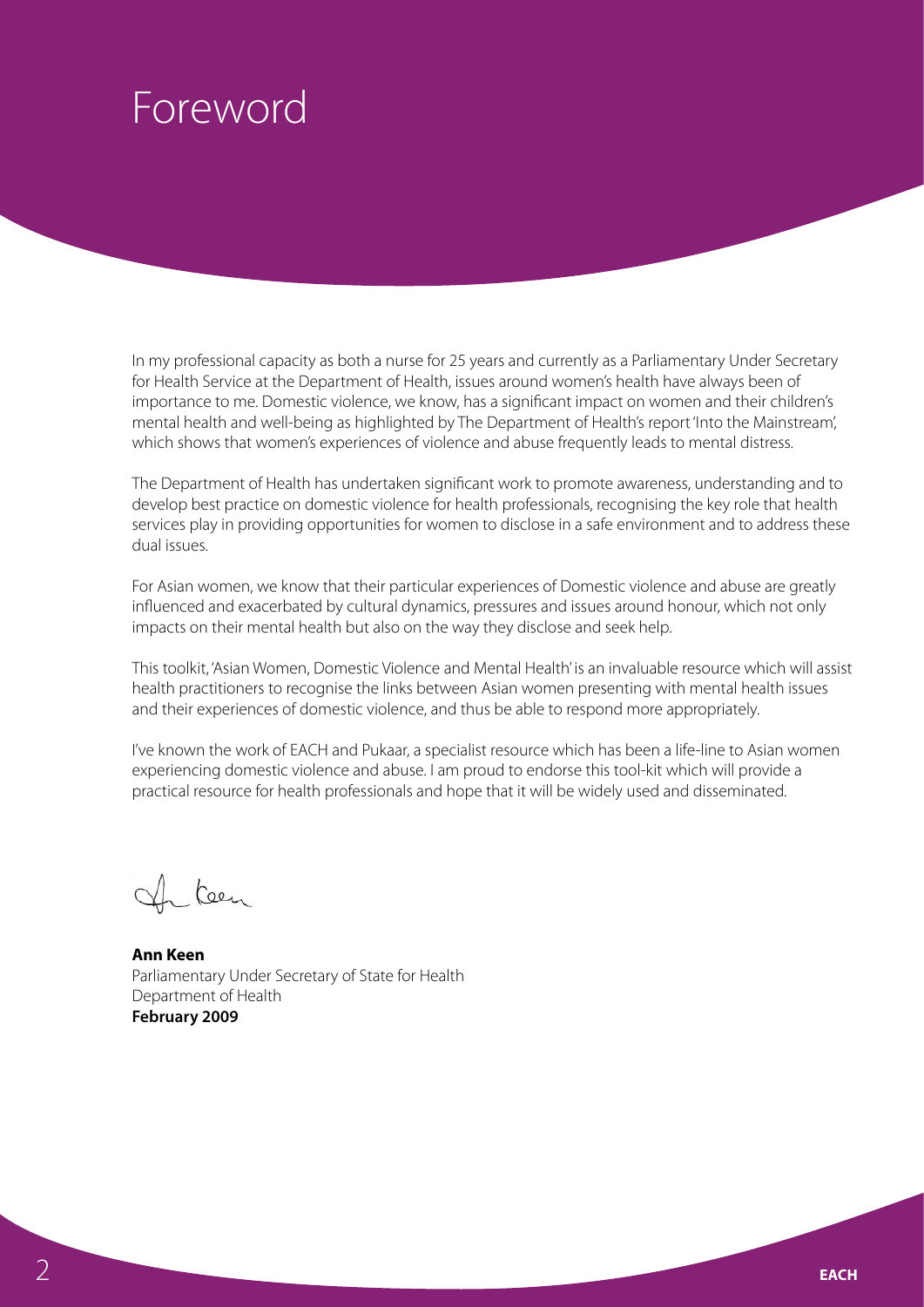## Background

### **About EACH**

EACH is a specialist counselling and support organisation providing a range of communitybased services to individuals and families affected by alcohol and drug misuse and mental health and domestic violence concerns.

Established in 1991 in the London Borough of Hounslow as one of the foremost Asian specific alcohol counselling services in the UK, EACH today works with all communities and operates across West London.

#### **About Pukaar**

 'The counsellor told me it's not my fault and I don't deserve to be hit, that they didn't have the right to hit me, and that I was good. Hearing this the first time made me feel special.'

#### *Pukaar service user*

Pukaar, a project of EACH and funded by London Councils (formerly Association of London Government) was set up in 2003 to provide counselling and support to Asian women and girls affected by domestic violence and abuse. The project operates in the boroughs of Barnet, Brent, Ealing, Richmond upon Thames, Harrow, Hillingdon, and Hounslow.

Over the duration of the project Pukaar has supported 1100 Asian women and girls who have presented with a range of issues such as anxiety and depression, Post Traumatic Stress Disorder (PTSD), self harm, substance misuse, suicidal ideation and suicidal attempts along with experiences of domestic violence and abuse.

The success of Pukaar can be measured by the number of women and girls (85%) who have reported an improvement in their emotional and mental heath as one of the outcomes from receiving support from Pukaar.

#### Pukaar offers:

- One-to-one sessions with qualified Asian female counsellors in Gujerati, Hindi, Punjabi, Urdu and English.
- Advocacy work and referrals to other agencies
- Information to help women to make informed choices
- Women-only support groups which included group therapy, confidence building and empowerment
- Outreach work in schools
- Home visits

For further information about EACH, please contact:

#### **EACH**

729 London Road Hounslow TW3 1SE Tel: 020 8577 6059 www.eachcounselling.org.uk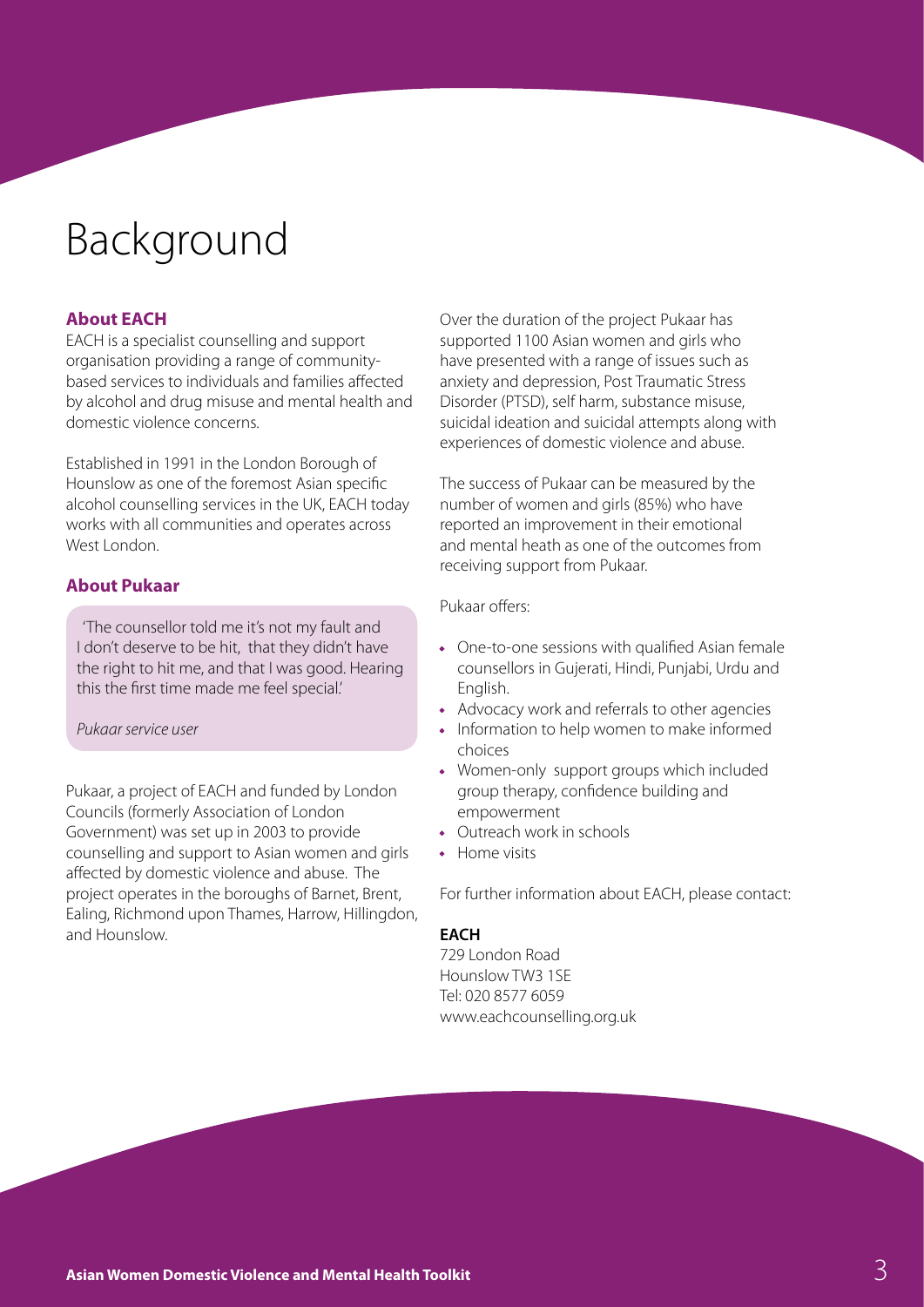### **Section one**  Introduction

#### **In this section: page**

| 1.1 EACH's training to health professionals |  |
|---------------------------------------------|--|
|                                             |  |
|                                             |  |
|                                             |  |

#### **1.1 EACH'S training to health professionals**

In 2007, EACH was funded by the Government Office for London (GOL) to deliver, in partnership with Ealing Safer Communities Unit and Hounslow Safer Community Partnership, training on domestic violence awareness across the health sector, with a particular emphasis on the experiences of Asian women.

206 health professionals (GPs and Practice Nurses), social workers and professionals working within the mental health sector received training across the boroughs of Ealing and Hounslow.

#### **1.2 The toolkit**

As part of this initiative, this toolkit was developed to disseminate culturally appropriate best practice for professionals working with Asian Women experiencing domestic violence and abuse. As local communities become more diverse, this toolkit can enable better care of Asian women presenting with physical and mental health consequences of living with domestic violence and abuse.

#### **1.3 Target audience**

The toolkit is designed mainly for use by primary care health professionals including GPs, practice nurses, health visitors, midwives and mental health staff such as psychiatrists, psychologists, counsellors and CPNs. It provides background information to Asian women's experiences of domestic violence, its impact on their health and how health professionals can respond to these issues within their professional practice.

#### **1.4 Terminology**

In this toolkit Asian women are defined as women who themselves or their families originated from South Asia, a region comprising India, Pakistan Bangladesh and Sri Lanka. The main South Asian languages include Bengali, Gujerati, Hindi, Punjabi, Tamil and Urdu.

We have also used the term domestic violence to cover the whole range of abuse that Asian women experience; its definition is included in section 2.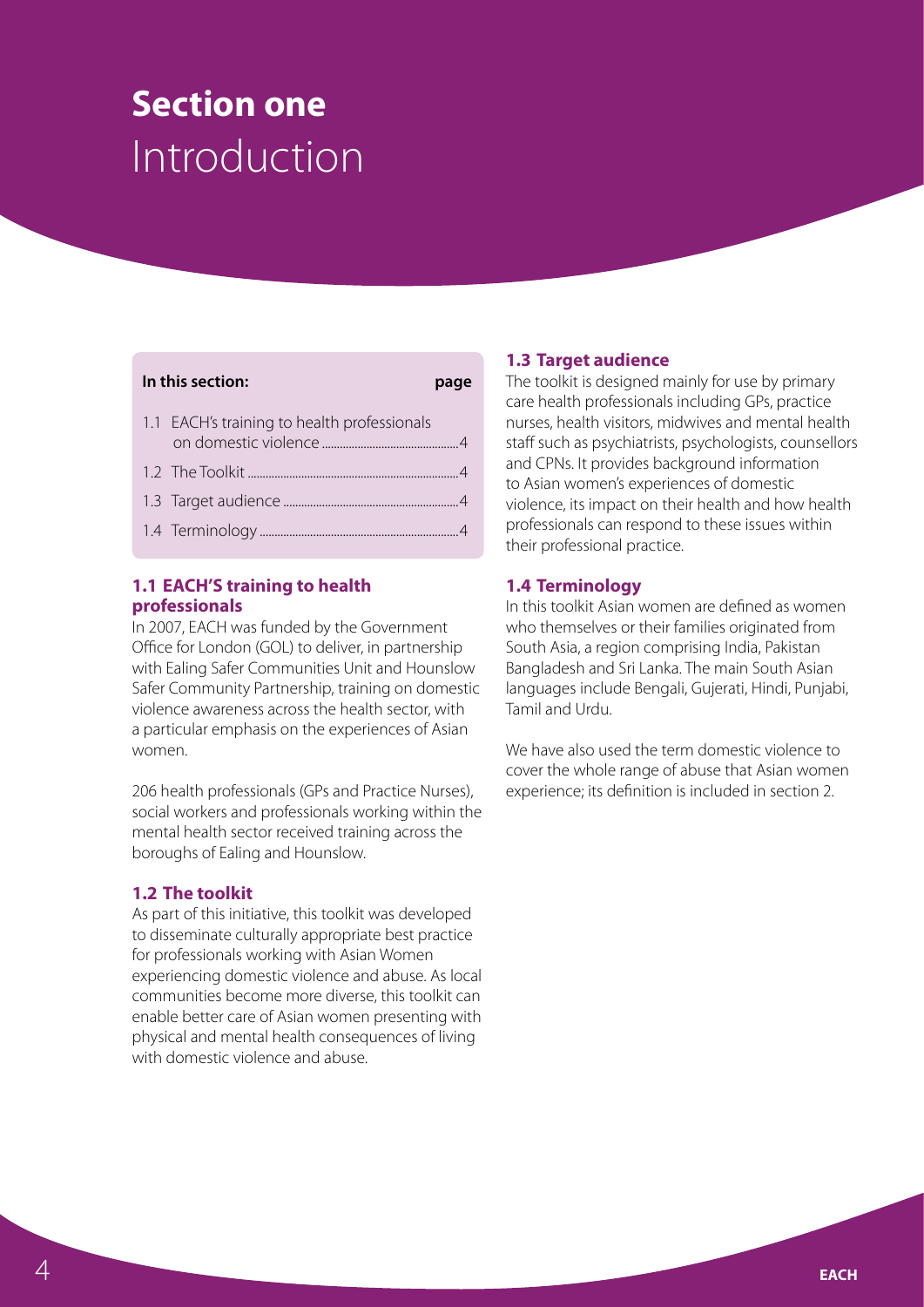### **Section two**

## Asian women's experiences of domestic violence

### **In this section: page** 2.1 Why culture is relevant............................................5 2.2 Definition of domestic violence ........................6 2.3 Definition of Honour Based Violence ...............6 2.4 Nature of abuse experienced by Asian women..............................................................................6 • Distinguishing dynamics 2.5 Asian women and forced marriage.................7 • Forced Marriage Unit • Forced Marriage (Civil Protection) Act 2007 • Pukaar case study 2.6 Prevalence of domestic violence in Asian

#### **2.1 Why culture is relevant**

Culture includes patterns of behaviour and customs, values and attitudes, implicit rules of conduct, patterns of social organisation and taboos or sanctions, which are shared across people with a common identity.<sup>1</sup> While culture can enable self-respect and social status and provide support, protection and security, it also has the power to harm.<sup>2</sup> Asian women experiencing domestic violence are often doubly victimized, first by the abuse and then by their community.<sup>3</sup>

communities in the UK...........................................8

Amongst Asians, the family (extended over numerous households) is a fundamental and influential foundation, providing financial support and emotional security.4 The accomplishments of an Asian family are judged in terms of the family as a whole, so privacy or independence is seen as undesirable. Gender stereotypes are highly conventional<sup>5</sup> and since women are held responsible for maintaining family honour, known as **izzat**, and avoiding **sharam** (shame)<sup>6</sup> the family may justify women being guarded and considered not as individuals but as property.<sup>7</sup> At worst, the result is an 'honour' killing in which a woman is murdered to preserve the 'honour' of her family in the eyes of the community.

An obligation to maintain izzat can keep Asian women trapped in violent relationships<sup>8</sup>. Women who stay at home and obey fathers, husbands and elders usually gain more respect than women who assert their independence, no matter how accomplished.<sup>9</sup> Asian women in the UK have to cope with conflicting roles and living two lives to maintain their cultural identity but survive in the dominant society.

*Although domestic violence occurs across all ethnic groups, cultural differences impact on access to services and effective intervention. Service providers therefore need to be aware that women of South Asian origin may have specific issues that need to be considered.*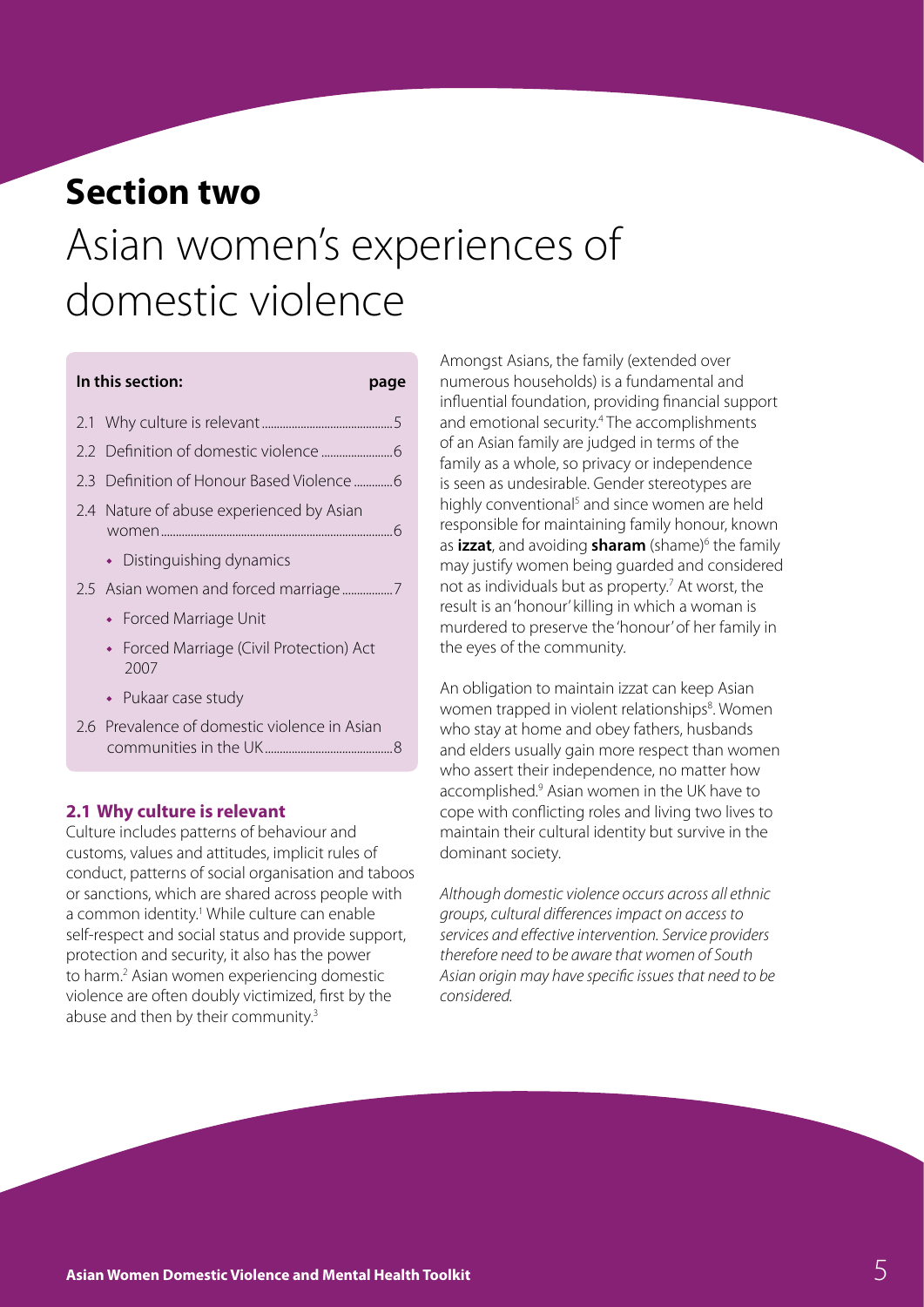# Asian women's experiences of domestic violence

#### **2.2 Definition of Domestic Violence**

Domestic violence is 'Any incident of threatening behaviour, violence or abuse (psychological, physical, sexual, financial or emotional) between adults who are or have been intimate partners or family members, regardless of gender or sexuality.'10 Domestic violence is usually a pattern over time of using threat or force to frighten victim(s) and control their behaviour.

Over the years there has been a lot of campaigning to recognise and raise awareness of violence and abuse as experienced by black and minority ethnic communities, in particular linked to forced marriages, honour based violence and female genital mutilation.

#### **2.3 Metropolitan Police Definition of Honour Based Violence**

Murder in the name of so-called honour are murders in which predominately women, are killed for actual or perceived immoral behaviour which is deemed to have breached the honour code of the family or community, causing shame. They are sometimes called honour killings.

Although there are similarities across all abusive relationships, this section explores some of the specific dynamics in Asian communities. This is not to form stereotypes but to acknowledge some of the additional challenges.

#### **2.4 Nature of abuse experienced by Asian women**

#### *Distinguishing dynamics11 12*

- Multiple abusers: parents, siblings, in laws, other wives, partners
- More cumulative effects because different perpetrators collude
- More threats of rejection (to divorce, send back to country of origin)
- Rigid gender roles tightly prescribing the role of women
- Prevalent patriarchal family system, including belief that children belong to the father and that women are possessions rather than independent
- Divorced women more severely stigmatized
- Women escaping civil war who may suffer violence in the wider society
- Forced Marriages
- Threat of being murdered by their own family if they were to leave
- Language and cultural barriers to accessing help

#### *Physical violence can mean*

- • A broader range of homicides through 'honour' killing, contract killing, dowry (bride-price) related deaths
- Killing or injuring family members in the home country
- Physical assault, stalking or hunting by many people
- Kidnapping or separation from children
- Severe exploitation of household labour akin to slavery, including mistreatment of elderly women and widows

#### *Sexual violence can mean*

- Trafficking, including mail order brides, sex workers, indentured workers
- Sex following forced marriage (not consensual arranged marriage)
- Rape (vaginal, oral, anal) with lack of awareness of legal rights
- Forced unprotected sex resulting in STIs, including AIDS
- Single women being sexually harassed by family, work colleagues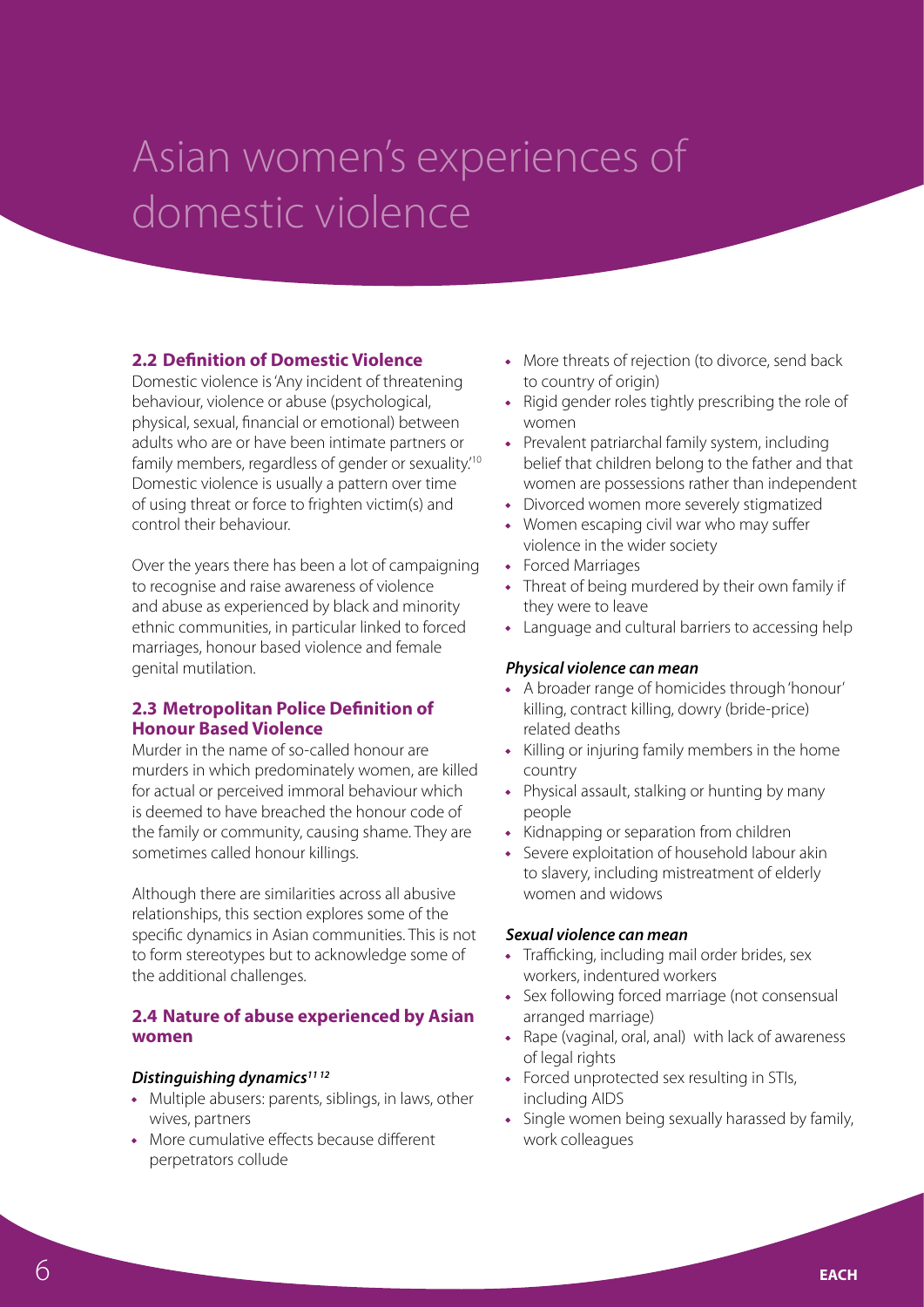- Excessive restrictions to control sexuality; grave threats about sexual activity (which may be enacted)
- Blamed for rape, incest; being forced to marry rapist
- Denied sexual orientation in community where homosexuality is ostracised
- Kept in ignorance about sex and sexual health

"If it's physical, you can put a plaster on it. But if it's mental, it affects every single other relationship in your life. It filters through everything and the problem with mental abuse is that you don't know what's happening. And the GP can't see it unless there is a physical sign. The abuse happened throughout my relationship - ten years.'"

Pukaar service user

"It is easier to see the physical side of abuse - bruises, cuts, strangulation marks. It's important not just to identify physical pain but to ask about psychological wounds. It's harder to see the threats that a husband makes to kill a woman, or to send her back to India<sup>"'</sup>

#### Pukaar counsellor

#### *Psychological abuse can mean*

- Severe isolation including removal of all support systems
- Threats of abandonment, deportation or forced return to their home country
- Loss of children by removal; separation from them within the family
- False declarations to immigration; withholding/ hiding passports
- Withholding proper nourishment, education
- Control of income or benefits
- • Withholding health care or medication

#### **2.5 Asian women and forced marriage13**

Forced marriage is a form of domestic abuse. It is not the same as an arranged marriage, in which the families take a leading role in arranging the marriage but the choice whether or not to accept the arrangement remains with the young people.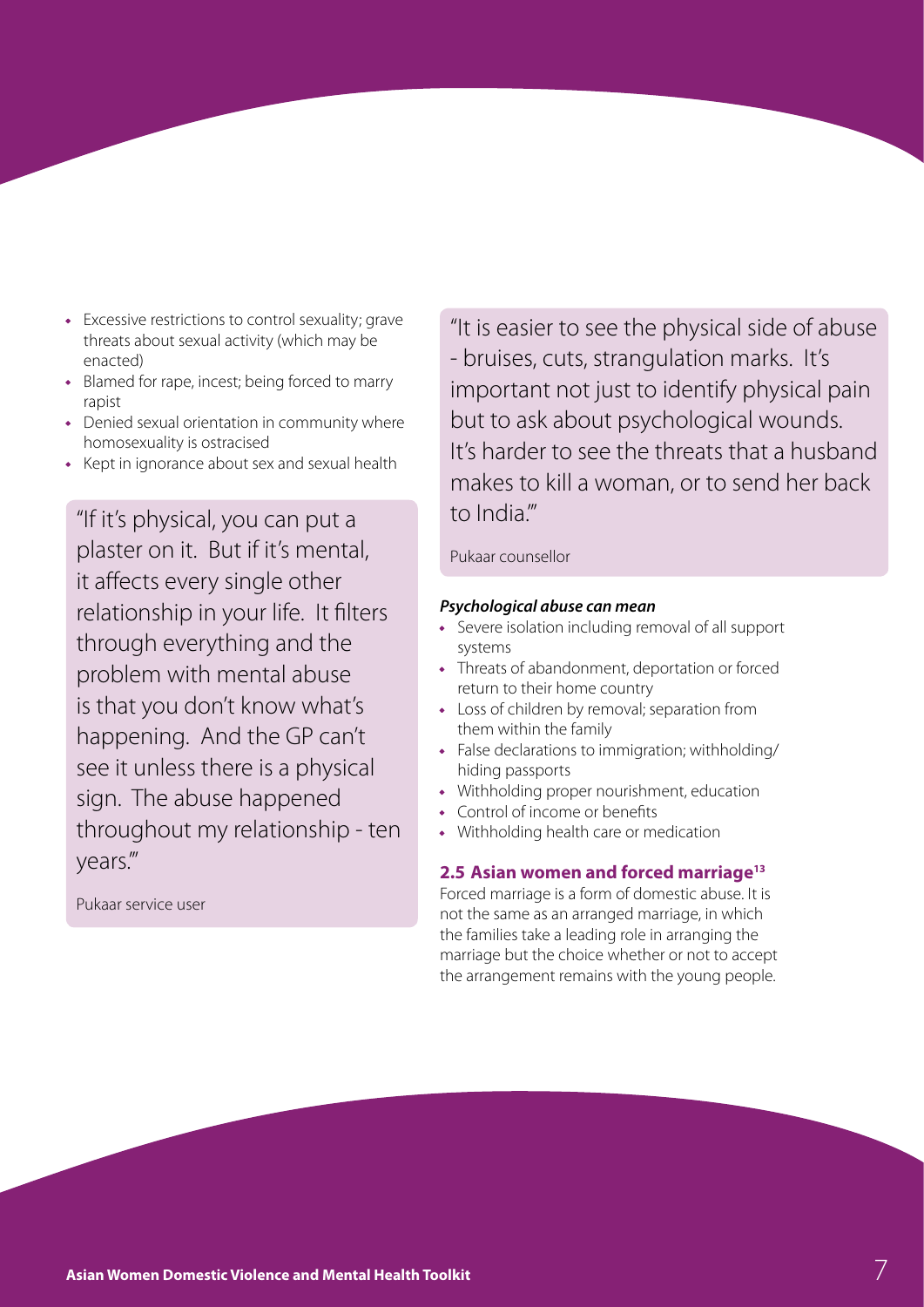# Asian women's experiences of domestic violence

In forced marriage, one or both spouses do not consent or they are made to consent under duress (physical or emotional pressure). About 300 cases of forced marriage are reported in the UK each year. Some girls are taken overseas while others may be married in the UK. Forced marriage can involve child abuse, abduction, violence, rape, enforced pregnancy and enforced abortion.

#### *Forced Marriage Unit, Foreign Office:*

"A marriage conducted without the valid consent of both parties where duress (emotional pressure in addition to physical abuse) is a factor."

There is no typical victim of forced marriage. Warning signs can include

- Domestic violence within the family
- Mental illness; physical disability; learning disability
- Poor school work, truancy,
- Self harm, substance use and misuse.
- History of older siblings leaving school and marrying early
- Vague disclosure of 'family problems'; running away; early pregnancy

Parents may justify their behaviour as protecting their children, building stronger families or preserving cultural traditions, although forced marriage is not sanctioned within any religion. The family may want to control the child's sexuality, protect 'family honour', assist claims for residence or ensure that assets remain in the family, while failing to acknowledge serious abuse of human rights.

#### **"Multicultural sensitivity is not an excuse for moral blindness"14**

*Mike O'Brien, House of Commons Adjournment Debate on Human Rights (Women) 10 February 1999*

Guidance for health professionals on dealing with cases of forced marriage was released in 200715 and is available free of charge from the Forced Marriage Unit (www.fco.gov.uk/forcedmarriage; tel. 020 7008 0151)

#### *Forced Marriage (Civil Protection) Act 2007*

- Courts have power to make Forced Marriage Protection Orders.
- Breach of an injunction would not itself be a criminal offence, but would be a contempt of court. Courts would have the full range of sanctions available to them, including imprisonment.
- Enables people to apply for an injunction at the county courts, rather than just the high courts.
- Enables third parties to apply for an injunction on behalf of somebody else.
- Places FMU Guidelines on a statutory footing.
- Training and implementation started in 2007.

#### **2.6 The prevalence of domestic violence in Asian communities in the UK**

Experiences of domestic violence within ethnic minority groups in the UK are not well researched<sup>16</sup>. Asian women are under-represented because questionnaires are typically only available in English, despite increasing recognition that migrant women are more vulnerable to abuse because of their isolation.17 One study of Asian victims of domestic violence found, on average, they had experienced 11.3 years of violence; 90% of these victims were abused daily or weekly; 67% had contemplated suicide and 13% had made suicide attempts.18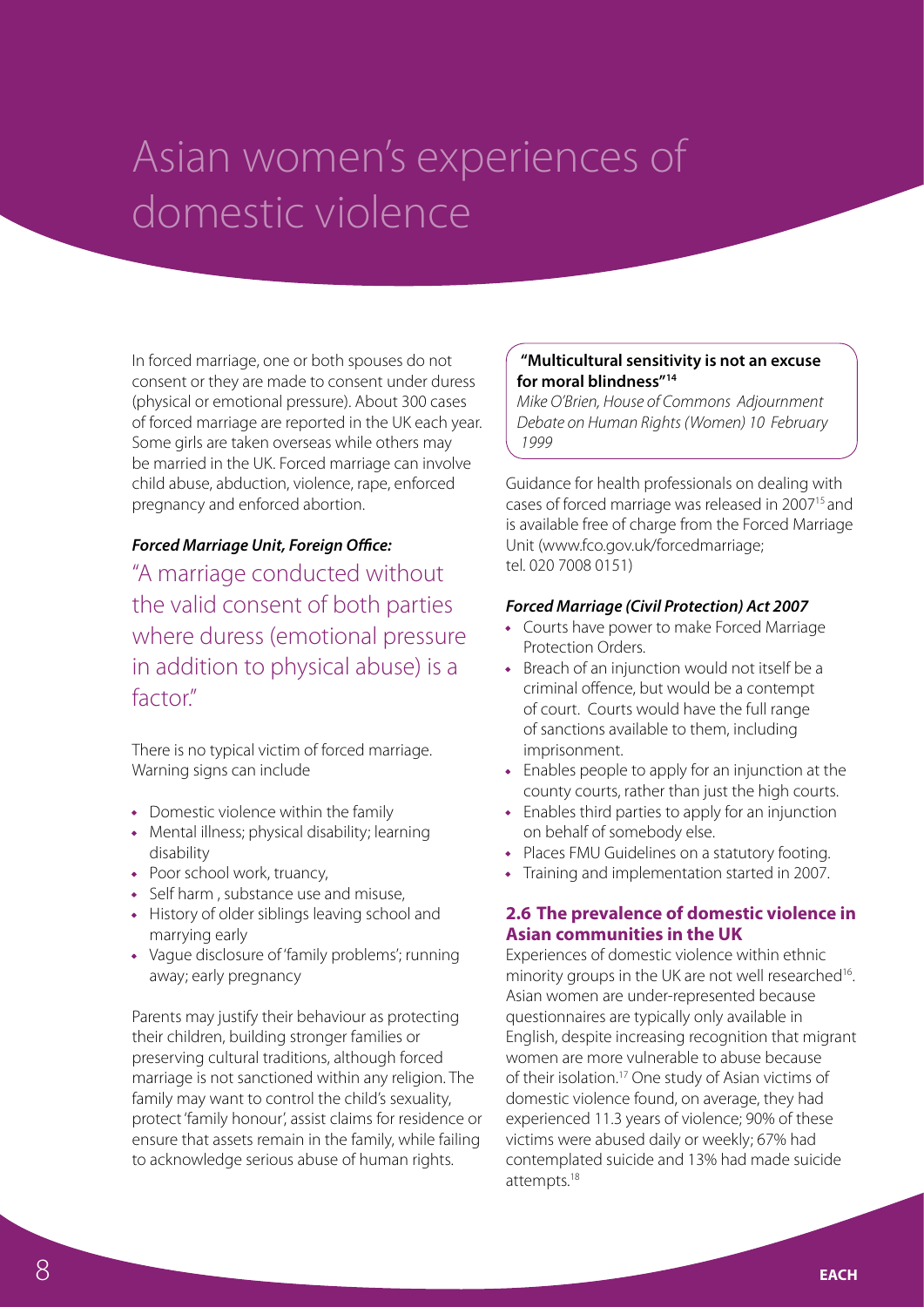#### **Case study**

Fatima aged 25 was referred for counselling by Social Services, all three of her children were on the child protection register for neglect. Sana herself felt low and unable to cope.

When Fatima was 18 years old she was taken to Pakistan believing she would be enrolled at a college to further her studies. In fact her parents had arranged for her to be married to her cousin. Despite her distress and anger, the marriage went ahead. She lived in Pakistan for four years, during which time she was often violently sexually and physically assaulted by her husband. Though her family were aware of the abuse they refused to help her return. After the children were born her husband was often violent to the children particularly the elder child, a boy. Fatima managed to escape by approaching strangers on a trip into the city; they put her in touch with the authorities who arranged to bring her back to the UK and refer her to a refuge. The family were referred to Social Services and the children were fostered for a short time as Fatima became very depressed and felt unable to cope.

For Fatima being able to explore her experiences with a therapist who she felt would understand her background and be able to express herself in Hindi was vitally important. While she still can't understand why her family would treat her in this way she is keen that she and the children should have a better future.

Fatima is slowly beginning to make progress; this is reflected in her improved sense of self esteem and relationship with the children. The family do however face many challenges and her elder son has since been referred on to receive further emotional support.

#### *Pukaar Case Study: Forced Marriage*

A multi-lingual study in Hackney GP practices found 41% of over 1200 female patients (5% of whom were Asian) experienced domestic violence over their lifetimes, of which 17% reported partner violence within the previous year.<sup>19</sup> Abuse disclosure rates were slightly lower for Asian women than might have been predicted from the proportion within the population. This study contrasts with findings elsewhere that the risk of Asian women suffering domestic violence does not significantly differ from other socioeconomic groups, or that there are a disproportionately high number of women in refuges from ethnic minorities.20

The rate of disclosure may neither reflect the actual prevalence nor women's awareness of the link between domestic violence and mental health. When UK Asian women were asked at GP surgeries and community agencies what they considered to be the main cause of suicide attempts, 92% identified "violence by the husband."<sup>21</sup>

The specific challenges to disclosure of abuse for Asian women are discussed in the next sections, but include the context that divorce is highly stigmatised by Asian cultures.*22*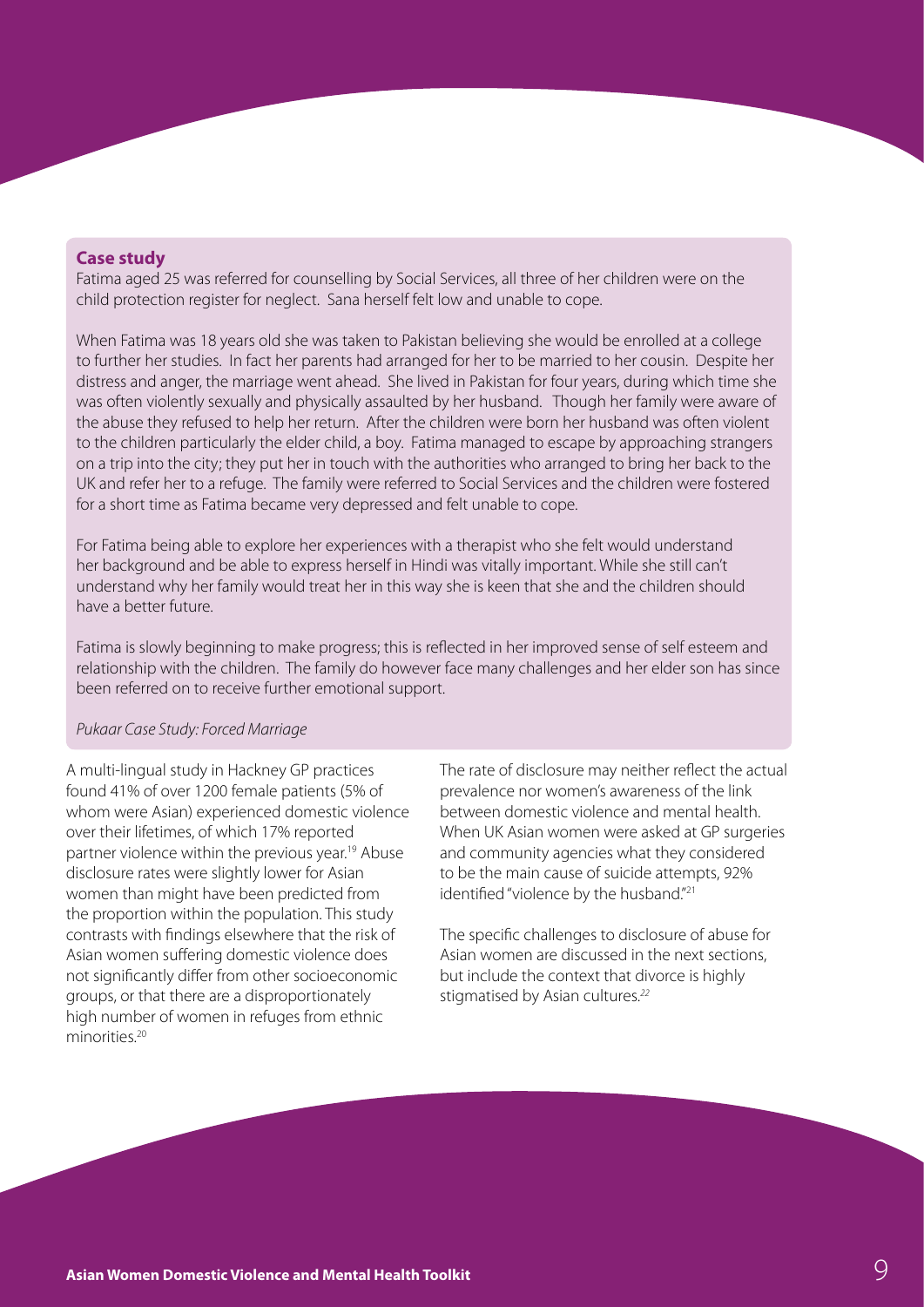### **Section three**  Barriers to accessing health care

#### **In this section: page**

- 3.1 Barriers to disclosing domestic violence by Asian women.............................................................10
	- Nature of abuse
	- Cultural norms
	- Cultural pressures
	- Lack of support
- 3.2 Barriers to disclosing mental distress...........11
- 3.3 Barriers to seeking help for mental distress associated with domestic violence..............11
	- Factors that impact on seeking help
	- Feelings of exclusion
	- Maintenance of poor access to services
- 3.4 Why Asian women do not leave a violent home...............................................................................12
	- Cultural pressures, including honour and shame
	- Language
	- • Practical reasons
	- Immigration status
	- Repercussions Leaving does not always end the violence

#### **3.1 Barriers to disclosing domestic violence**

#### *Nature of abuse*

- Suffering abuse from more than one perpetrator in the extended family
- Fear of breach of confidentiality, particularly in case the family find out
- Threats of being sent abroad
- Threat of being excluded from or shamed by the community
- Fear of consequences from being found if they do leave

#### *Cultural norms*

- Fear of bringing shame to and going against the family tradition and cultural norms
- Religious belief that marriage is sacred
- Belief that the children need their father
- Fear of becoming a hindrance to siblings' marriages

#### *Cultural pressures*

- • Grooming from birth for girls makes it difficult to challenge male authority
- Duty and tradition means being taught to respect authority figures
- A woman is taught to be a perfect mother, a perfect wife and a perfect daughter-in-law
- Girls are taught from an early age "Don't take your problems outside the home"
- The view that it's a stigma to talk about violence with strangers
- The view is that domestic violence is normal and justified if a woman steps outside of expected role
- Women are taught that men are superior and thus "your husband has the right to beat you"
- It is bad karma (against religious beliefs) to leave. Suffering is a part of spiritual life
- Sexual abuse can be justified if it will produce a son or "heir"
- A woman can lack support from her own family as well as her extended family
- • A woman married into a different culture and asked to convert to a different faith can feel even more scared and stuck
- If women do try to disclose, not being believed is a barrier

*Pukaar staff team*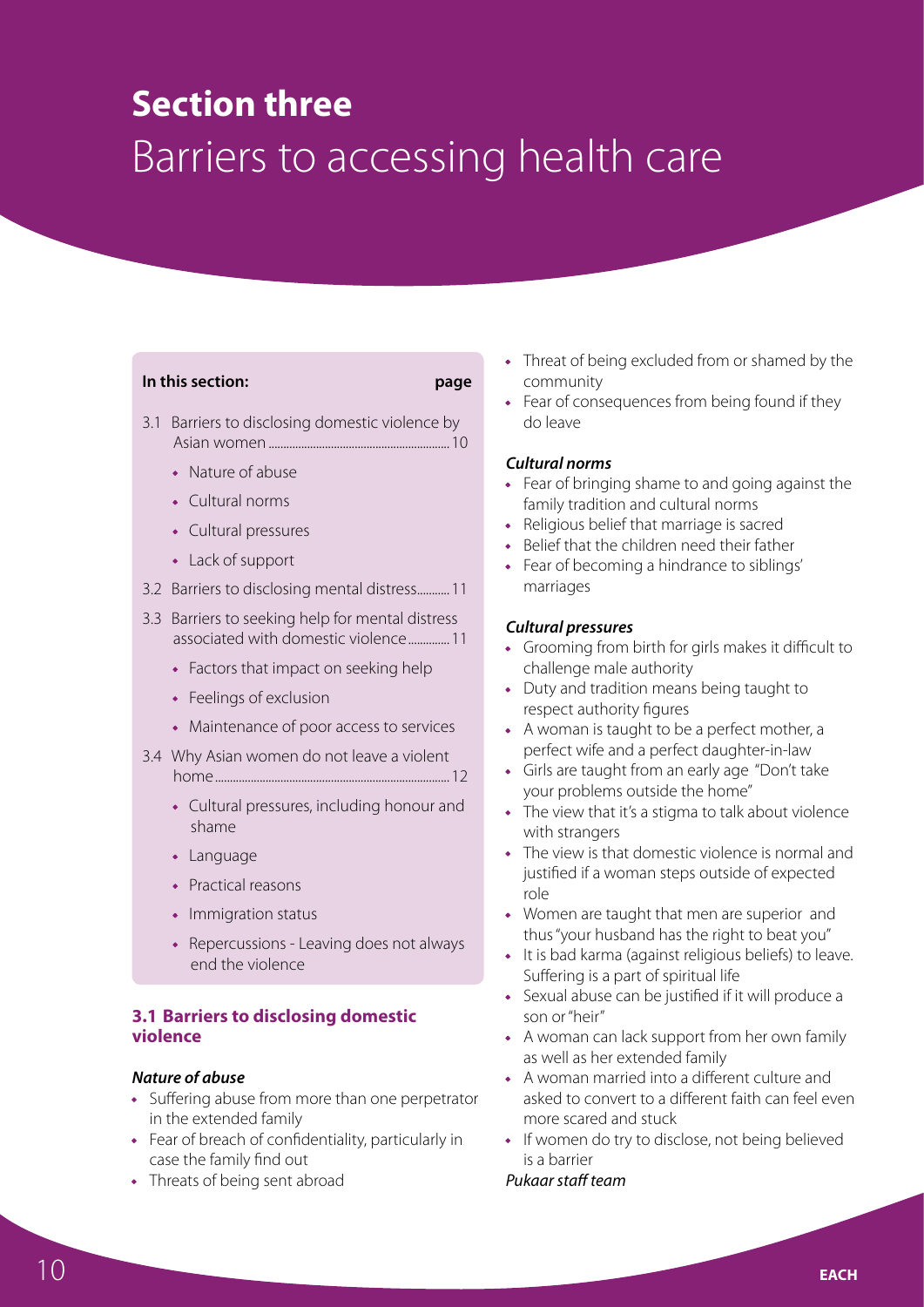#### *Lack of support*

- Risking immigration status
- No recourse to public funds and therefore unable to access refuges
- Lack of English language skills increasing isolation
- Lack of confidence in dealing with statutory organisations
- Lack of social support in the UK
- Bad experience of services

#### **3.2 Barriers to disclosing mental distress**

In addition disclosing mental distress alongside domestic violence is difficult for Asian women due to the following reasons:

- It's acceptable to have numerous physical problems but not a mental health issue
- A woman might be considered to be "pagal" (mad)
- There is pressure to be a "good" Asian wife and mother
- A woman may feel under pressure to keep it a secret from everyone, including the GP because she is a disgrace to the family
- Many women only seek help at a crisis point
- Women lack knowledge about mental health issues and support available
- A woman can be afraid of being labelled "mental" and find it difficult to express how she really feels because of the language barriers
- Fear of losing children if they are seen to have a mental health issue and abusers prove they are an unfit mother.

"I did tell my family how my husband was treating me. Instead of going to work, I packed my bags and left home. I went to the family and my sister was so shocked to see me. My brother is highly respected. My family told me he would lose respect if his sister got divorced. After a week, he took me back to my husband and said I'd made a mistake and should not have left."

Pukaar service user

### **3.3 Barriers to seeking help for mental distress associated with domestic violence**

Asian women in the UK experience greater difficulties in getting help.<sup>23</sup> Although consultation rates with GPs are higher overall for Asian patients.<sup>24</sup> rates of consultations for mental disorders are lower for Asian women than white patients. Asian women are more likely to talk to a friend or relative than to their GPs. They are under represented in mainstream NHS mental health services but will use Asian voluntary agencies.<sup>25</sup>

#### *Factors that impact on seeking help*

A number of factors<sup>26</sup> make it difficult for Asian women to seek help for mental health problems: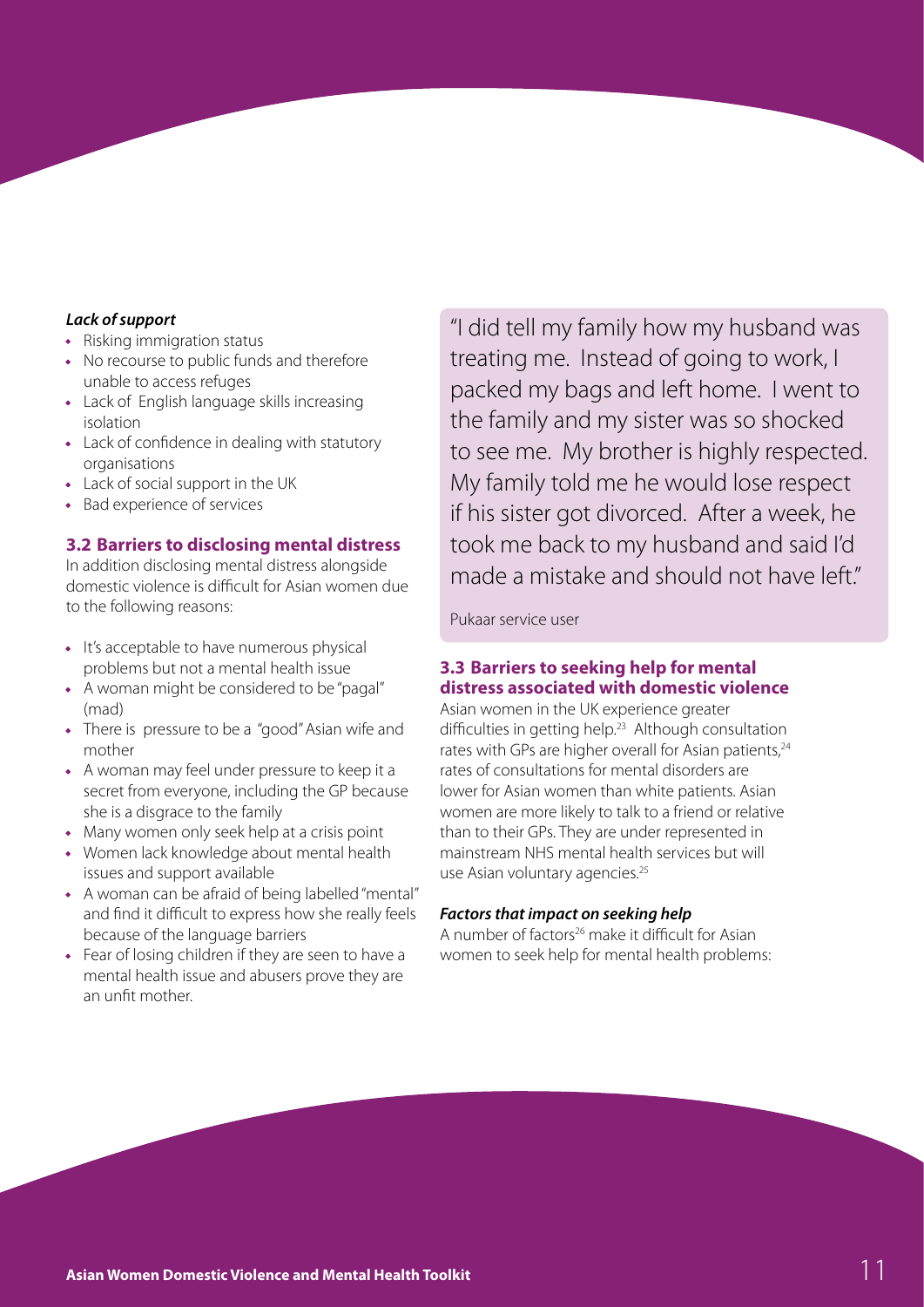### Barriers to accessing health care

- The shame and stigma associated with mental illness in Asian culture<sup>27</sup> 28
- Fear of being shamed for mental health problems29 and feeling trapped by traditional values of izzat to protect the family reputation, together with concerns about confidentiality<sup>30 31</sup>
- Confidentiality has special portent in small and highly networked communities; visibility is high and privacy difficult to maintain. Just being seen in a GP surgery may have negative connotations<sup>32</sup>
- Belief that the primary care team only deal with physical health
- Pressures from others to cover up mental health problems<sup>33</sup>
- • Attributions made about the causes of mental illness
- Practical difficulties seeking help

These cultural pressures place an onus on an Asian woman to manage alone or to deal with emotional problems within the family resources rather than seeking outside help and bringing the family into disrepute.<sup>34</sup> However, when a problem is associated with shame and stigma (such as domestic violence or mental illness) there may be serious barriers to seeking help within the family or community.<sup>35</sup>

#### *Feelings of exclusion*

The perceived cultural insensitivity of services or lack of understanding of Asian values can add to feelings of exclusion. The example given by the Department of Health<sup>36</sup> was that an Asian woman was scolded by ward staff for not bathing. She did not want to use a bath while menstruating because of her beliefs but nobody took the time to realise……. or to help her to find and use a shower.

#### *Maintenance of poor access to service*

Poor access to services for Asian women is maintained by:

- Gate-keeping practices based on reluctance to intervene because the professional believes such matters are best dealt with "by the community".37 38
- Erroneous assumptions, such as viewing Asians as a "model minority" and overlooking the occurrence of domestic violence.39
- Stereotypical beliefs about "passive" Asian women or domestic violence in Asian communities<sup>40</sup>

#### **3.4 Why Asian women do not leave a violent home**

#### *Cultural pressures, including honour and shame*

Violence usually escalates in severity and frequency.41 A third of women in the UK experiencing domestic violence are abused at least four times, with an average number of 20 incidents<sup>42</sup>. Whether the victim can escape depends on many things including cultural pressures to remain silent.<sup>43</sup>

*For Asian women the decision is especially hard. The stigma of being divorced or separated has very grave consequences, as the woman's respectability, status and honour is dependent on her marital status. Notions of honour (izzat) and shame (sharam) play an important role in containing and policing many Asian women. Marriage (determines) reputation, respectability and status. Women are considered the upholders of the honour of the family and it is their behaviour which becomes the mark of family honour*44.

#### *Language*

Women whose first language is not English may find it difficult to access health care. Children or partners are frequently called on to interpret, effectively silencing women in circumstances of domestic violence. Asian women can be pressured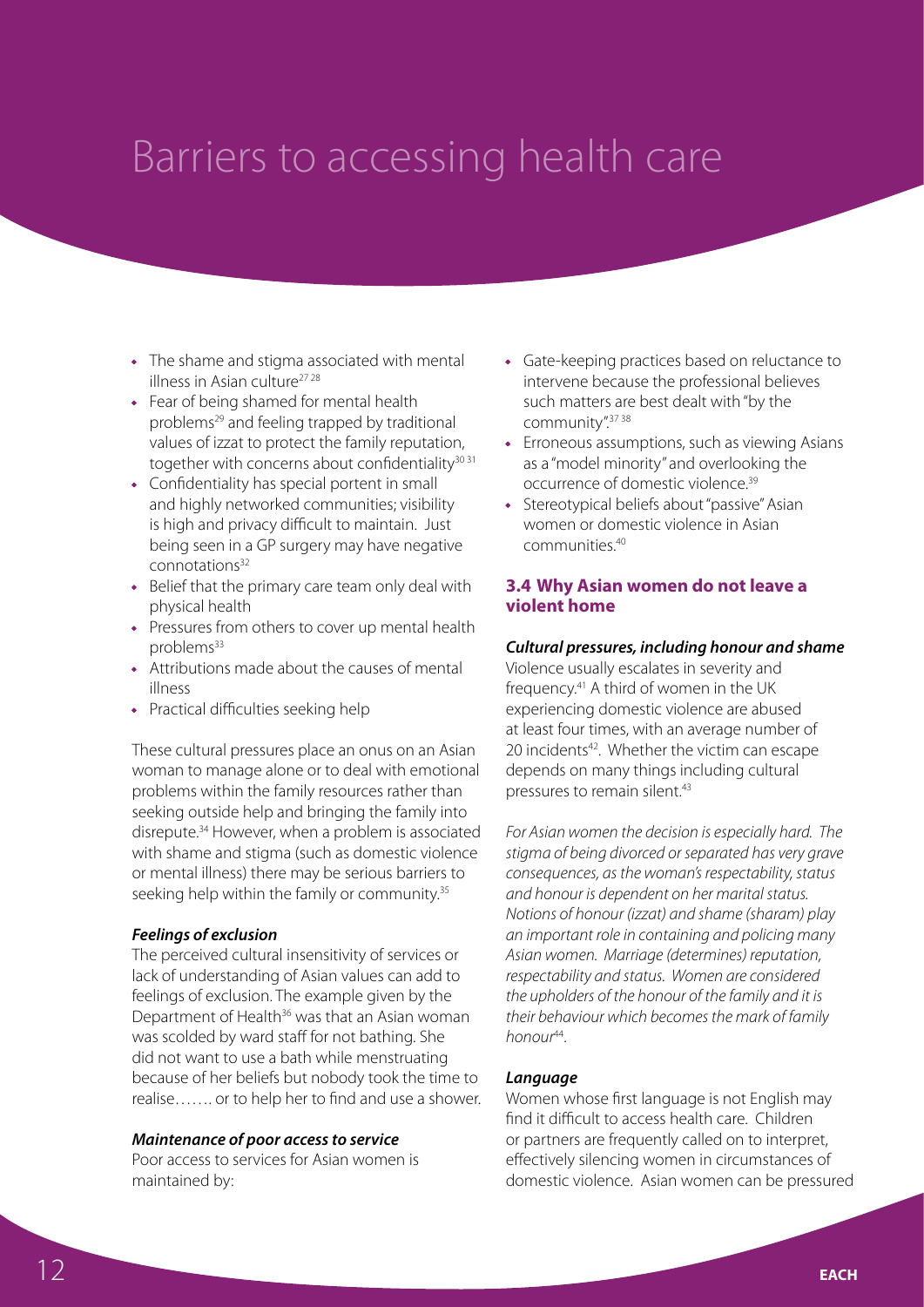by other people to stay or return to a violent partner. This might be her own family (to maintain their status or avoid reprisals), her in-laws (to hide their behaviour or that of their son) or religious or community leaders (to protect the standing of the temple or community).

#### *Practical reasons*

Women can be trapped in abusive relationships for practical as well as emotional reasons. She may be under threat of being tracked and killed, by the husband, family or bounty hunters. She may not know where to go for help or struggle to manage, not least because she has been separated from or denied means of support. Women may fear coping without the financial or practical support of their family, especially if they have children.<sup>45</sup> Women with insecure immigration status and without recourse to public funds are among the most vulnerable members of society.46 Many immigrant women live in extremely dangerous situations, controlled by the threat of deportation and/or separation from their children. For specific guidance on domestic violence and refugee women, contact Refugee Action www.refugee-action.org.uk<sup>47</sup>

#### *Repercussions - Leaving does not always end the violence*

It is not your role to encourage a woman to leave her partner or home. Leaving does not necessarily put an end to violence. Women are at increased risk of death or serious injury when they separate or after leaving a violent partner.<sup>48</sup> *World Health Organisation (2005)*

In a review of domestic violence homicides in London, 76% of the victims were killed after they had ended the relationship. Moreover, living in isolation in a dominant society which has elements of racism is tantamount to banishment and a severe strain on mental health and well-being.<sup>49</sup> Asian women who do leave a violent home are significantly more likely than white women to suffer substantial emotional and material problems more than six months after separation.<sup>50</sup>

"The message from my parents was 'The bills are paid, the kids are fed, your house is nice. Be grateful".

"Running away means a different thing in our culture. If someone says 'she's run away' it implies I have run away with someone else."

"Girls who are brought here from Asian countries on a spouse visa have got the threat of being deported so they cannot go to the police. My husband would say he'll divorce me and there are cultural pressures about being divorced in Pakistan. He did not let me register with a GP for months after I arrived and then wherever I went, he came too, so I could not speak. I did have relatives here, but he showed himself so nice to them that no one suspected anything. I was a head teacher in my own country but here I became nothing. He planned it so well, that I would be in England and isolated from my family. Back home, he has created so many lies and said so many bad things about me that other people would stone me if I tried to go home."

"My mother-in-law was abused by her husband for as long as they were married - nasty, physical abuse. Even though she was well educated she could not leave because of the shame on the family. She would not go to counselling or have any record of it. They would call it bad blood and say her husband had got a good heart. The abuse is all hidden away. It's all about keeping up appearances."

*Pukaar service users*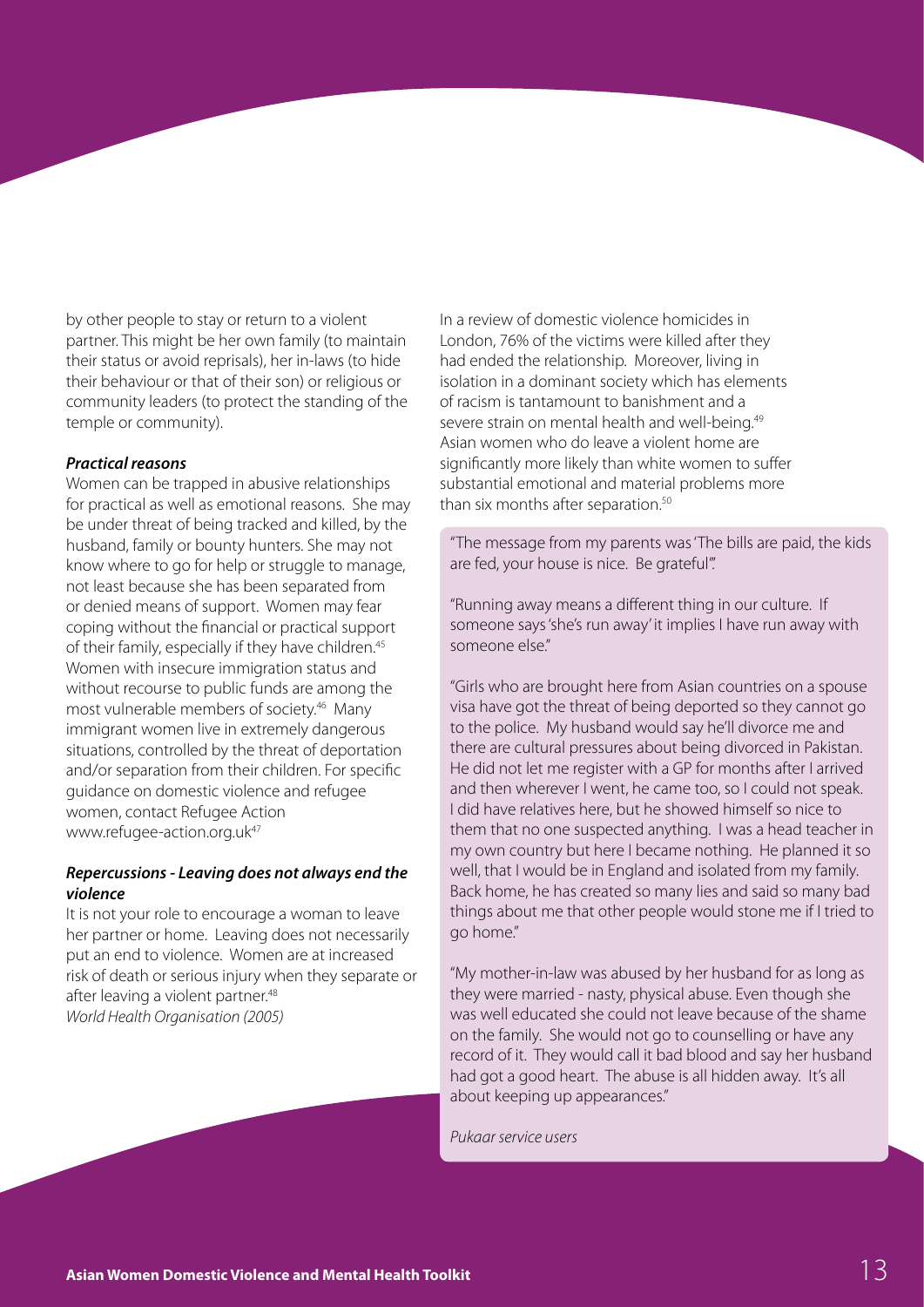### **Section four**

Consequences of domestic violence for Asian women and their children on their health

#### **In this section: page**

- 4.1 The effects of domestic violence on children..........................................................................14
- 4.2 Mental health, domestic violence and child protection.....................................................................15
	- Domestic violence is a source of significant harm for children
	- Asian children and child protection
	- Following child protection procedures
- 4.3 The impact of domestic violence on Asian women's health .......................................................16
	- Physical harm
	- Psychological harm
	- Domestic violence and mental health
	- Domestic violence related mental health problems
	- Coping with mental health problems by Asian women

#### **4.1 The effects of domestic violence on children**

Children's mental health is affected by their experiences of domestic violence. The specific effects of witnessing domestic violence vary for each child according to many factors, including levels of violence, age, class, gender, stage of development, role in the family, relationship with parent(s) and availability of support outside the family.51 Nevertheless, research shows common themes indicating that children witnessing domestic violence need medical attention:

- Children within a violent home are usually in the same or the next room during domestic violence incidents, including murders<sup>52</sup>
- Domestic violence is a strong indicator of child abuse.53 54 55 56
- 1 in 3 child protection cases have a history of domestic violence<sup>57</sup>
- • A large proportion of people responsible for children's deaths are father figures with a history of domestic violence.58
- Children may be in danger when they try to minimise the violence or call for help. Children of all ages intervene to protect their mother
- Even if children are not the direct target, by being exposed to abuse their mental health often suffers, evident in age-related emotional, cognitive, and behavioural difficulties including withdrawal, depression, fear, anxiety, aggression and PTSD<sup>59</sup>

Many of the signs a child is traumatised by witnessing domestic violence are not visible. Children rarely break their silence until after they have left the abuser and begin to feel safe. Children in Asian families are more likely to seek help from other family members than from white professionals, although some fear an unsympathetic reaction from their own communities or active participation in the abuse of their mothers by members of their father's family.<sup>60</sup>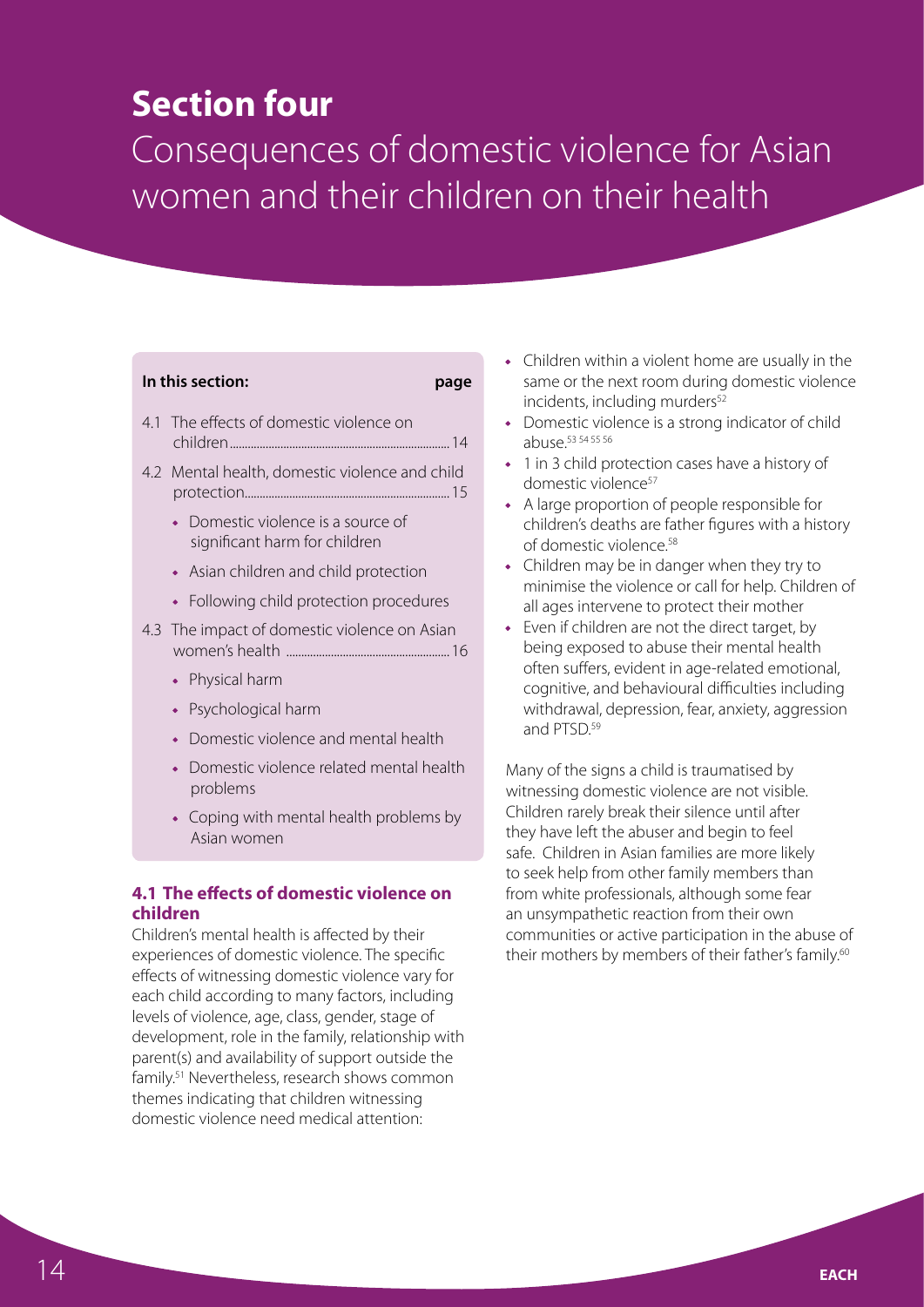'My husband used to make me listen to my daughter cry and he would not let me pick her up. He'd say I was spoiling her and if I picked her up I'd make her into a drama queen. I asked my mum for support. I tried to talk to the health visitor. She said I should check on the baby but not once asked why I didn't. I tried to say my husband had got a different opinion and I may have downplayed it, but no one asked me more.

Later the health visitor put down my daughter's difficulties to behaviour problems. My husband would lock me in the room and not let me get to her. I tried to take her to CAMHS and the doctor would not hear of it. For years I had to be her therapist by myself, with no help.

The health visitor still talks about a relationship breakdown and she doesn't understand that domestic violence is not the same thing at all. I was suffering, my child was suffering and I couldn't keep either of us safe. The health visitor admitted afterwards she didn't have a clue about domestic violence'

Pukaar service user

#### **4.2 Mental health, Domestic Violence and Child Protection**

#### *Domestic violence is a source of significant harm for children*

Under the Adoption and Children Act 2002, living with and witnessing domestic violence is a source of 'significant harm' for children<sup>61</sup>

"Domestic violence is likely to have a damaging effect on the health and development of children, and it will often be appropriate for such children to be regarded as children in need. Everyone working with women and children should be alert to the frequent interrelationship between domestic violence and the abuse and neglect of children. Where there is evidence of domestic violence, the implications for any children in the household should be considered".

Department of Health<sup>62</sup>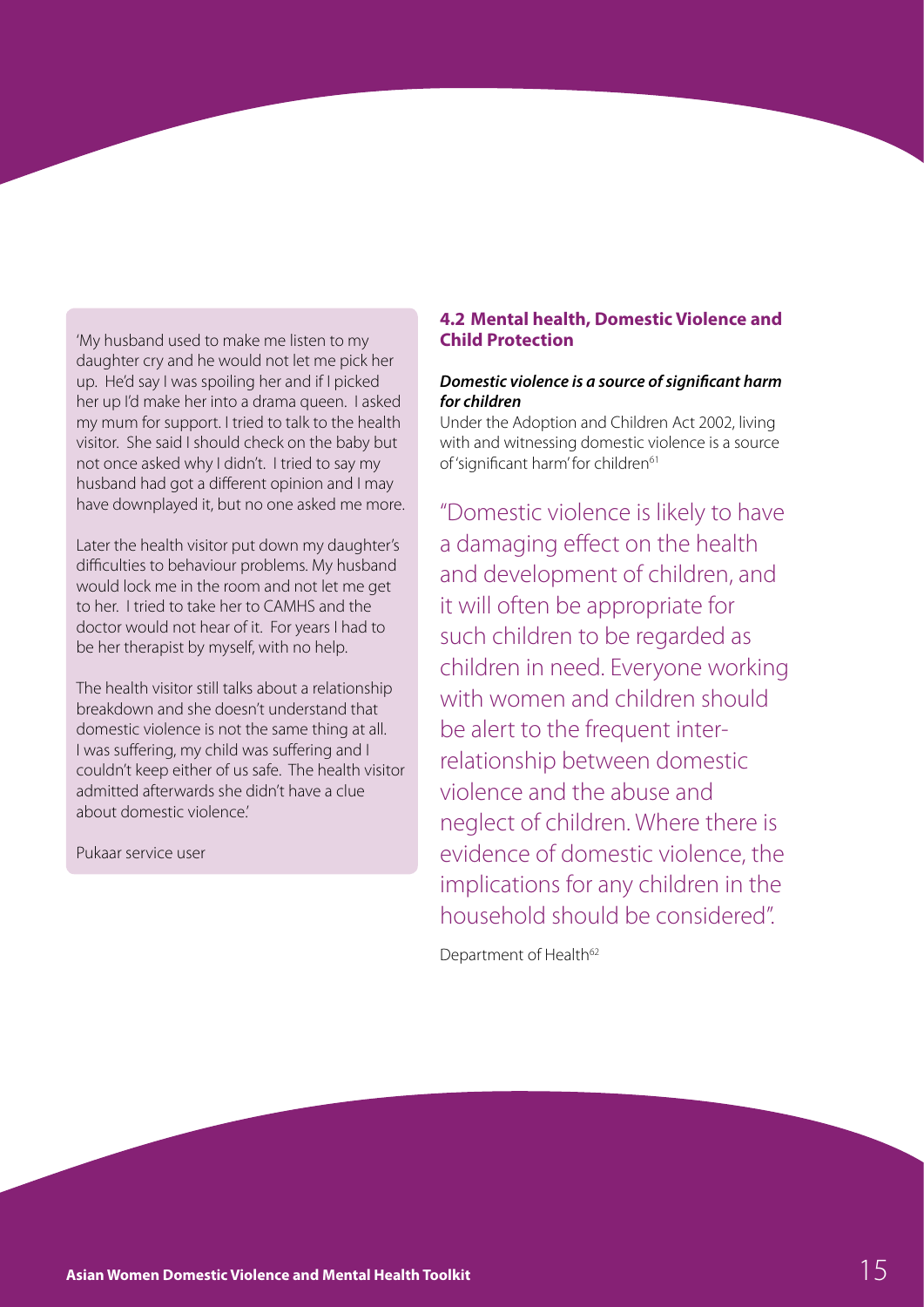### Consequences of domestic violence for Asian women and their children on their health

#### *Asian children and child protection*

It is particularly critical for Asian children that you respond in line with Child Protection Policy.<sup>63</sup> An NSPCC survey64 of 500 British Asians revealed that 42% of those who suspected child abuse did nothing about their concerns. Of those that took action, some may have further endangered the child. 25% confronted the alleged abuser; 24% told a member of the child's family and 17% spoke to the child themselves. Less than 4% reported it to the police, 3% reported it to Social Services and 3% spoke to a religious or community leader. Two thirds said the community was not open to talking about child abuse.

#### *Following child protection procedures*

If child protection procedures need to be followed, try to get the consent of the non-abusive parent. Women are often worried that any disclosure could lead to removal of the children. You might offer reassurance that you can report positive aspects of the non-abusive parent's care. While the interests of the child are paramount, and initiating procedures does not depend on parental consent, women who experience domestic violence are rarely 'bad' parents. Never blame a woman for failing to protect her children - it is the abuser's violence that puts them at risk. The most effective form of child protection is to empower and support the mother to make herself and her children safe.

#### **4.3 The impact of domestic violence on Asian women's health**

The impact of domestic violence on Asian women is just as long term, and devastating as it is for non-Asian women.<sup>65</sup> A woman experiencing domestic violence may need health care in at least three  $WAVS<sup>66</sup>$ :

• For traumatic injuries following assault;

'As part of the (South) Asian community I know that people are afraid to go outside the community to get help. They have real fears about the charge being removed from the family and outsiders not understanding Asian cultures, religions and languages….Most people choose to deal with the problem themselves by telling a member of the child's family or speaking to the child… rather than getting the authorities involved…….. The problem is that individuals or families who delay getting help early can risk further harm to a child and furthermore protect the perpetrator, making the situation much worse. Best practice advice and help on these issues is available to professionals through the Asian Child protection helpline (0808 096 7719). Professionals can talk to staff with specialist knowledge and experience over the phone free of charge about Asian families they work with, so they can help families manage these issues without compromising their children's safety.'

#### *NSPCC manager*

- For chronic symptoms consequent on living with abuse, and
- For psychological problems secondary to the abuse.

#### *Physical harm*

Asian women present with bruises, broken bones, retinal detachments and pain, weight gain or loss, sleep problems and headaches.<sup>67</sup> In an east London study, their lifetime injury rate was 21%. Common symptoms of chronic ill health include headaches, chronic pain, pelvic pain, minor infectious illnesses, neurological symptoms (fainting and fits), gastrointestinal symptoms and chronic IBS, raised blood pressure and coronary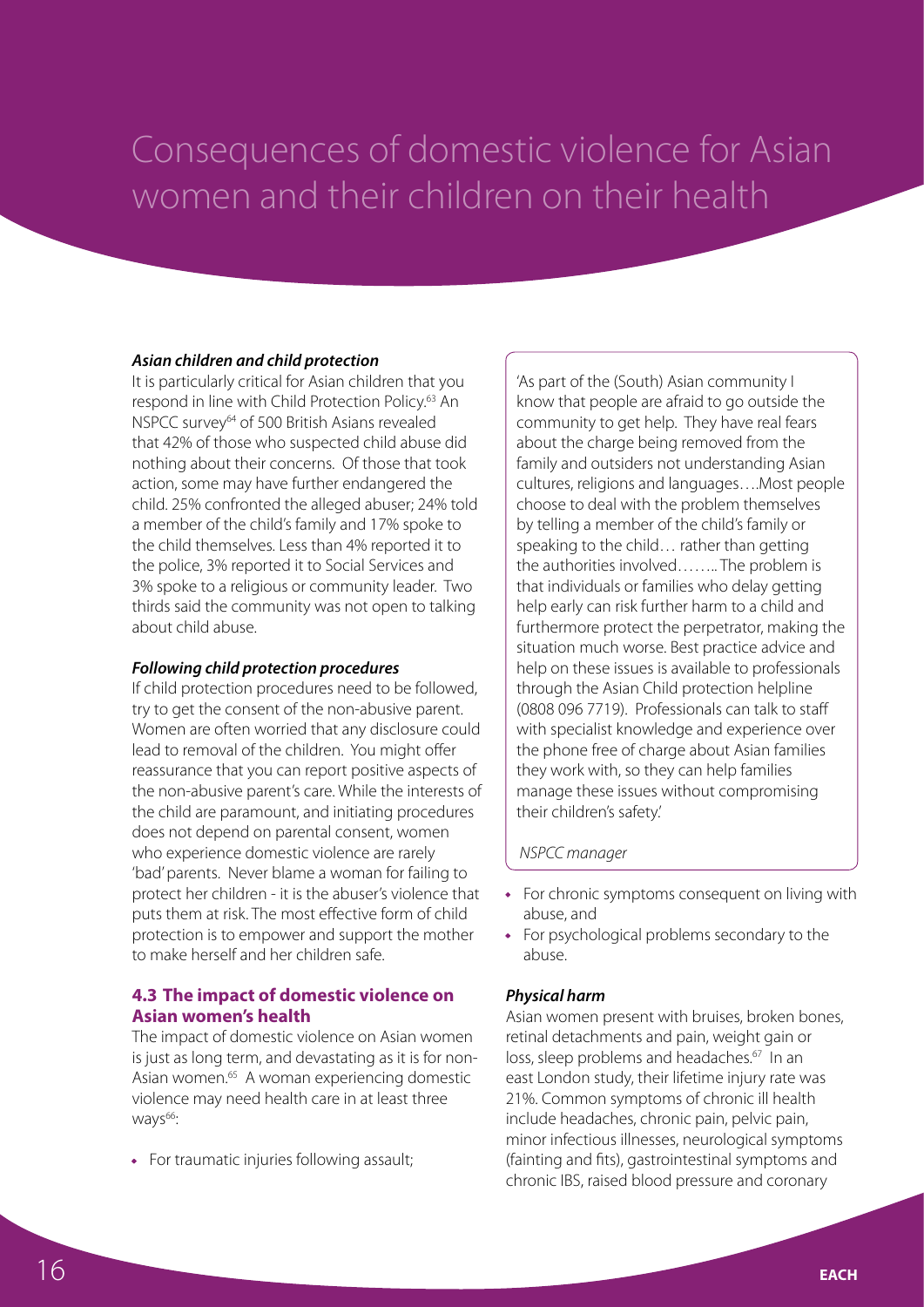artery disease. <sup>68 69</sup> The most consistent, longlasting and largest health difference between women who have been abused and those who have not are gynaecological problems: abused women are three times more likely to experience STIs, vaginal bleeding, dyspareunia, chronic pelvic pain and recurrent UTIs. Acute injury and chronic symptoms in turn can affect a woman's mental health. For example, there is a strong stigma towards Asian women who suffer from sexually transmitted diseases<sup>70</sup>

#### *Psychological harm*

Domestic violence does not just cause physical injury but psychological harm.

Many women spontaneously refer to the effects of domestic violence on their mental or emotional well-being. For example, 60% of women across England who separated from violent partners left because of 'fears for their mental health<sup>71</sup> and 31% of women in a British Crime Survey describing the worst incident of domestic violence said that it caused mental or emotional problems.72

#### *Domestic violence and mental health*

After separation, women most often stress the long term impacts of domestic violence on their mental health, self-esteem, self-worth and security.73 More than 50% of women in contact with mental health services have experienced abuse at some point over their lives, and up to 20% are experiencing current abuse.74

A meta-analysis of 41 international studies<sup>75</sup> showed:

- A large association between domestic violence and mental distress (depression, post traumatic stress, self-harm and substance use)
- This association holds over different settings, people and times
- Mental health symptoms occur after the domestic violence starts
- The more severe or frequent the violence, the greater the risk of mental health problems.

### 'One of the most devastating life events that can impact on women's mental health is experiences of violence and abuse'

#### *Dept. of Health*<sup>76</sup>

The more types of abuse (physical, sexual, emotional, financial) the more devastating the effect on Asian women's self-esteem and higher the levels of depression and anxiety.<sup>77</sup> Of women attending general practices in east London,<sup>78</sup> those who experienced domestic violence were more than three times likely than non-abused women to be diagnosed with depression, anxiety and PTSD and more than twice as likely to attempt suicide, use illegal drugs and misuse alcohol. Domestic violence may be the single most important cause of female suicide, particularly among black and pregnant women.<sup>79</sup> Asian adolescent girls are more at risk of suicide, self harm and eating disorders.<sup>80</sup>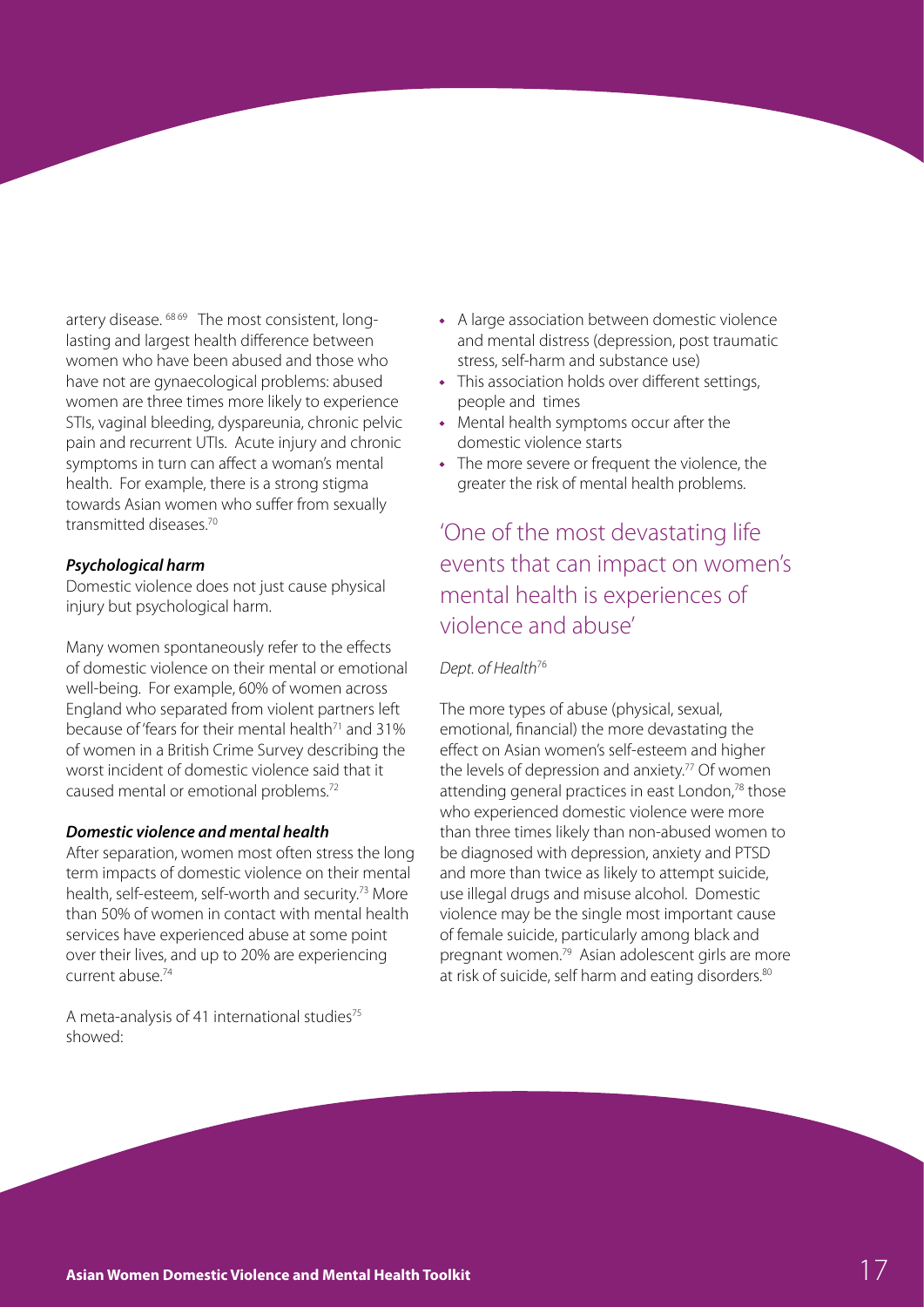### Consequences of domestic violence for Asian women and their children on their health

#### *Domestic violence related mental health problems*

Across the world, the most common mental health problems resulting from domestic violence are depression and post-traumatic stress disorder.<sup>81 82</sup> A review of 43 studies<sup>83</sup> found rates of PTSD in up to 84% of women who experienced domestic violence. Within UK primary care services, over 60% of women who experienced domestic abuse reported some form of mental health problem, particularly symptoms of panic (53%) and depression (40%); 64-75% of these women attributed their mental health symptoms to the domestic abuse.<sup>84</sup>

#### *Coping with mental health problems by Asian women*

In a study of 88 Asian women attending a voluntary organisation in England, the majority reported symptoms of psychological distress including feeling constantly tired, low and tense. Their most typical strategy for coping with worries were to "Talk to someone" and "Learn to cope with it", although two women said they would see a doctor. In contrast, the majority who reported experiencing 'aches and pains for no reason" said that they would consult a doctor - although the over 50s group said that they ignored aches and pains. Alternative coping responses included crying, trying to relax and medication. 32% attributed the aches and pains to stress and unhappiness but the majority

said that they did not know the cause. When asked to whom they would talk about mental health symptoms, the most frequent response was a friend or family member; 11% would talk to the women's centre and only 6% would talk to a GP or health visitor. 14% said they would keep it to themselves. Only one of six women who were suffering from an eating disorder had received help from statutory health services. Only 5 of 18 Asian women reporting marital difficulties knew where to seek help.

Blame, guilt and shame are also reported by many Asian survivors,

'Women are always blamed. They say she is headstrong, or bossy, or she is over educated. It is always the woman who is to blame. They are always excusing the man even if they know he is good for nothing. They know that the woman suffers but it is a sign that she is strong if she stays.'

Pukaar service user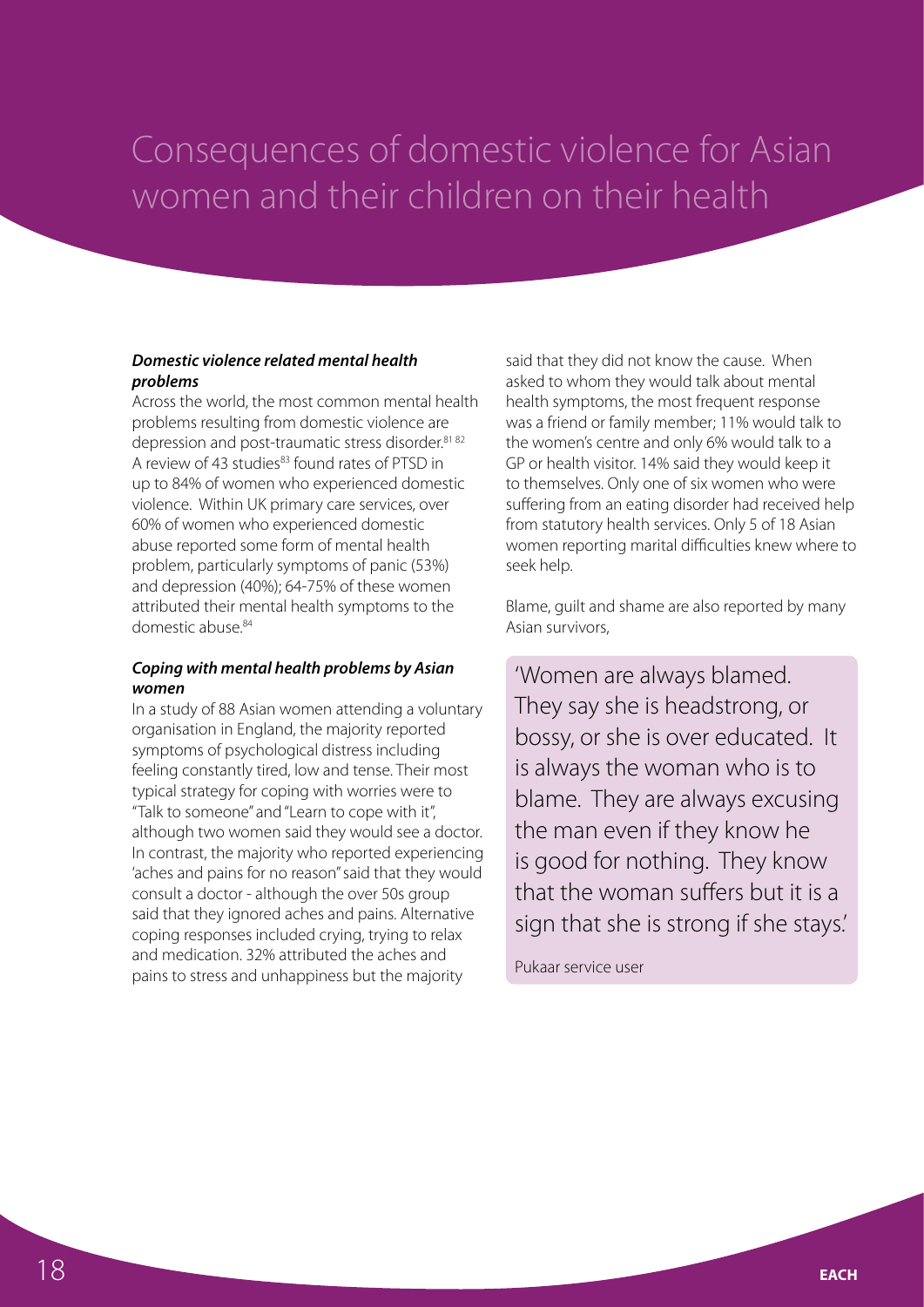### **Section five**

## The consequences of domestic violence for Asian women's mental health

### **In this section: page** 5.1 Asian women's experiences of mental distress and domestic violence ......................19 5.2 Anxiety............................................................................20 • Fear of the abuser(s) • Flashbacks, nightmares and intrusive memories • Symptoms of arousal • Anxieties about the reaction of the community • Fear of the dominant society, including racism 5.3 Depression ...................................................................21 • Depression and socio-economic factors • Racism • Family strain • Isolation • Shame • Depression and physical symptoms 5.4 Eating disorders.........................................................23 5.5 Post-traumatic stress..............................................24 5.6 Self-harm and domestic violence..................24 • Self-harm and Asian women • Why women self harm • Why Asian women self harm 5.7 Suicide attempts and domestic violence....25 • Asian women and suicide • Pukaar's experience of Asian women feeling suicidal • Mental health services and suicide • Preventing suicide 5.8 Substance misuse....................................................27 • Domestic violence and substance misuse • Asian women and substance misuse • Effects of co-morbidity

• Responding to dual issues of domestic violence and substance misuse

#### **5.1 Asian women's experiences of mental distress and domestic violence**

The most common causes of mental distress amongst Asian women in England are family difficulties, including forced marriage and difficult relationships with in-laws (particularly abusive mother in-laws).<sup>85 86</sup> Isolation, lack of education and employment opportunities and living arrangements are additional pressures. Women with insecure immigration status and no access to benefits, amounting to destitution<sup>87</sup>, are especially vulnerable. Several studies identify racism and racial harassment as a major cause of distress for Asian people.<sup>88</sup>

The impact of living with perpetrators of domestic violence, who systematically control her behaviour and distort a woman's beliefs about herself and her world, will have a profound effect on her mental health, including the way she thinks, feels and behaves, and the distress that she experiences. The effect of the abuser's behaviour can be compounded by the attitudes and behaviour of others, including family, community, professionals and the wider society. This process of secondary victimisation can further traumatise and entrap a client.

This section explores some of the dynamics for Asian women presenting with mental health symptoms. It does not cover all the issues associated with Asian women's experiences of domestic violence and subsequent psychological distress, but looks at specific diagnoses to illustrate some factors.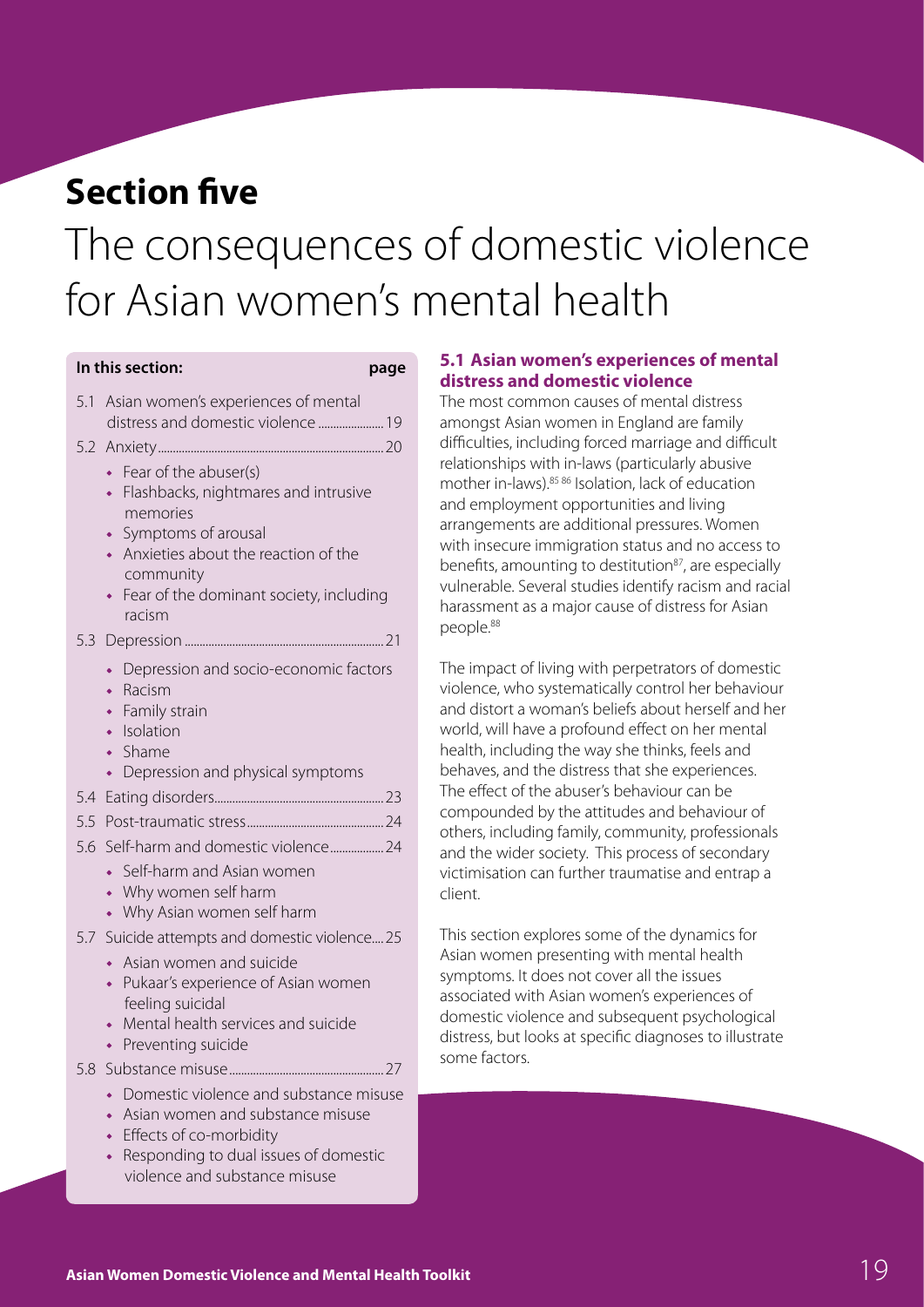### The consequences of domestic violence for Asian women's mental health

#### **5.2 Anxiety**

Asian women living with domestic violence experience fears and anxieties of several types:

- Fear in response to the real danger, threats, harassment and violence
- Fear triggered during flashbacks and intrusive memories
- Symptoms of arousal or hyper-vigilance
- Anxieties about the future including risks of further abuse, managing alone and coping with changed circumstances.
- Fear of the wider community

If anyone lives with domestic violence, it is normal and healthy to feel fear, even though they may have had to ignore or hide the signs. If a woman has been afraid for a long time, it may be that her body's emergency response to danger never shuts down. Even after leaving the abuser, fear may remain or get triggered easily by ordinary situations. It can be a challenge to separate fear of danger, which should be respected as natural and appropriate, from past fear or unnecessary anxiety, which she can bring under control. It is not easy to decide at what point domestic violence is 'past' and that a woman is safe. Professionals should be aware that ending a relationship often increases the risk of violence. Many women fear their abuser's threats indefinitely. Only she can decide if her reaction is valid, or something which she can safely change.

#### *Fear of the abuser(s)*

*'They bully me, insult me; his father tells me I am a bloody Indian. They frighten me and beat me. They did bad things to my family. I am terrified of these people. It's affected my health. Every single day, I am scared. I have panic attacks four times a week and it's very painful, because of him.'*

*'I ran away from my husband because he was abusing me and I thought I was going to a more protective place. That was the most protective place in the world for me. Things went wrong to such an extent, it was life-threatening. I was given a small room with flammable things in it. I was scared to go out of my room, to open my door or answer the phone. The walls were already broken by them. My brother used to kick the door every day. My mother, brother and sister would order a meal for themselves but not offer me anything to eat. Mum made me wash toilets with acid, with my bare hands to scrub them. They called me names. I brought disgrace to the family. (I am) someone ….. like a curse on the family.... they would say I was a prostitute. I was called a demon.'* 

#### *Flashbacks, nightmares and intrusive memories*

*'The anger and the horror inside me comes back, because of the dream. It makes all my senses rise up, like I'm on alert all the time.… any danger…'* 

#### *Symptoms of arousal*

*'Staying asleep is very hard as I am thinking and get scared thinking how to get away. People shouting scares me; it's unpredictable'.*

#### *Anxieties about the reaction of the community*

*'They will talk about it. They won't give me a place to rent. After they know we don't have a family, they will say bad words to my son. The neighbours will call me names. They will say to my son, "Is your father coming back? Sending you money? Pity on you. Shame on you'* 

*'I have no contact with anyone (from the temple). I am too scared because it's hard to find which people are his, because he gives lots of donations. I'm scared of these people. His friends, his group, they bully me and scare me…'*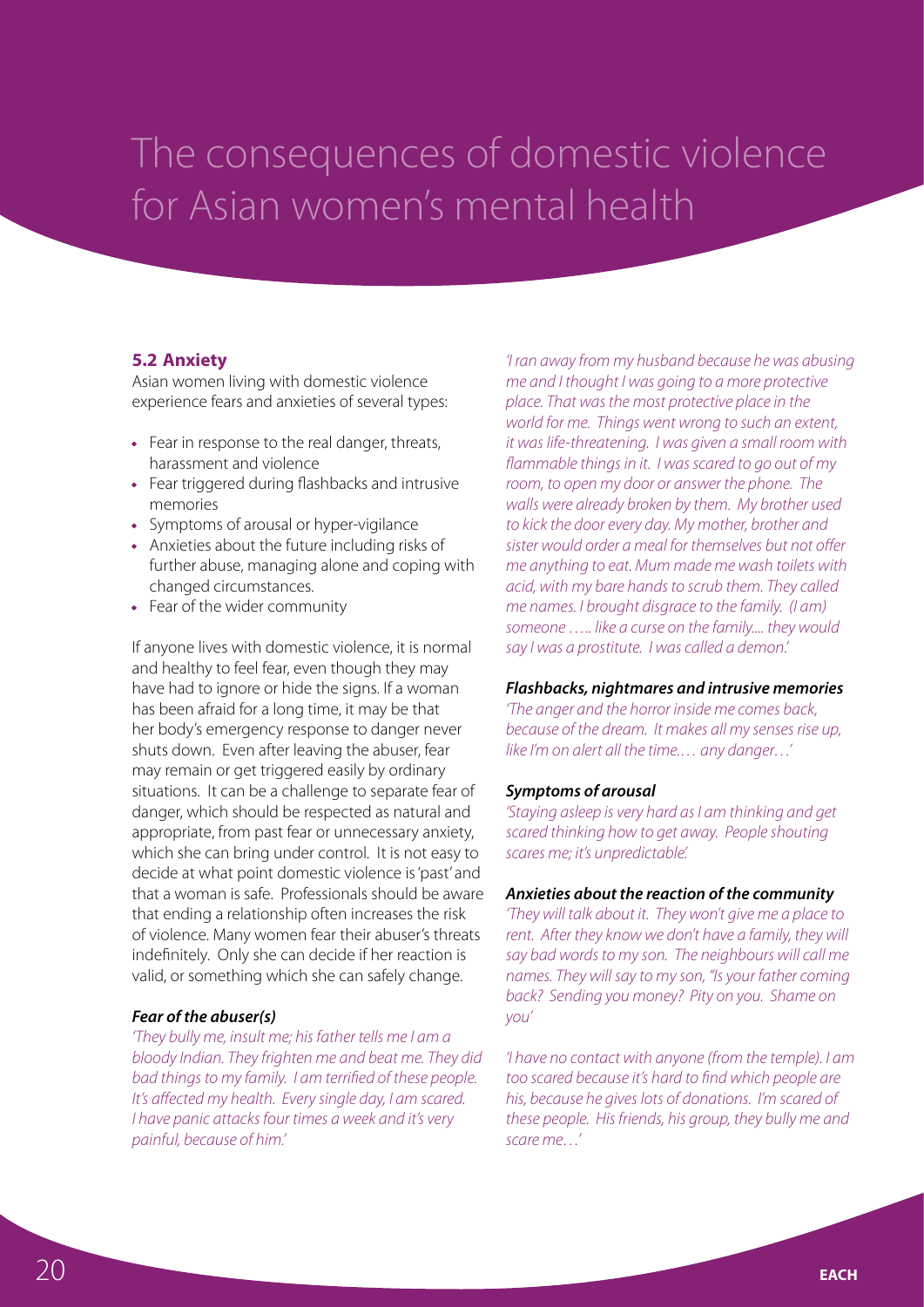#### *Fear of the dominant society, including racism*

Poverty, racism and sexism in the context of isolation have emerged as major contributing factors to Asian women's experiences of fear and anxiety89.

*'For women who feel distress in the home because they are having problems with their families, and then they feel afraid of going outside because they are scared of crime, like when you wear your Asian clothes, or you're by yourself, it's even harder. You've got no one.'* 

#### **5.3 Depression**

Depression is a frequent reaction to domestic violence90 and about 60% of women suffering from Major Depression report histories of domestic violence.91 Every one of 33 South Asian women living in Kent<sup>92</sup> who disclosed domestic violence identified depression as a direct result of that abuse. Reviews show that women experiencing domestic violence are four times more likely to experience depression than women who were not abused, especially if the abuse was recent or ongoing, and the more severe or long-lasting the violence, the more severe and chronic the depression.<sup>93,94</sup>

Domestic violence can cause low mood or depression through:

- Psychological abuse, criticism and insults that damage self esteem
- Sadness as a natural reaction to what is happening
- Being prevented from activity (work, college, socially or at home)

'My own mother taught me once married, you have to go and stay there. A spiritual master is like a God; I trusted him. He knew what was happening. He didn't help me. He said, 'This is your Karma (Fate); don't blame me'. Everybody cheated me and I am sitting here alone. No one cares.

It wasn't physical but a lot of mental abuse, not just from my husband but from my children. They told me I'm useless, I'm no good. My husband gives a good impression to everyone. He told me to be grateful that he gave me a life, that he made me something. He kept bringing up the past when I was sexually abused and mentally abused me. My children caught on and they too make me feel so useless. The mental torture was so much that I took an overdose. I was depressed and when I went to the GP, he said I was making it up. I was not imagining it; it was real. In the EACH group, my counsellor told me you are not mad; you are not crazy; you are a person. Today I feel much stronger. Now I recognise I did my part, looking after the children, looking after my husband's father.'

#### Pukaar service user

- Exploiting izzat and sharam to induce quilt, shame or self-blame
- The failure of the wider community to protect a woman at risk

#### *Depression and socio-economic factors*

Black and ethnic minority women are more likely than Caucasian women to face socioeconomic risk factors for depression, including racial discrimination, lower educational and income levels, low status jobs or unemployment, poor health, larger family sizes, young children, physiological changes (e.g. around childbirth) isolation and immigration issues.<sup>95</sup> Most of these are increased by domestic violence. In contrast, factors that protect mental health include experiences of positive parenting, good family support, good social networks and good housing. Most of these are disrupted by domestic violence. Depression in South Asian women is associated with difficulties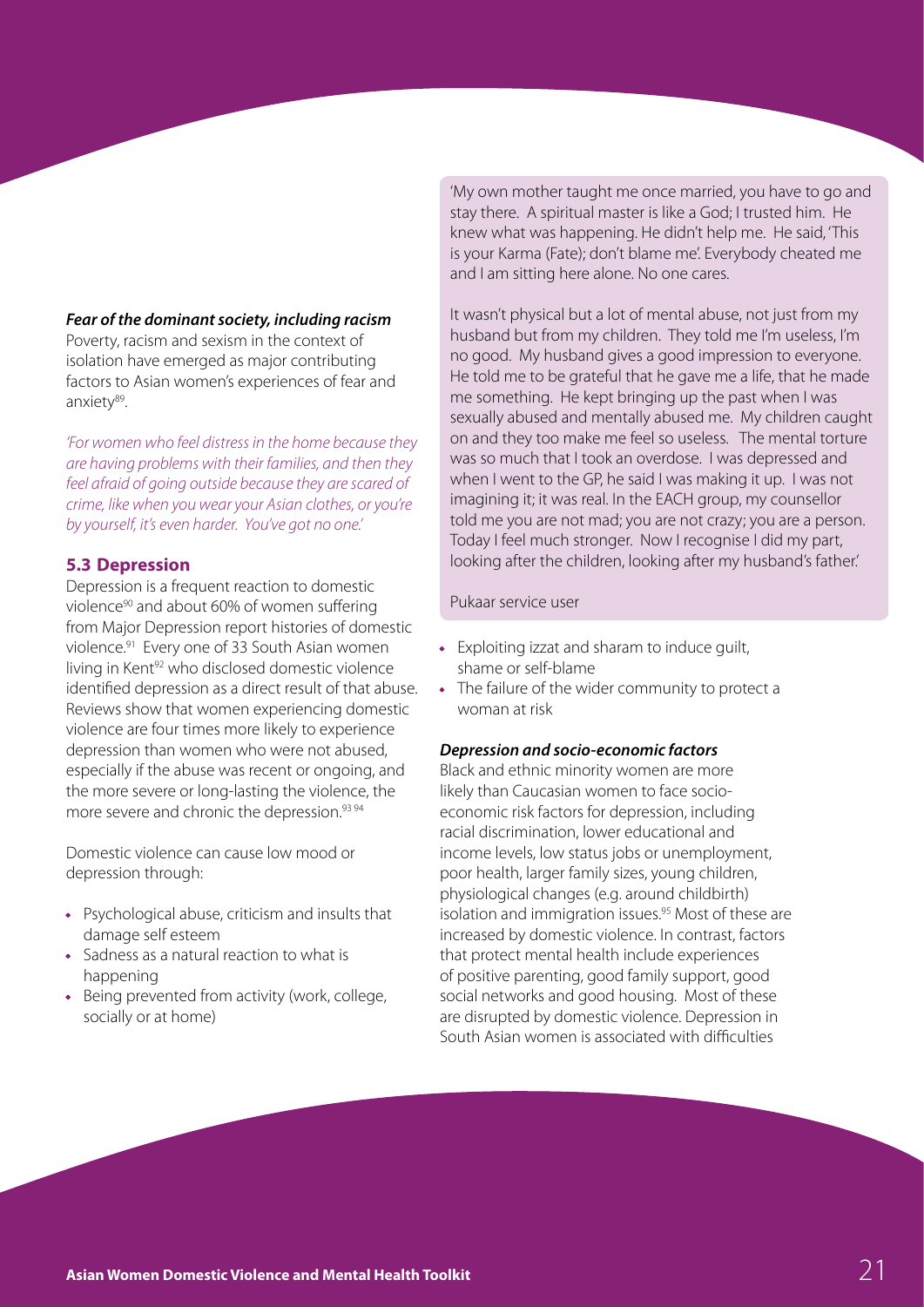### The consequences of domestic violence for Asian women's mental health

"If I got upset about how my husband was treating me, the family thought it was a weakness. They tell me 'We don't believe in divorce. You should never divorce. Whatever happens, it's our destiny. We cannot get away from it.' I was the first one to divorce in my family. My Nan says 'You're the first one to make trouble.'

My depression was because I had brought my family shame but I had no choice. My husband was sleeping with my aunty; he was always drunk and abusing me. He used to pretend to go to the temple and go to see her instead, even when I was pregnant. I hoped a child might help, but I realised he used me. He told me to go to the doctor and say I got mental attacks and could not look after my child.

A friend said my husband was trying to get the house and my child and then he would kick me out. My ex and my father-inlaw took all my money off me -everything I earned.

I ran away twice; I even packed in my job. My ex phoned and told my family I had run away. He made it look like my fault. They made me go back. I was going to jump into the river at Southall Bridge, but I wanted my child to be safe.

I took her to my aunt's and begged my aunt to let me go. She sent for my parents. For two weeks I could not talk to anyone.

My husband was phoning every minute, saying he loved me and he was sorry.

My family kept asking, 'What will India say? What will the community say? What will be said in the temple? The in-laws will say that you did this and then the community will believe them.''"

Pukaar service user

in coping, anxiety, stress, isolation, negative body image, low self-esteem and feelings of guilt, pressure and isolation.96

However, Asian women usually have to contend with challenges that compound their experiences of abuse. These include:

- • Racism and sexism
- Family strain
- Isolation
- Shame/honour
- Practical barriers, including language

#### *Racism*

In a survey of 88 first and second generation Asian women living in the UK<sup>97</sup>, 65% had experienced racial harassment and 35% reported sexual discrimination; over a third reported marital or sexual difficulties. Discrimination can undermine women's resilience<sup>98</sup>

*'We are different, we're treated differently by our own because we are women, we're treated differently outside because we're Asian' (17 year old Asian woman)*

#### *Family strain*

The number of two generation households is high and limited space is a strain on families.<sup>99</sup>

#### *Isolation*

Older Asian women are often isolated because they lack social networks; are less likely to speak English and likely to be financially and practically dependent because they are not entitled to claim benefits.100 Younger women are more likely to struggle with bicultural dilemmas and the pressures of living a double life, assuming traditional behaviours at home but trying to assimilate mainstream culture outside, by succeeding in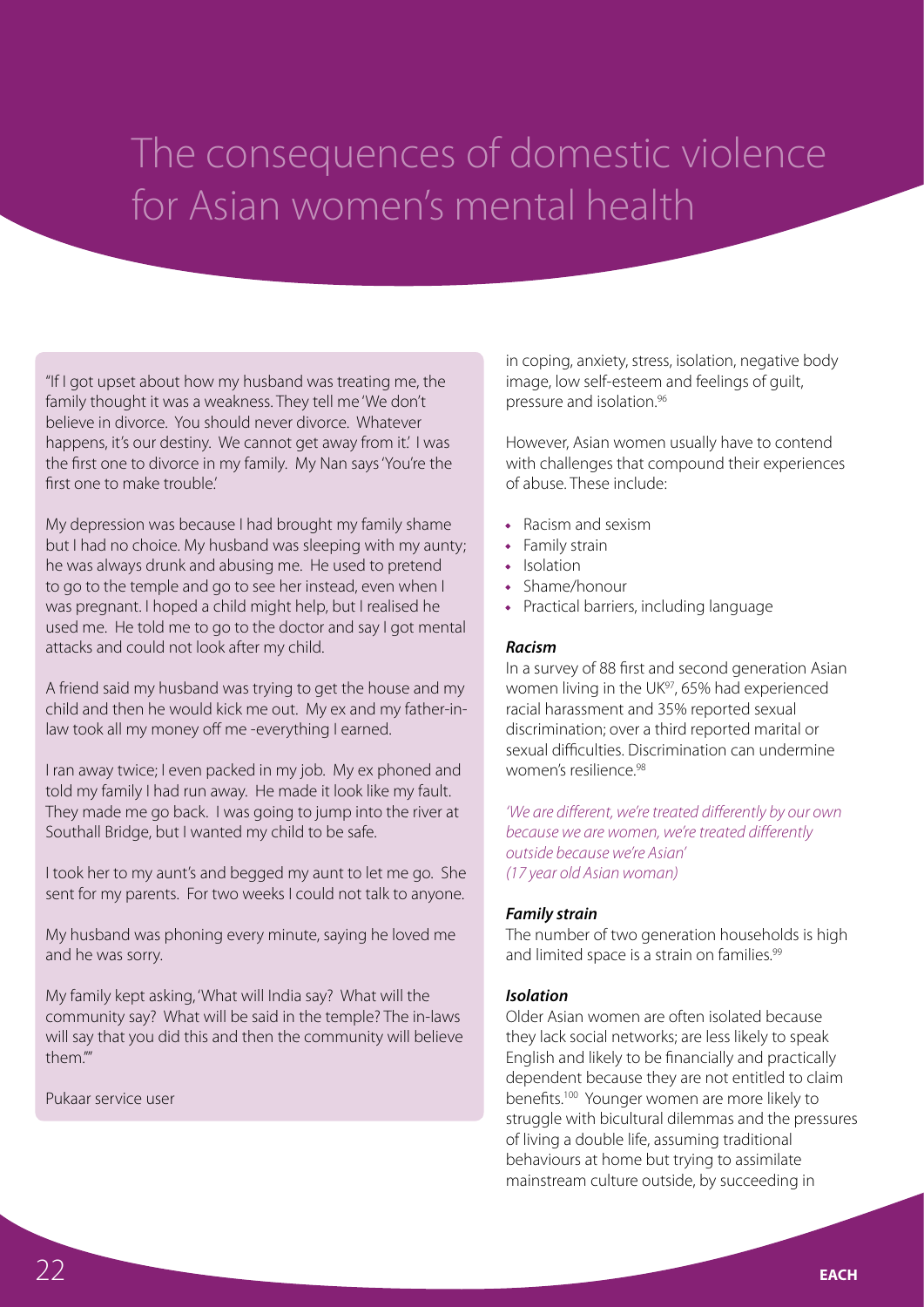academic fields and by behaving in a way beyond reproach to maintain the status and prestige of the family.

*'You've got to be good, don't want to disgrace the family - how would we seem to others?' (19 year old Asian woman)*

#### *Shame*

Many of 100 Asian women<sup>101</sup> who were severely depressed and at risk from domestic violence remained isolated for fear of bringing shame to the family. Another study explored differences in shame-focused attitudes to mental health problems in Asian students. External shame (beliefs that others will look down on you if you have mental health problems) can be differentiated from internal shame (negative self-evaluation) and reflected shame (believing that one can bring shame to the family or community) Asian students have higher external shame and reflected shame, but not internal shame.102

*'I felt I don't have a parent to protect me or put up with me. I have been raped and I feel (of ) less value than other people because I carry a stigma.'*

#### *Depression and physical symptoms*

Somatisation may be important to recognise because of the stigma associated with mental illness in Asian cultures.103 Somatic symptoms of depression in Asian adults include headaches, stomach aches and weakness.<sup>104</sup> Many Asian women report feeling constantly tired, low and tense, or "aches and pains"105. A review of GPs medical notes<sup>106</sup> found all of the 44 chronically

depressed Pakistani patients presented somatic symptoms; only one mentioned depression and another a sleep problem, although the finding is not universal; another study of Punjabi people found they reported poor concentration, memory and depressive ideas more than English people.<sup>107</sup> This trend is not to imply that Asian patients would prefer medication; in an Internet survey of about 75,000 Americans, ethnic minorities were two to three times more likely than whites to say they'd rather be treated with psychotherapy than with drugs for depression.

#### **5.4 Eating disorders**

There is emerging recognition of the prevalence of eating disorders in already slim young Asian women who are striving for control, attractiveness and success in a patriarchal society.<sup>108</sup>

Some studies have found lower levels of eating disorders in Asian women than in Caucasian women<sup>109</sup> and assumed that their ethnic culture protects them against negative body image because it does not overvalue thinness.<sup>110</sup> However, Asian women report less self-esteem and also dissatisfaction with racially defined body parts, such as eyes and facial features.<sup>111</sup> Others identify higher prevalence of eating disorders amongst Asian women112 attributed to women's experiences of racism and sexism which undermines their self-esteem and creates a poor body image. Other factors might compound women's eating behaviours; for example Asian women in higher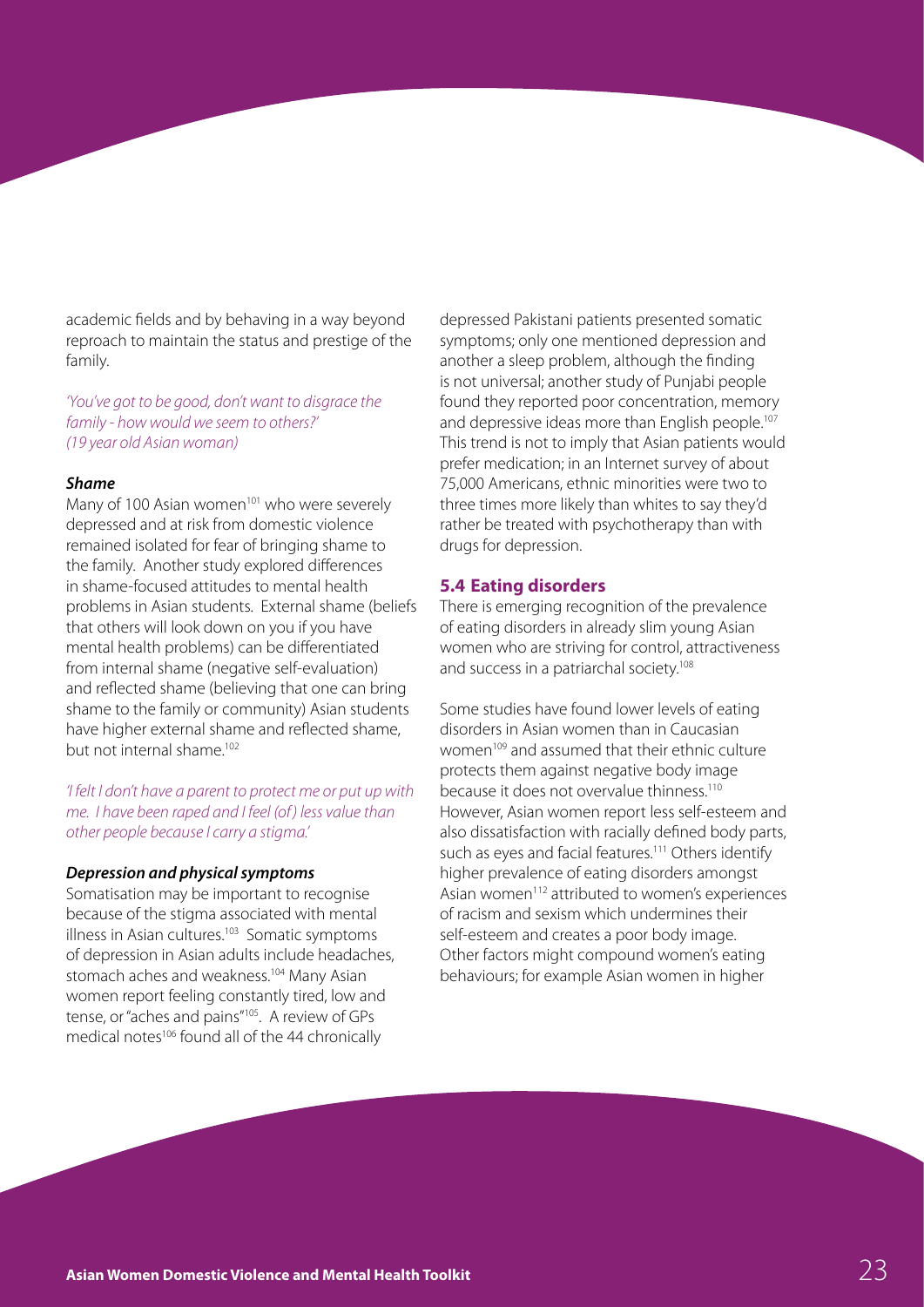### The consequences of domestic violence for Asian women's mental health

socio-economic groups may experience more pressure to be thin than those with lower status.<sup>113</sup> Factors associated with racism or gender inequality might increase vulnerability to eating disorders; women's control of their eating patterns and their body being symptomatic of their underlying distress and feelings of pressure to look or act as "perfect" to gain acceptance.<sup>114</sup>

An Asian woman experiencing domestic violence may have to deal with psychological abuse, which can include insults about her body or appearance, criticism of her weight. An abuser or the family might control her eating habits, including where, when, what and how much she is permitted to eat. This control can deprive a woman of food or coerce her into eating more than she would choose. She may control the amount that she eats in efforts to prevent further physical violence or feel alienated from her body because of the sexual abuse that she is suffering. She may take measures including vomiting and purging when alone to regain her sense of control.

The psychological impacts of domestic violence can result in depression, anxiety or post-traumatic stress, all of which are associated with changes in appetite and eating behaviours. One Asian woman who had been sexually abused by her brother and beaten by her mother said that the only pleasure that she had in her life came from food. In contrast, other women are not allowed to eat with their families and loss of weight might be better understood as enforced starvation.

#### **5.5 Post-traumatic stress**

The effects of domestic violence are very similar to those of casualties of war, torture or captivity. Many abused women report all the components of torture described by Amnesty International and in effect are held hostage at home.<sup>115</sup> Up to 84% of abused women have PTSD symptoms<sup>116</sup> (compared to 2% of car crash survivors<sup>117</sup>). A meta-analysis<sup>118</sup> found 64% abused women suffered PTSD, compared to less than 12% of women in general.

PTSD can be a helpful framework to Asian victims struggling with shame that they have failed to maintain the family honour, by acknowledging their symptoms are normal reactions to traumatic experiences.<sup>119</sup>

Women typically describe the three characteristic features of PTSD:

#### *Intrusive events*

Repeated memories, dreams or flashbacks to past assaults

#### *Avoidance*

Of places, people, memories, feelings or conversations associated with the abuse or general numbing (loss of interest in life).

#### *Arousal*

Including: sleeping difficulty, irritability, difficulty concentrating; hyper-vigilance (being overly watchful); startled easily (jumpy); anxious

*'I get flashbacks all the time. I feel I am not normal I am going crazy. I see billboards or hear of names and it triggers the flashback. I am so scared now that I don't go out anywhere I lock myself in my room and have stopped meeting family and friends now'.*

### **5.6 Self harm and domestic violence\***

#### *Self harm and Asian women*

Asian women under 35 are at least twice as likely to self-harm as white women.<sup>120 121</sup> Self-harm can be deliberate injury rather than a suicide attempt but some young Asian women report intending to die.122 Self harm covers a range of behaviours like

\* This section has been informed by the clinical work, training material and research publications of Newham Asian Womens' Project www.nawp.org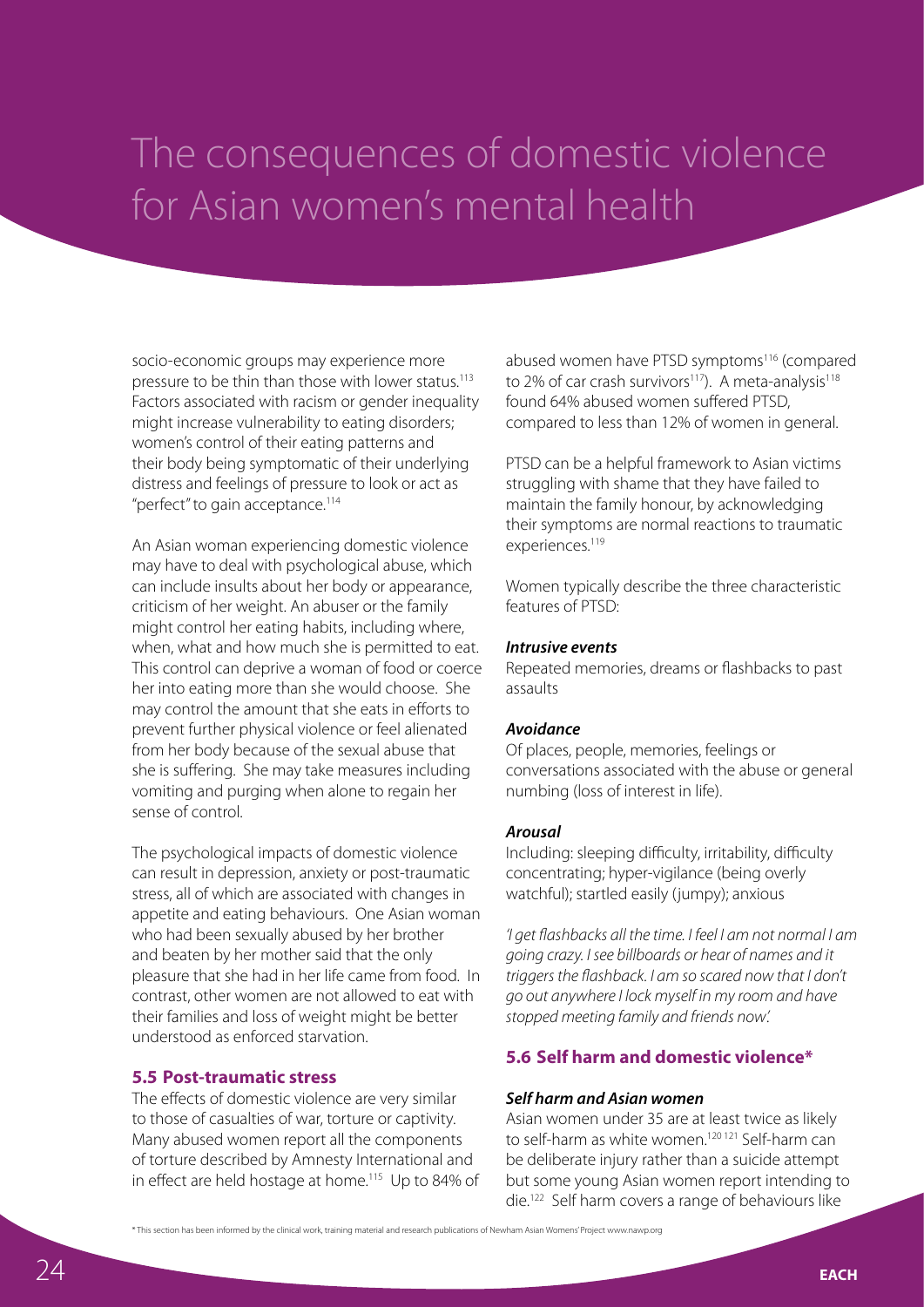cutting, burning, self-poisoning (drinking bleach or rat poison) and use of harmful objects. Women might also punch themselves, hit their heads or bodies against something, scratch their skin until it bleeds or pull out their hair.

#### *Why women self harm*

Understanding reasons why a woman self-harms is the first stage of support.<sup>123</sup> Most women who repeatedly self harm have histories of multiple deprivation or violence as a child or adult. Many refer to domestic violence and feel trapped in abusive homes, under pressure to protect the standing of the family, to be 'perfect' in various roles and terrified of being stigmatised by the community<sup>124 125</sup>. A private expression of their pain can be a safe means to release those feelings. As one 18 year old said about her self-harm, 'What else can we do?'126 Self harm has been described as testimony to social conditioning which teaches women to suppress emotion but retain socially acceptable decorum.127

#### *Why Asian women self-harm*

Descriptions by young Asian women across London of why they self harm generally fall into five categories:<sup>128 129</sup>

- Relief/release of negative feelings or emotional pain
- Taking control over at least one aspect of their life
- Communication of distress e.g. about being locked in
- • Punishment of oneself

• Living/an alternative to suicide

However, Asian women report that their issues of self harm are often treated simplistically as 'cultural clash' and as outside the remit of health care.130

While the wishes and expectations of many young women do clash with conservative parental values and traditions including arranged marriage, simplistic reference to 'cultural conflict' can mask issues of child abuse, domestic violence, forced marriage, patriarchy in which women are policed and oppressed, the failure of immigration policies as well as other experiences of racism. Many of these factors culminate in self harm.<sup>131</sup>

#### **5.7 Suicide attempts and domestic violence**

#### *Asian women and suicide*

Black and Asian women are considerably more at risk of attempting suicide, with prevalence ratios 1.6 times that of white women and 2.5 times that of Asian men.<sup>132 133</sup> Young Asian women (under 30) are 2.5 times more likely to attempt suicide than white women and seven times more likely than Asian men.134 135 Domestic violence, including forced marriage, has been identified as a major factor in 49% of suicide attempts made by black women compared to 22% of suicide attempts by white women. 136 137 138 Women experiencing domestic violence, who also have post-traumatic stress symptoms, are up to 15 times more likely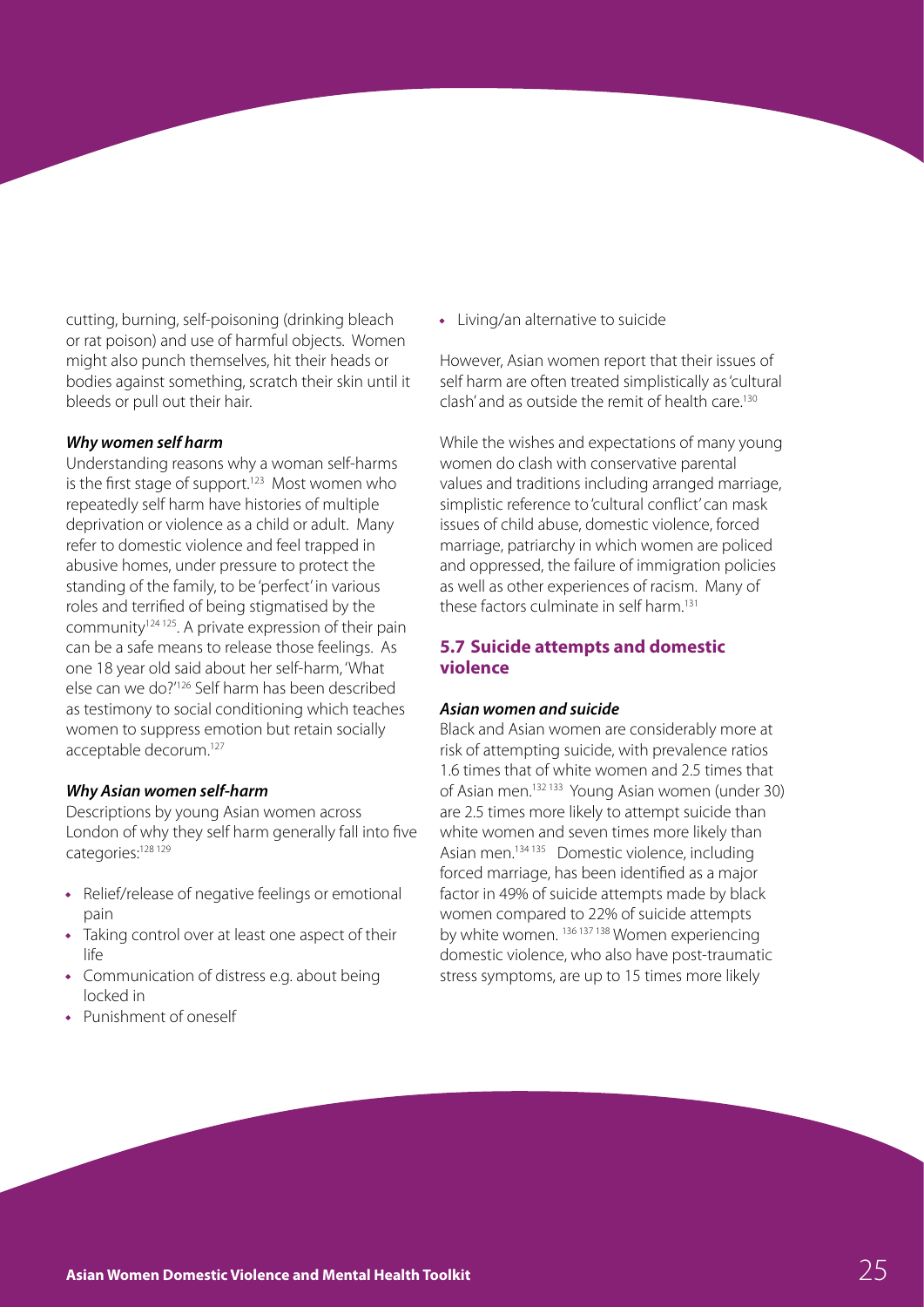### The consequences of domestic violence for Asian women's mental health

to attempt suicide than women in the general population.139 140 Medical records show up to 40% abused women attempt suicide<sup>141</sup> while 25% women experiencing moderate to severe violence report regular suicidal thoughts, compared to 4% women in general.<sup>142</sup>

Highly dangerous suicide methods such as selfburning are more common amongst young Asian women143, connected to the traditional practice of Hindu widows burning themselves on their husband's funeral pyre, known as "suttee". Beliefs about death and spirituality may impact on suicide behaviours. Muslims, for whom committing suicide is strictly forbidden,<sup>144</sup> had relatively lower rates of suicide than Hindus, who believe in reincarnation or rebirth.<sup>145</sup> However, a clinician should always talk with a patient about her personal beliefs about suicide rather than make assumptions on the basis of her religion.<sup>146</sup>

In a west London study<sup>147</sup> Bhugra et al (1999) found that many of the Asian women attending a GP surgery who attempted suicide had made a previous attempt and previously had been diagnosed with medical or psychiatric illness. 31% wrote a suicide note before their attempt and 13% of them had written wills.

Patel of Southall Black Sisters wrote about the reasons for the increased risk of suicide in Asian women (p.175):

*'The challenge to religion and culture is not easy .The choice for many women who dare to break out of the very narrow confines of the roles prescribed by religion and culture is stark; either they remain within the parameters of permissible behaviour, or they transgress and risk becoming pariahs within their own community. Many women cannot even conceive of a life of isolation and loneliness, preferring instead to risk* 

#### *their health, sanity and even their lives. Suicide rates among Asian women between the ages of 16 and 35 are up to three times the national average.'*148

Stresses associated with suicide in Asian women include loneliness, rejection, marital conflicts, inter-generational conflicts, love failure and exam failure.149 Some were isolated by forced marriage and disenchanted with services based on past experience of or anticipated discrimination, while being under pressure to maintain family integrity whatever the personal costs. In America, older Asian women have the highest suicide rate of all women over age 65.150

The following is an extract from the diary of an Indian woman who committed suicide after years of domestic violence perpetrated by her husband:

*'… you torture me, you kicked me in the head and in my back and on my face. You said things ……. So you hit me. You can. You are stronger than me. I don't care any more…so I will kill myself. Why should I live this kind of life? You hit me when you are drunk. How many more years? I can't go on any more.'*

#### *Pukaar's experience of Asian women feeling suicidal*

Our own experience of women experiencing domestic violence who feel suicidal is that they contend with one or more of the following issues:

- Loss of hope that the abuse will stop, the abuser will change
- Fear of the violence or of other repercussions
- • Guilt or shame in the context of the abuser(s)' or family's blame
- Practicalities: lack of economic or practical independence
- Lack of support, lack of knowledge about legal, welfare or housing rights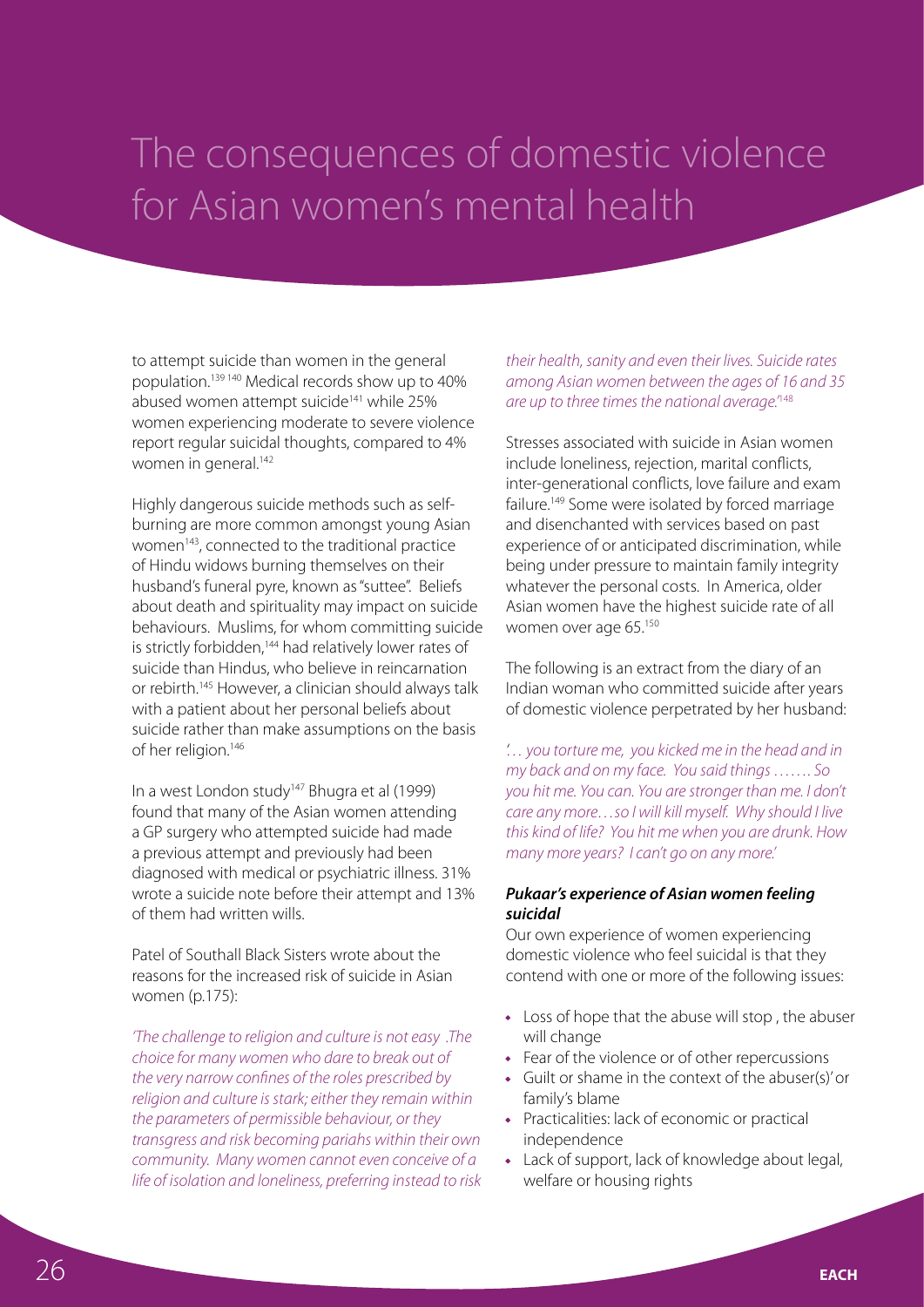- Fear of being alone: Asian single women are likely to be harassed
- Religious conviction: faith that proscribes leaving their husband
- Social pressure: socialisation, threat of ostracism from family<sup>151</sup>
- Separation from children or family of origin
- Fear of deportation and danger on return to country of origin.

#### *Mental health services and suicide*

Health professionals have an important role in preventing suicide. Of all suicides, 24% were in contact with mental health services in the year before - and half of these in the week prior to - their death. Only 16 per cent were psychiatric inpatients, and in 85% of cases immediate risk of suicide was estimated to be low or absent. In a third of community suicides who had lost contact with services, no further action was taken; in other cases, the action was to offer an appointment by letter rather than a home visit.<sup>152</sup>

#### *Preventing suicide153*

- Encourage client to talk about what triggered their attempt
- Discuss options e.g. offer information; build suicide prevention plans
- Help build support networks
- Work on safety plans to promote protection from further abuse
- Follow up people recently discharged from hospital, or who have made a suicide attempt, by assertive outreach

• Offer psychological interventions as well as medication

'I feel it sometimes; I feel everything is too much. Life is very hard. It's in limbo. I can't do anything. How can I survive? I feel sick – there is no peace. I feel as if I'm in prison… I am really a very strong person but I lost my health, my family, myself. Everything is gone. I can't go on or back to India. The first (reason) is the danger. The second is the society, the culture. I have had enough. I don't need this type of life any more.' (quote from Newham Asian Women's Project)

#### **5.8 Substance misuse**

#### *Domestic violence and substance misuse*

Domestic violence results in higher rates of alcohol misuse,<sup>154</sup> rather than vice versa; women are more likely to drink after an attack, rather than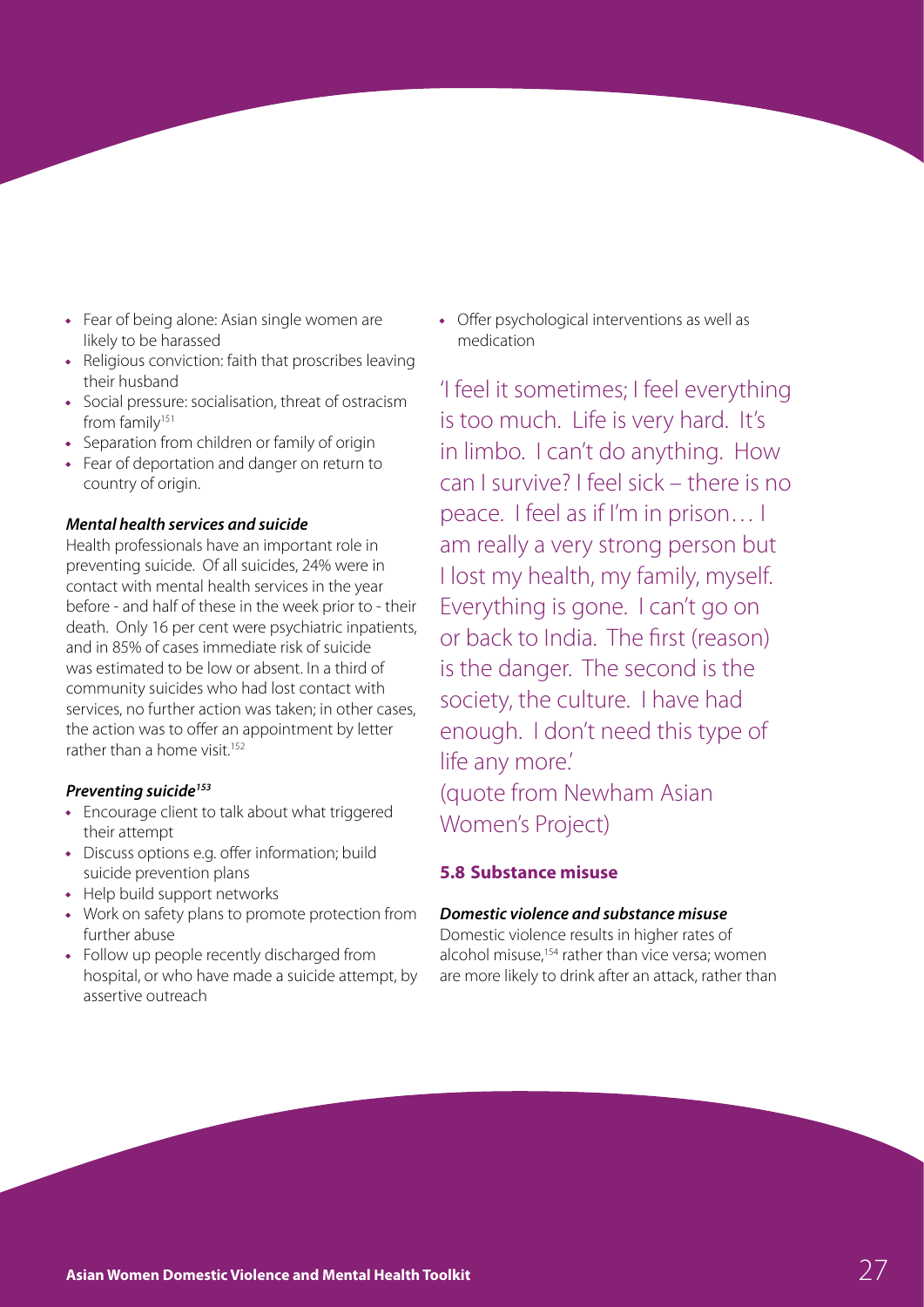### The consequences of domestic violence for Asian women's mental health

beforehand.155 On average, 19% abused women have problematic alcohol use and 9% issues of drug misuse, compared to up to 8% and 6% lifetime prevalence within the general population, respectively. Overall, women experiencing domestic violence are up to six times more likely to misuse alcohol or drugs, sometimes forced or coerced by the perpetrator to increase their dependency<sup>156</sup>. Others become addicted to prescribed medication.157

#### *Asian women and substance misuse*

Asian women typically live in a community which shows scant tolerance of substance use. Few Muslims drink because the Koran prohibits use of alcohol altogether, with higher rates of alcohol use amongst the Sikh and white populations.<sup>158</sup> Research suggests that four in five Hindu women, three quarters of Sikh women, nine in ten Pakistani women and five in six Bengali women do not drink any alcohol.<sup>159</sup> Since many women are expected to be abstinent, pressure to maintain family honour can exacerbate feelings of shame and self-blame in those women who do drink or use drugs in secret to manage emotional or physical pain.

#### *Effects of co-morbidity*

Co-morbidity can have severe impacts on health, social functioning and quality of life<sup>160</sup> and can increase the risk of harm, both physical and psychological, to adults and their children.161 Substance use can have acute and chronic physical effects (through intoxication), social effects (including financial, social and criminal implications and risks to safety from self or others) and associated mental health problems (including PTSD, depression and anxiety).

#### *Responding to dual issues of domestic violence and substance misuse*

However, women may be unable to engage in a recovery process until they are safe and a 'sobriety first' approach is doomed to fail.<sup>162</sup> Women with drug and alcohol dependencies can be trapped in abusive homes if refuges refuse admission but women-only community services which acknowledge the role of domestic violence are hard to find. Chemical dependency treatment does not end domestic violence and usually is best addressed once a woman is safe. In the interim, the role of proper support within the community can be even more critical. The Stella Project has produced a useful tool-kit on domestic violence and substance use which can be downloaded from www.gldvp.org.uk. The Home Office recommend specialist provision of women-only services and provision for ethnic minority women who will find it particularly difficult to access services.

'My sister-in-law grew up in an abusive family. She turned to drugs and the whole family turned against her. Her own sister put her down and turned her back. She says herself she's a bad daughter and does not know what to do. Nobody recognises it's an illness caused by the family. You don't talk about these things.'

Pukaar service user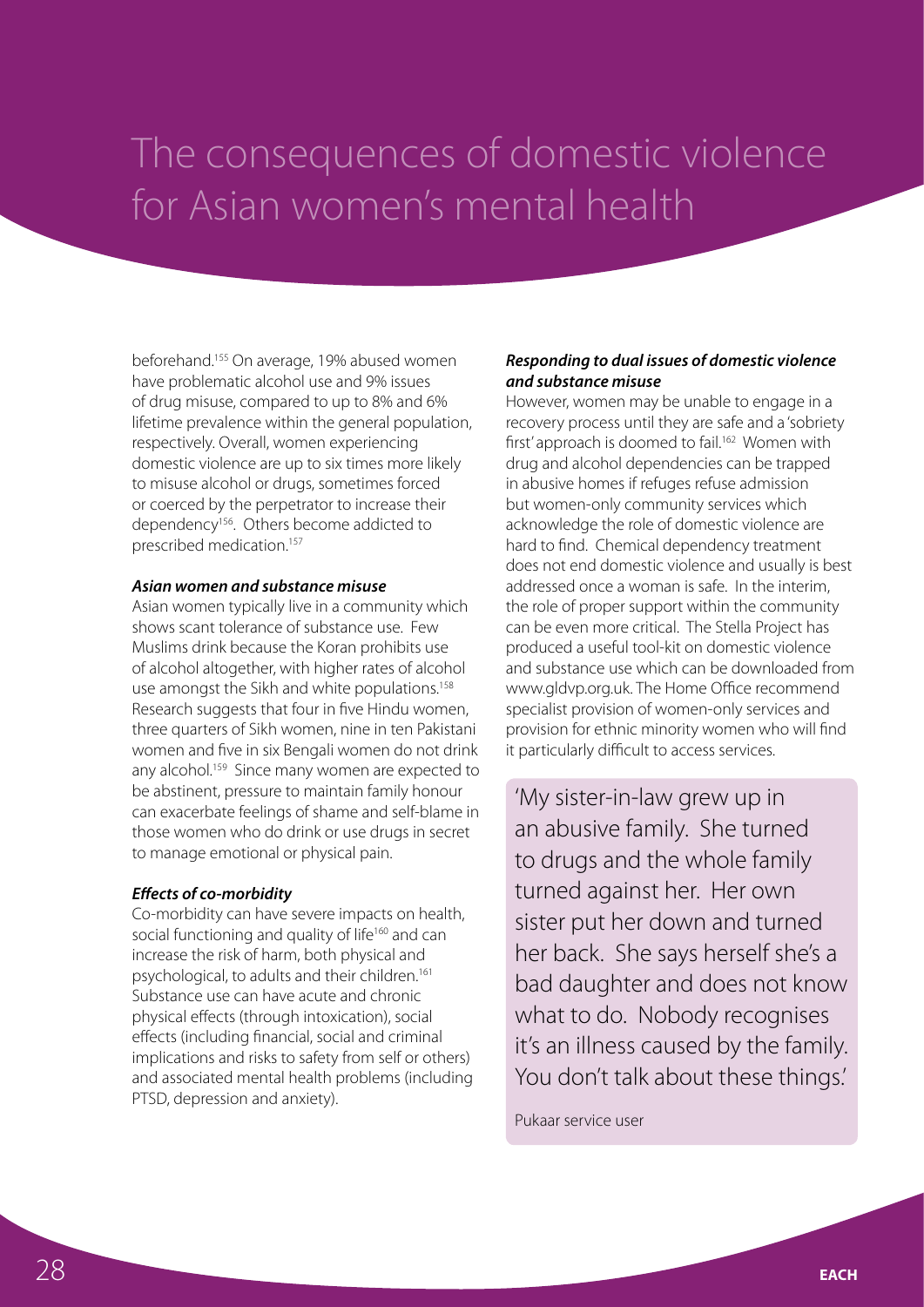## **Section six**  Asian women's experiences of health care

#### **In this section: page**

- 6.1 Experiences of primary health care..............29
	- Experiences of seeking help from GPs
	- Kind of help preferred by Asian women
- 6.2 Asian women's access to mental health care...................................................................................30
	- Ethnicity and admission rates

#### **6.1 Experiences of primary health care**

Asian women surveyed in the UK suffering symptoms associated with anxiety and depression reported these occurred in the context of domestic violence and experiences of racial and sexual discrimination.163 Most women did not know where to seek help for mental health problems but wanted a confidential space to talk, complementary therapies provided by Asian staff, and health education in their own language.

In general, evidence<sup>164</sup> shows that women find services helpful when they actively ask about and work to help recovery from experiences of abuse. In contrast, unhelpful practices identified by service users include lack of recognition of trauma and the offer of medication instead of counselling support.

Research on 60 Asian women found:

- 55% experienced domestic abuse: 46 from their husbands and 10 also from their mother-in-law
- All women with experience of domestic abuse identified impacts on their mental health,

particularly depression, anxiety and suicidal thoughts

- 73% were unaware of services available to support Asian women
- 83% felt language barriers prevented Asian women seeking help
- Immigration status and fear of deportation impacted upon help seeking.

#### *Experiences of seeking help from GPs*

A study of Asian women in Kent<sup>165</sup> who experienced domestic violence found that of those who sought help from their GP, many were prescribed anti-depressants or offered counselling but not all took the help offered. Part of the problems were related to the specific intervention suggested.

#### *'No, I was not satisfied with GP, lack of options and understanding.'*

#### *'Counselling (offered) was not culturally appropriate.'*

*'Anti-depressants were offered but declined. I was referred to an organisation but they did not understand me or want to help me.'* 

#### *Kind of help preferred by Asian women*

When asked what kind of help they would have liked, Asian women said:

- help from family and friends
- counselling or therapy
- help from others in same position and/or
- information.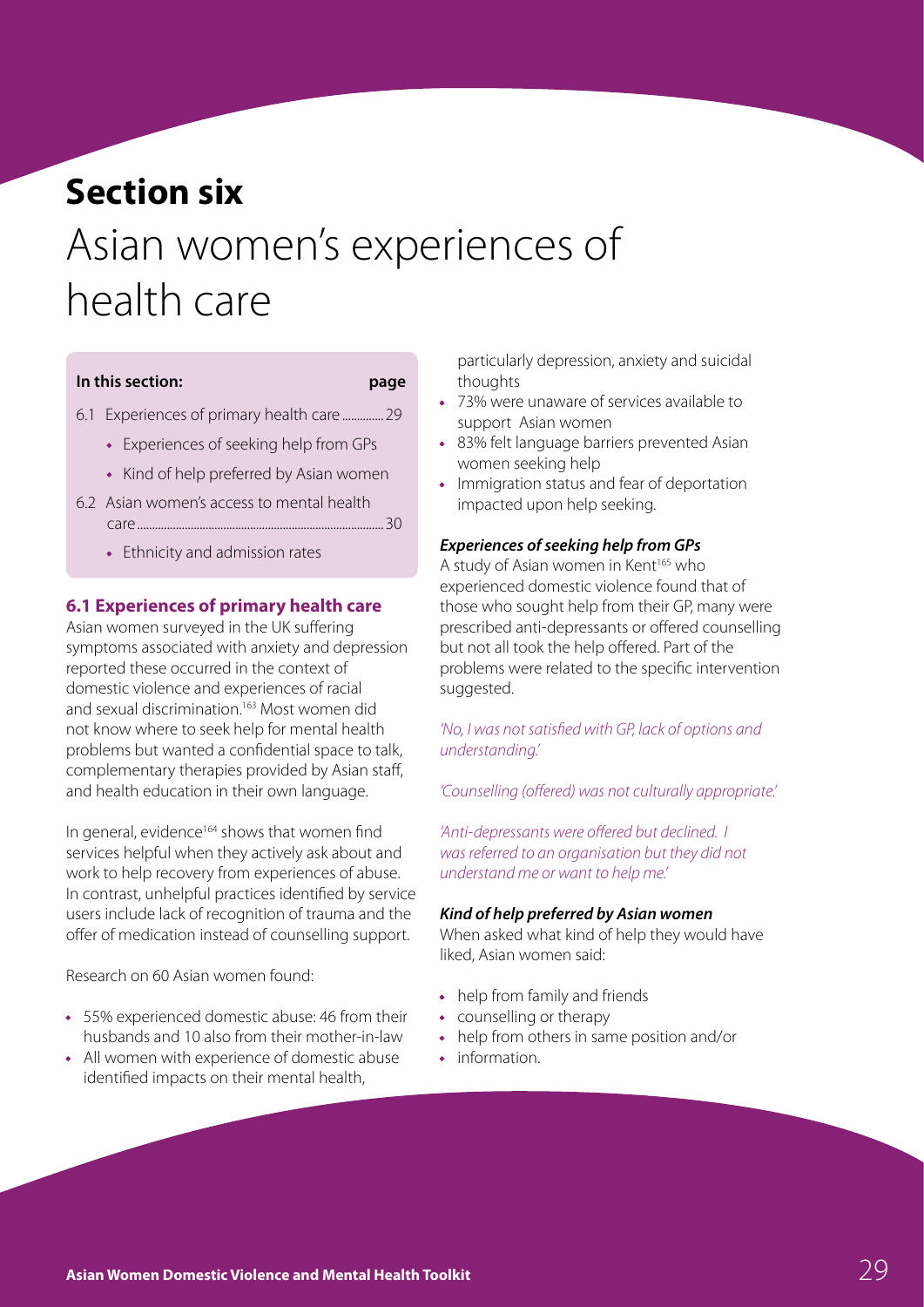# Asian women's experiences of health care

'In health services, it seems like there is always someone passing the buck, from CAMHS to the GP to the counsellor to the health visitor. Apparently everyone expects it to be somebody else's problem. You feel like hitting your head against the wall. I wanted to say please don't make me have to explain myself again. I had to repeat it again and again and I hate talking about it - why don't they talk to each other?'

Pukaar service user

#### **6.2 Asian women's access to mental health care**

A review of 38 studies<sup>166</sup> showed variations in access to specialist mental health care across ethnic groups in that:

- Black people have more complex pathways, seeing at least three professionals before a specialist
- They are less likely to be referred to mental health services by their GPs
- Black people are less likely to see a GP before presenting to A&E
- Asian people are under-represented within inpatient facilities.

#### *Ethnicity and admission rates*

The first national census on mental health and ethnicity, 'Count me in',<sup>167</sup> showed that of over 33,800 inpatients, 3% were Asian and of these, one third were women. Rates of admission of women from Indian and Pakistani groups were lower than average and the rate of their referral by a GP to hospital was lower than for white British people.

Black patients, including Asian women, were more likely to be detained under the Mental Health Act 1983 compared to the average. Factors like diagnosis, living circumstances, unemployment and the way people approach services contribute to, but do not fully explain, patterns of referral.

Social isolation and lack of knowledge about mental health services might account for higher contact with emergency services amongst black people. More Asian inpatients had their first language that was not English, compared to other ethnic groups. Perceived or actual discrimination within the health service, and social and economic disadvantages, each with their own negative impact on mental health, may compound this, increasing fear of accessing services or dissatisfaction with services and leading to excess use of compulsory admission.

In contrast, Asian women usually report that referral to specialist services and access to services in their own language are beneficial.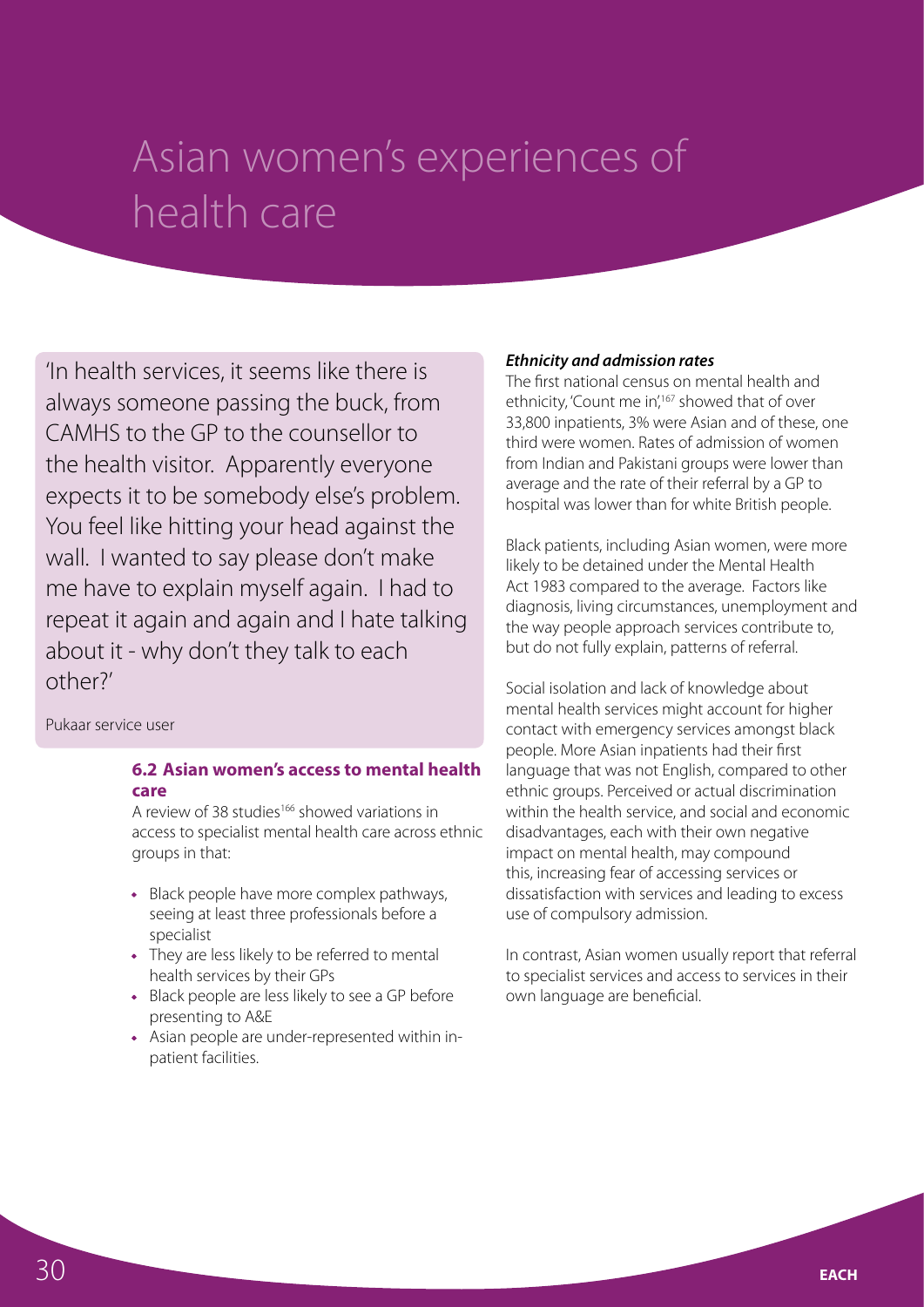### **Section seven**

## Good practice guidelines for health professionals

#### **In this section: page**

- 7.1 Why domestic violence is an issue for health professionals...............................................................31
	- First point of contact
	- Lack of contact with other professionals
	- Health records can be crucial
	- • Women want us to take the initiative
- 7.2 Health policy frameworks...................................32
- 7.3 An overview of good practice ...............................32
- 7.4 Specific Actions.........................................................32
	- Display information
	- Recognise the indicators
	- Routine enquiry
	- Respond to a disclosure
	- Make a record
	- Refer to specialist domestic violence services

#### **7.1 Why domestic violence is an issue for health professionals<sup>168</sup>**

Health professionals are in a unique position to help Asian women who are experiencing domestic violence as they will come into contact with them at some point through the services they provide. By providing a safe environment in which Asian women feel they can disclose, information and support can be made available which could

potentially save their lives and certainly make a difference to them and their children.

#### *First point of contact*

Health professionals are often a first point of contact for women and they deal with the aftereffects of domestic abuse on an everyday basis.

Women who have experienced abuse use health services frequently and require wide-ranging medical services. They are likely to be admitted to hospital more often than non-abused women and are issued more prescriptions

#### *Lack of contact with other professionals*

Women at risk might not come into contact with any other professionals. Thus, because Asian women experiencing domestic violence are typically isolated from sources of support, their interaction with health professionals may be a critical window of opportunity.<sup>169</sup>

#### *Health records can be crucial*

A woman's health records can be crucial in legal proceedings. They can help a woman access her housing and welfare rights as well as influence the outcome of criminal and civil cases and immigration decisions.

#### *Women want us to take the initiative*

Women say they want us to take the initiative. Time and again survivors of domestic abuse have said they wish somebody had asked them if they were experiencing problems in their personal relationships.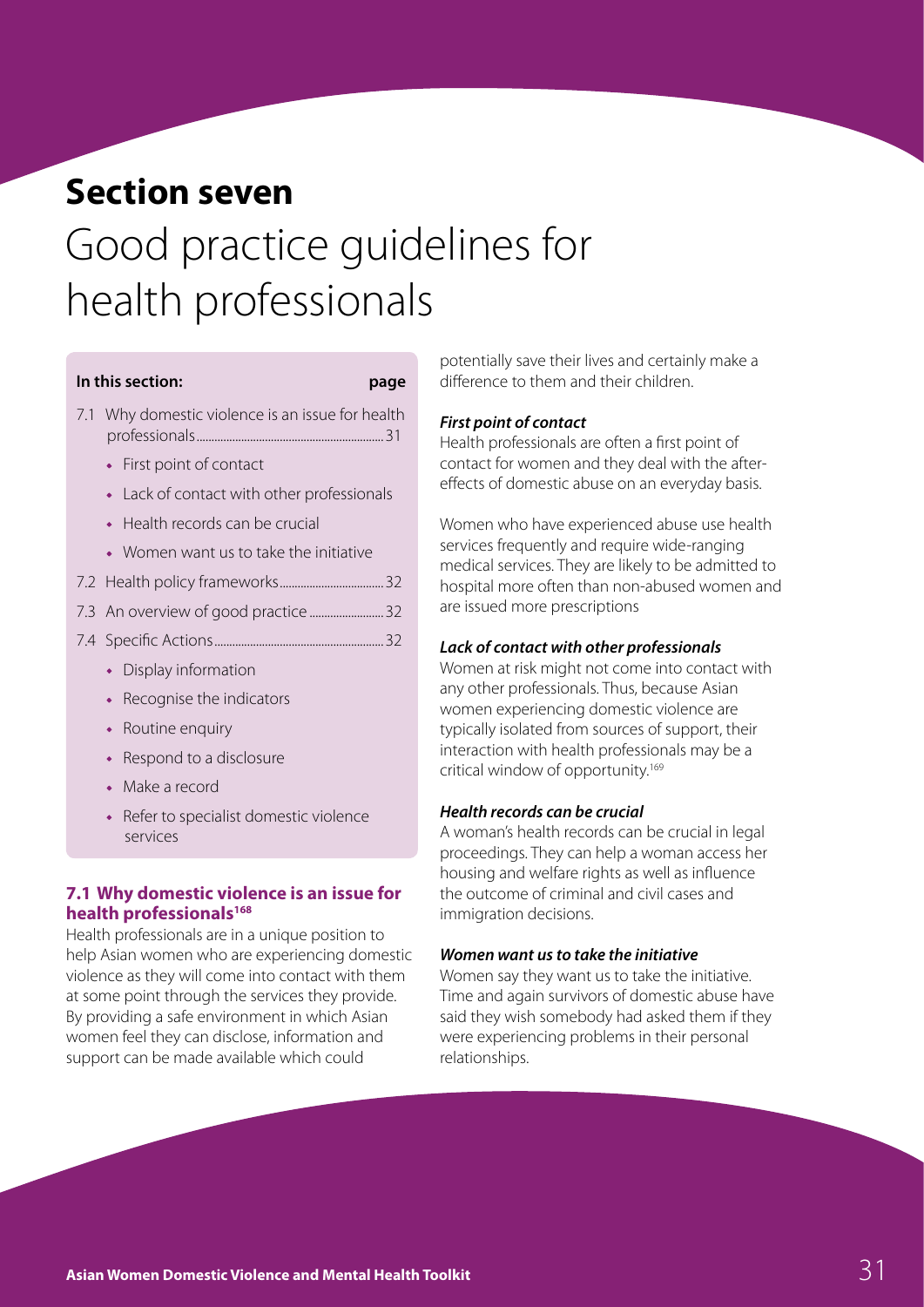# Good practice guidelines for health professionals

#### **7.2 Health policy frameworks**

There are a number of policy documents that make a strong case for action to improve both the experience and outcomes for Asian people with mental health problems. Inside Outside (NIMHE, 2003) set the context for recommendations in Delivering Race Equality (Department of Health, 2003a) and Mainstreaming Gender and Women's Mental Health (Department of Health, 2003b) addresses some of the specific needs of Asian women.

Key issues include a higher risk of suicide, attempted suicide and self harm, in the context of women's reluctance to disclose distress within their own community, because of a perceived stigma attached to any form of mental distress. To eliminate ethnic inequality and develop the cultural capability of health services, recommendations include engaging community development workers.

'Is there any way health professionals could intervene sooner or take the opportunity to help? It's so scary to think that people commit suicide because no one helps in time.'

'If you're depressed, Listral is just not the answer. If someone is mentally abusing you, you need something else.'

Pukaar service users

#### **7.3 An overview of good practice when working with Asian women with mental health problems 170**

- Display information about support services in a range of languages
- Recognise the ways in which Asian women might communicate distress
- Ask questions if it is safe and no-one can overhear
- Be alert to the fact that an Asian woman might not approach you until she has reached a crisis point and therefore needs a rapid response
- Validate women's experience. Link domestic violence and poor health
- Keep detailed, accurate records (safely)
- Emphasise confidentiality but share information for effective support
- Refer to appropriate services. Provide resources (e.g. a telephone, interpreter, computer) for her to access support.
- Monitor, evaluate and review interpreter provision. Provide first language services where possible
- Attend to all the woman's needs rather than presenting symptom
- Talk through risk assessment and safety planning e.g. advise not to travel abroad
- Follow up, including safe means to assess and check dna's or cancellations

### **7.4 Specific Actions**

#### *Display information about domestic violence in the practice*

*"Healthcare services may be the first and only point of contact for some women from ethnic minority groups who experience domestic violence…. Fairer access to services and fair treatment will only be possible if doctors and nurses have access to translators (other than the immediate family member) and patient advocates who have knowledge about domestic*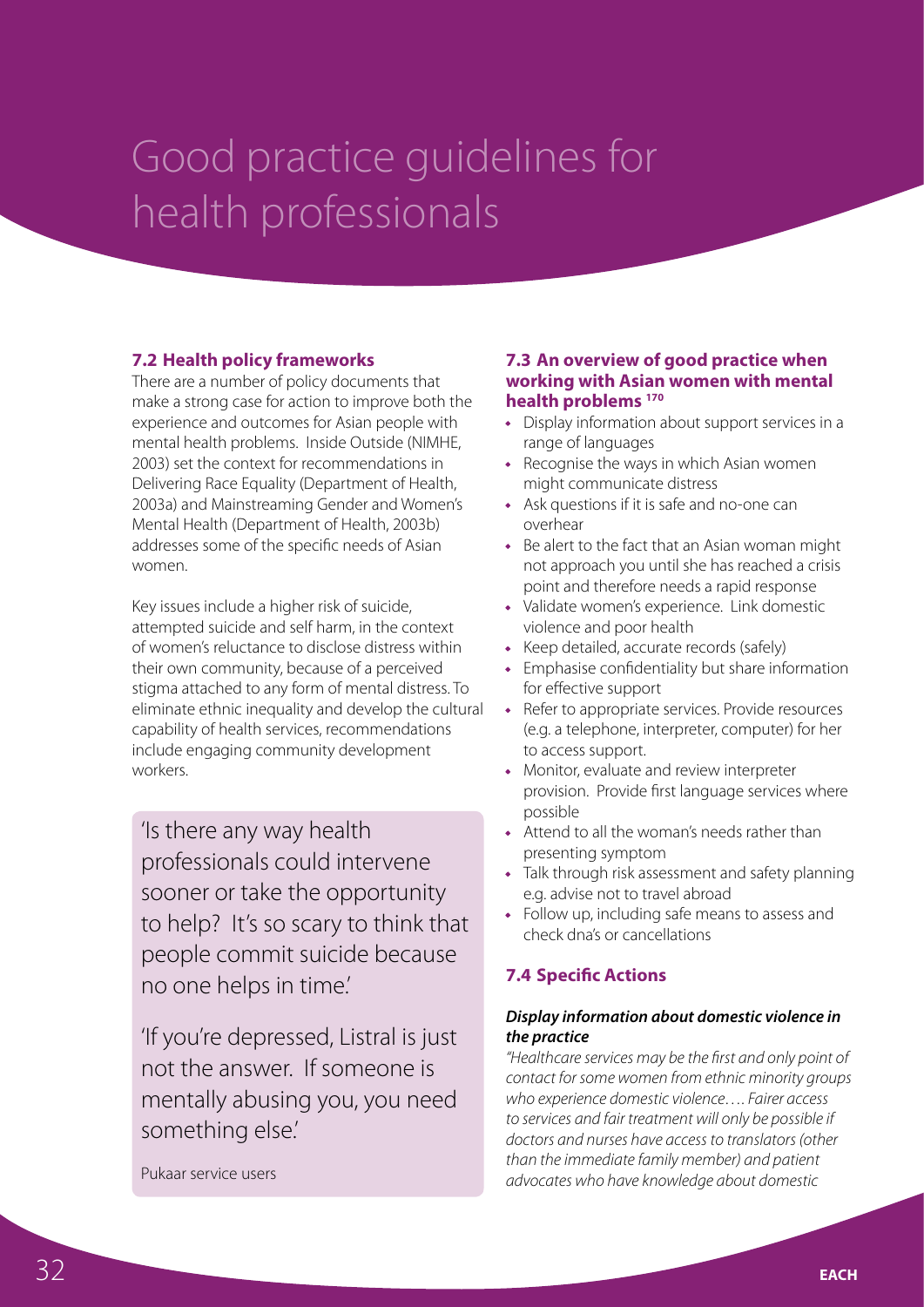*violence… Perhaps the best a GP can do is to have material available in the surgery in appropriate languages detailing relevant local resources - for example, refuges for Asian women - and to use advocates when these are available." British Medical Association, 1998*

Health services can provide support even if women do not want to talk to them about domestic violence. In any health setting, women at risk should be able to find information in their first language about local or national services.

Women need to get access safely and discretely to information leaflets. Posters on domestic violence services should be displayed in appropriate places and in discrete areas such as changing rooms or in women's toilets.

If general information is given to patients, this could be an opportunity to include leaflets on domestic violence services. However, no-one should ever be persuaded to accept information. It may be unsafe to take it outside.

Posters and leaflets about domestic violence can be obtained from

#### *Women's Aid*

PO Box 391 Bristol BS99 7WS tel. **0117 944 4411**  www.womensaid.org.uk

Women's Aid make a small charge (less than 50 p for each leaflet or poster). On the Women's Aid website there is:

**The Hideout Poster (PDF)** about the Hideout website, a website designed to support children or young people who are living with domestic violence.

#### **The Survivor's Handbook poster (PDF)**

The poster explains the advice found in the Survivor's Handbook, which is available in Arabic, Bengali, Chinese, Gujerati, Punjabi, Somali and Urdu

**"You don't have to live in Fear"** is an A5 open-out leaflet on domestic violence, with a push-out small card with several useful numbers including the National Domestic Violence Helpline. It is available in English and a number of languages. You can order leaflets and posters from the Home Office Publications Order Line 0870 241 4680 or through www.crimereduction.gov.uk/publicity\_catalogue

The video Mann ki Baat funded by the Department of Health gives information about mental distress and coping strategies with practical advice about seeking help and talking about mental health problems. The accompanying booklet offers information in Bengali, Gujerati, Hindi Punjabi and Urdu.

www.mhmedia.com

#### *Forced Marriage*

Leaflets available from Forced Marriage Unit **020 7008 0151**

#### *No recourse to public funds*

For information contact Southall Black Sisters www.southallblacksisters.org.uk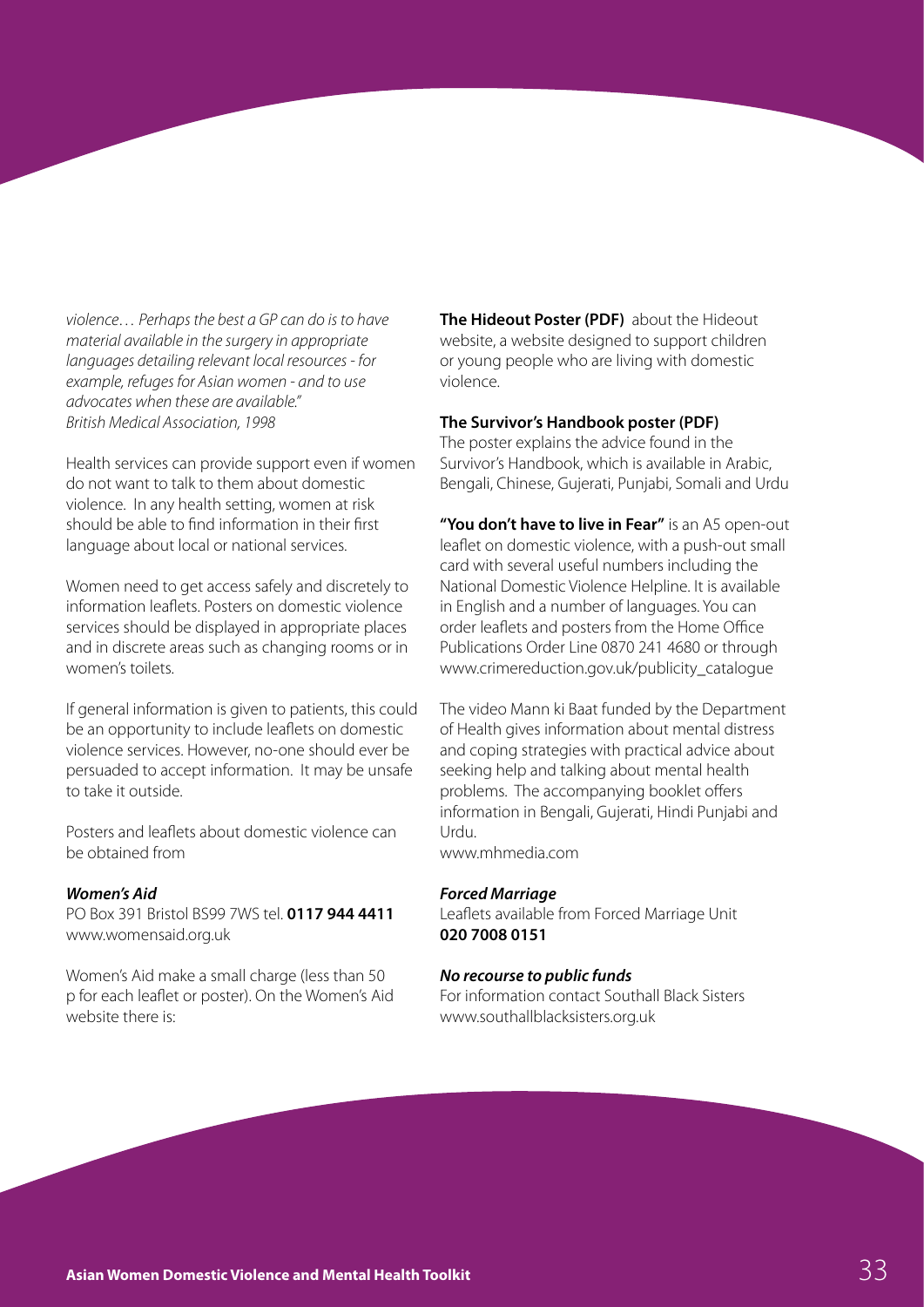# Good practice guidelines for health professionals

#### *Recognise the Indicators171*

No sign is proof that abuse has occurred but the following might alert you to the possibility of domestic violence and to ask questions (when it is safe).

#### *Physical signs of domestic violence*

- Unexplained burns or bruises
- Bruising patterns indicating abuse (black eyes, bi-lateral bruising, finger marks)
- Area of erythema consistent with slaps
- Multiple injuries or chronic injuries in various stages of healing
- Injuries in areas of the body inconsistent with falls or other explanation
- Injury to breast, chest, abdomen (abused women 13x more often injured here)
- Injuries to the face, head or neck
- • Perforated eardrums, detached retinas
- Evidence of sexual abuse or frequent gynaecological problems
- Miscarriage, termination, preterm labour, low birth weight
- Damage to sutures following operation or delivery

#### *Indicators in the behaviour of the victim*

- Covering the body to hide marks (long sleeves, trousers or scarves)
- Attending late or frequently missing appointments
- Frequent visits with vaque complaints or symptoms
- Seeming anxious, fearful or passive (particularly in presence of others)
- • Giving inconsistent explanations for injuries or is evasive or embarrassed
- Frequent use of pain medication or tranquillisers
- Suicide attempts
- Repeated episodes of depression, anxiety or self harm
- Alcohol or drug misuse
- Not wanting letters or contact at home

#### *Indicators in the behaviour of the perpetrator(s)*

- may cancel appointments on the woman's behalf
- always attends with her and never leaves her side
- seems bullying or aggressive or conversely, overprotective
- evasive or conversely, adamant about the cause of injury
- over-vehement denial of violence or minimises its severity
- • critical, judgmental or insulting about the woman
- frequently talks on behalf of the woman and does not consult her

A young Asian woman came to the health centre complaining of chest pain. During the medical examination, the clinician noted a large bruise on her chest. The patient wanted the clinician to treat the injury but focused on the chest pain rather than its cause. The clinician made enquiries about domestic violence and offered the option of referring her. He also provided information about domestic violence services. The patient subsequently obtained a divorce.<sup>172</sup>

#### *Routine enquiry - Ask questions*

Routine enquiry means asking all unaccompanied women, whether or not they show signs of being at risk, if they are experiencing domestic abuse. A good time to ask might be when taking a history or a well woman check. The Department of Health in Responding to Domestic Abuse advises (p.40):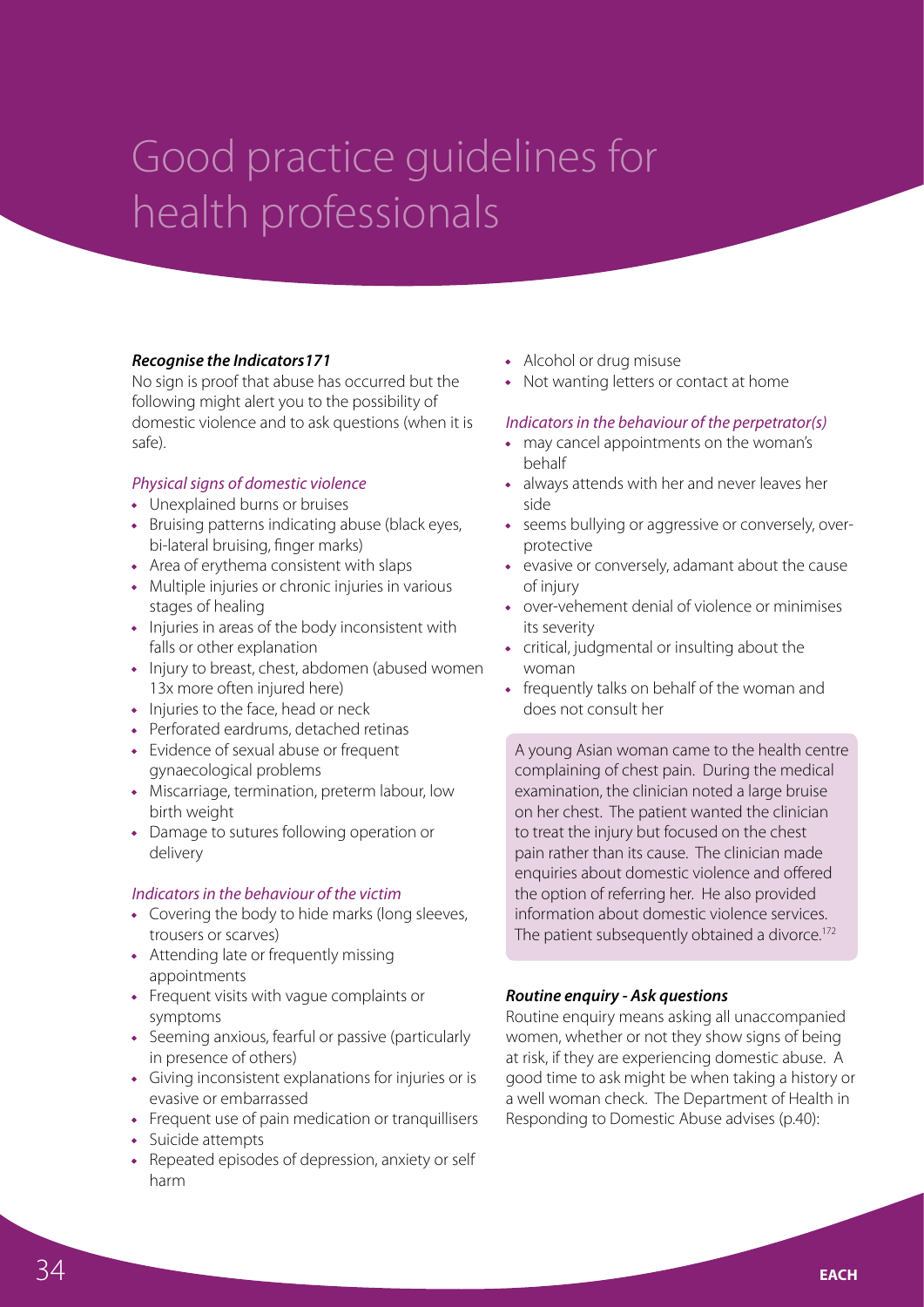*In response to the evidence, all Trusts should be working towards routine enquiry and providing all women with information on domestic abuse support services.* 

Research shows that the majority of women find questions about domestic violence acceptable, providing the issue is handled effectively.173 Routine enquiry must be safe; that is, the client is unaccompanied and you cannot be overheard except by an interpreter who is unknown to the client. Someone known to the family can 'edit' conversations and present the family view.174 Failure to provide an independent interpreter can put women at risk.

When doctors ask a single question regarding experience of abuse, women benefit in several ways<sup>175</sup>:

- Documentation of the abuse supported some women to take legal action
- Women were more likely to take action to improve their safety
- Doctors made referrals to help women improve their safety<sup>176</sup>

It may help to introduce the question with a phrase such as:

*'We know many people using our service have experienced violence. This affects physical and emotional health and the services that are best for us to offer.'* 

Your client may not realise or acknowledge to herself that she is experiencing domestic violence. Asking direct questions can be easier to understand. You could ask one of the following:

- • 'We know that 1 in 4 women experience domestic violence at some time in their lives. Has anyone hurt or frightened you?'
- 'How safe or afraid do you feel at home?'

Explaining and adopting a non-judgmental approach may help the client disclose, either at the time or in the future when they are ready. Mentioning the frequency of domestic violence helps convey that you would not be shocked by disclosure.

Your aim is to have a supportive conversation rather than to force a disclosure.

*'Women with mental health issues should be asked direct questions about domestic violence. They need to be asked why are they on anti-depressants, why did they try and commit suicide? If nobody asks, they won't report'*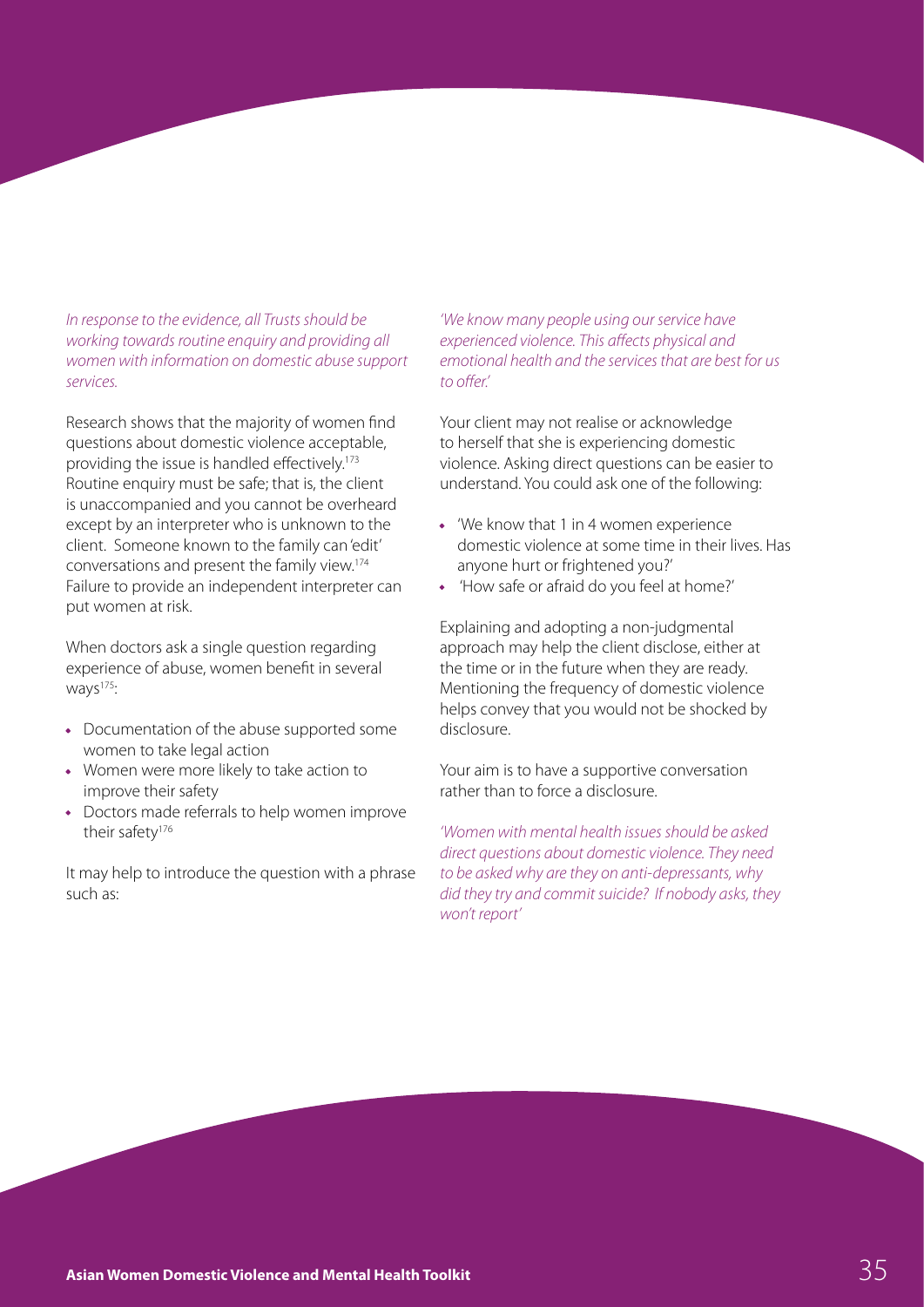# Good practice guidelines for health professionals

#### **Good practice with ethnic minority patients177**

#### *Ask questions using non- psychological terms*

- What do you call your troubles?
- What do you fear most about your illness?
- When did your troubles begin?
- What or who makes things worse?
- What would be of most help to you?

#### *Use the LEARN model to improve cross-cultural communication*

- Listen to the patient's perspective
- Explain and share your own view
- Acknowledge differences and similarities between the two views
- Recommend a specialist immigration support service (see contacts)
- Never accept culture as an excuse for domestic violence. Everyone deserves the right to be safe in their own home.

#### *Use professionally trained interpreters178*

- Never use a woman's partner, child, family member or 'friends'
- Try to get a female interpreter where possible
- Ask your interpreter to sign a confidentiality agreement
- An advocate from a specialist organisation might be an alternative
- Agree the agenda with the interpreter and that they will not 'edit' what the patient says
- Be alert to any discomfort between the interpreter and patient
- Look at your patient and speak directly to them not the interpreter
- Have information available in an appropriate language

An alternative is to show The Power and Control Wheel developed by the Duluth Abuse Intervention Project in Minnesota and constructed by women survivors of domestic violence. You can download the wheel from www.duluth-model.org.

The wheel is available in all major Asian languages.

#### *Respond to a disclosure*

What you say in response to a disclosure can have a profound impact on an Asian woman, who may have told no one else about her experience of violence.

Helping women to recognize their experience as domestic violence can lift the self-blame and isolation. Asian women are under considerable pressure to cover up their experiences of abuse and any related mental health problems. They are frightened of being stigmatised by their communities in which both abuse and mental illness are regarded as weaknesses which might reflect on the family and bring shame and dishonour.

Asian women who have been supported in primary care place high value on the support they attain through external validation and acknowledgement of their experience, whether or not any other action is taken.

'One good thing my doctor said was "I don't blame you. If I was going through that I'd feel exactly the same." It was so good to hear. It made me realise we are both human beings.'

Pukaar service user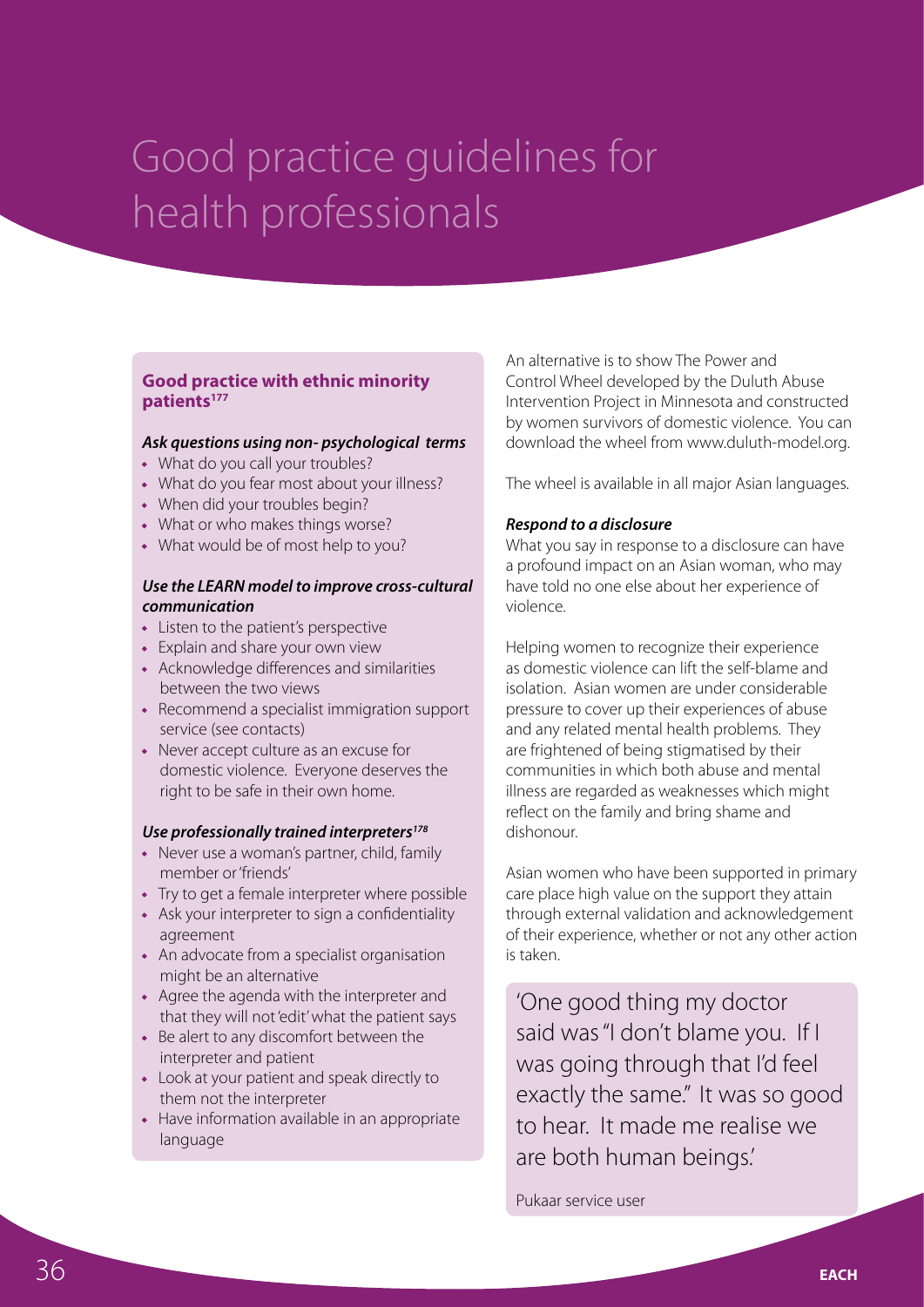Key features of your conversation could include reassurance about confidentiality, willingness to offer another appointment with a reason that she can explain to the family and the offer of information. While her safety in her own home is a priority and a health issue, she is the expert on what she needs and what should happen next. However, you can empower her by ensuring that she is aware that help is available.

'Asian women often place a lot of respect and confidence in their GP and the impact of their advice can be huge.'

#### *Pukaar counsellor*

'For the first time in my life, I thought that someone knows exactly what I feel. Somebody knows I am right. In the past, my customs and culture tell me that I am the guilty person. For the first time, someone says, "No, you are right, that was wrong." That's how I knew that.'

#### Gurdip179

#### **What you should not do**

- Speak to the woman in front of anyone else
- Approach her family without her express consent; it may endanger her

### *Make a record*

Writing down what the client told you about domestic violence is an important aspect of treatment,180 in that

- It shows that you believe her and take violence seriously
- Your records may be critical in helping her access legal rights
- Your duty of care may be examined after a domestic homicide review, required by the Domestic Violence, Crime and Victims Act 2004
- Your notes may play a crucial role in meeting her housing needs. Many housing agencies will accept a woman's application to be re-housed in a safe area if she can produce evidence from a health professional
- You may help her access welfare rights, particularly if she has not yet secured immigration status.

#### Records would ideally:

- Always be made in an interview with the woman alone
- Include name, date of birth, ethnicity, children, pregnancy, friend or kin
- Include response to questions
- Use the woman's own words when possible
- Briefly describe types or nature of abuse, injuries sustained
- Include a detailed physical record, including sketches of injury sites on a body map or photographs if possible
- Record, and if possible, keep, any damaged, torn or stained clothing
- Include dates and times of incidents, if known
- Describe the client's psychological state, without interpretation/ judgments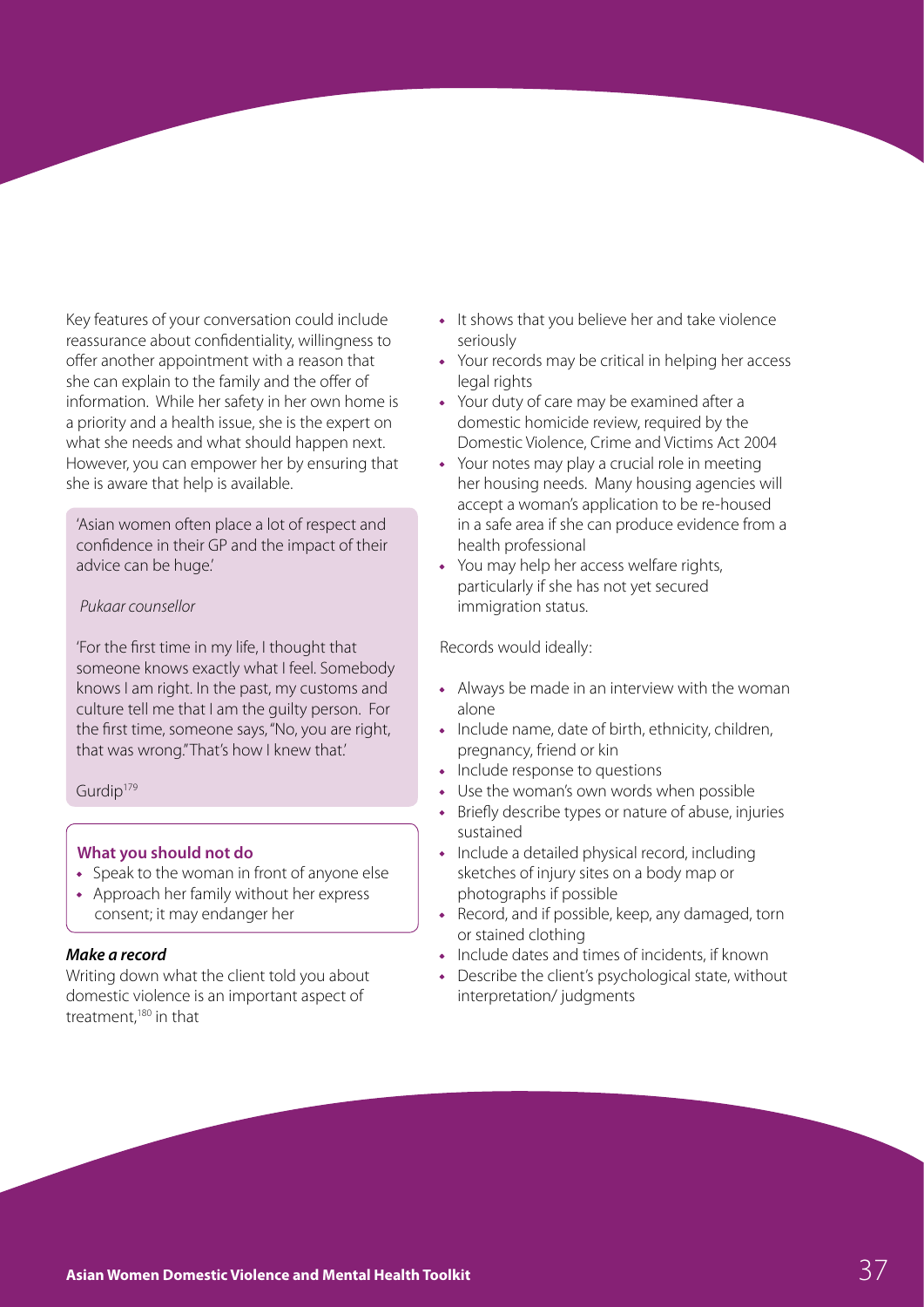# Good practice guidelines for health professionals

- Document behaviour of spouse, including spontaneous disclosures that may indicate abuse (but do not interview him)
- Be legible, or write notes on computer
- Note facts (including observations) rather than assumptions
- Record your action (e.g. information provided, referral to EACH)
- Sign and date your record. Print your name and role.

#### *Refer to specialist domestic violence services*

Asian women have reported getting the most useful help from Asian women's organisations.<sup>181</sup>

A systematic review of controlled studies<sup>182</sup> has shown evidence that advocacy interventions reduce abuse, increase social support and quality of life, and lead to increased safety behaviours and access to community resources. The report recommends health professionals build effective links with domestic violence services and that referral to counselling or other psychological interventions should never take priority over advocacy for women living at risk, although they may be helpful for women once they have reached safety.

A multi-agency intervention is the best way to approach domestic abuse and mental health issues. A woman experiencing domestic violence is likely to have complex needs and may need information about legal, welfare and housing rights. Advocates can guide her through the system while offering emotional and practical support. Your referral should depend on the client's needs and preferences and could entail the offer of information about specialist agencies, the use of the telephone to call the helpline or a referral on her behalf.

The main forms of domestic violence service provision are refuges, advocacy, outreach and counselling services. The free national 24-hour domestic violence help-line can offer direct support to professionals and service users or refer women to refuge spaces and local domestic violence services across the UK.

#### **Free 24 hour National Domestic Violence Help-line 0808 2000 247**

#### *Refuges and safe accommodation*

There are some specialist refuges working with women from black and ethnic minority communities and a few who offer support to women with mental health or substance use issues. In London, there are specialist refuges for South Asian women that can support women to share their culture, language and background, although because they believe it may promote confidentiality and anonymity, some Asian women prefer to enter a general refuge that accepts all women at risk from domestic violence. In a survey of women in refuges across England and Wales<sup>183</sup>, 13% of the refuge population were Asian.

If your patient needs a safe place to escape domestic violence, she can contact the Free phone 24-hour National Domestic Violence Helpline on 0808 200 247. The Helpline worker will assess the women's needs and if appropriate will contact a refuge on her behalf. The time it takes to find a refuge place can vary.

If you cannot find a refuge space there are a number of options:

• The local Homeless Person's Unit. Your client could be eligible if she is in priority need as a function of being made homeless due to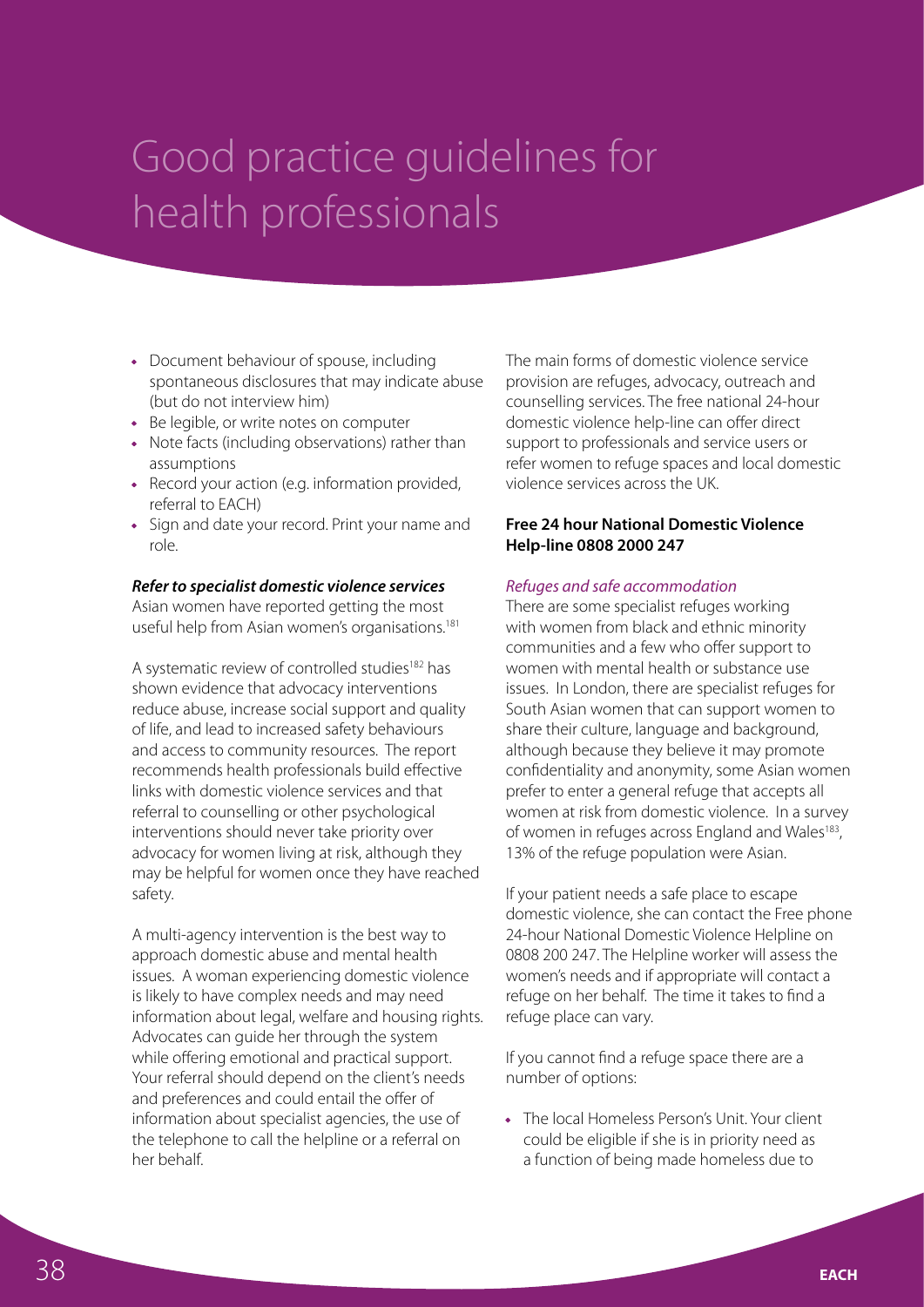domestic violence, or threats of violence and or due to her mental health issues.

- Shelter (0808 8004444 www.shelter.org.uk) for help to find accommodation
- Social Services, who can offer temporary accommodation, such as a bed and breakfast or a hostel.
- HHELP is a service specifically for single homeless people with mental health problems, based in Tower Hamlets (0207 702 9202).

It can be difficult for refuges to secure funds to support women who have "no recourse to public funds" because of their immigration status. Social services may have a duty of care if there are children or there is another special need, including mental health needs. Some funds may be available through the Children Act 1989, the Local Government Act 1999 or the National Assistance Act 1948.

You could contact the Joint Council for the Welfare of Immigrants (020 7251 8708), Asylum Aid's Refugee Women's Resource Project (020 7377 5123) or contacts listed at the back of this toolkit.

#### *Supporting women in the community*

If a woman does not want to leave her home, she may benefit from access to advocacy and outreach services. Outreach services include:

- Telephone help lines
- Drop-in centres
- Survivors' support groups
- Floating support: housing-related support services offered to tenants to prevent them having to enter institutional care or emergency housing

Advocacy services are housed in various settings such as the voluntary sector, police stations or hospitals. They provide information to survivors of domestic violence about options to improve their safety. An advocate is trained in risk assessment and management, who can help in a crisis or over a longer term. The advocate advises on remedies available from the civil and criminal justice systems and liaises with other agencies. Outcome is measured in terms of improved safety, reduction in further offences, fewer withdrawals of witness statements and increased reports of children at risk of harm from domestic violence.

#### **Home visits and telephone counselling at EACH**

We check with the client to see if it is safe for us to have a session at home

If a client lives with a violent man, she can still access telephone counselling at a safe time

It is easier for a client to be able to organise childcare for her own time

Our home visiting service reaches clients who have no money or means of travel

One client was agoraphobic and would not otherwise have had any support. She needed individual help before she could come out and later join a group

*Pukaar staff team*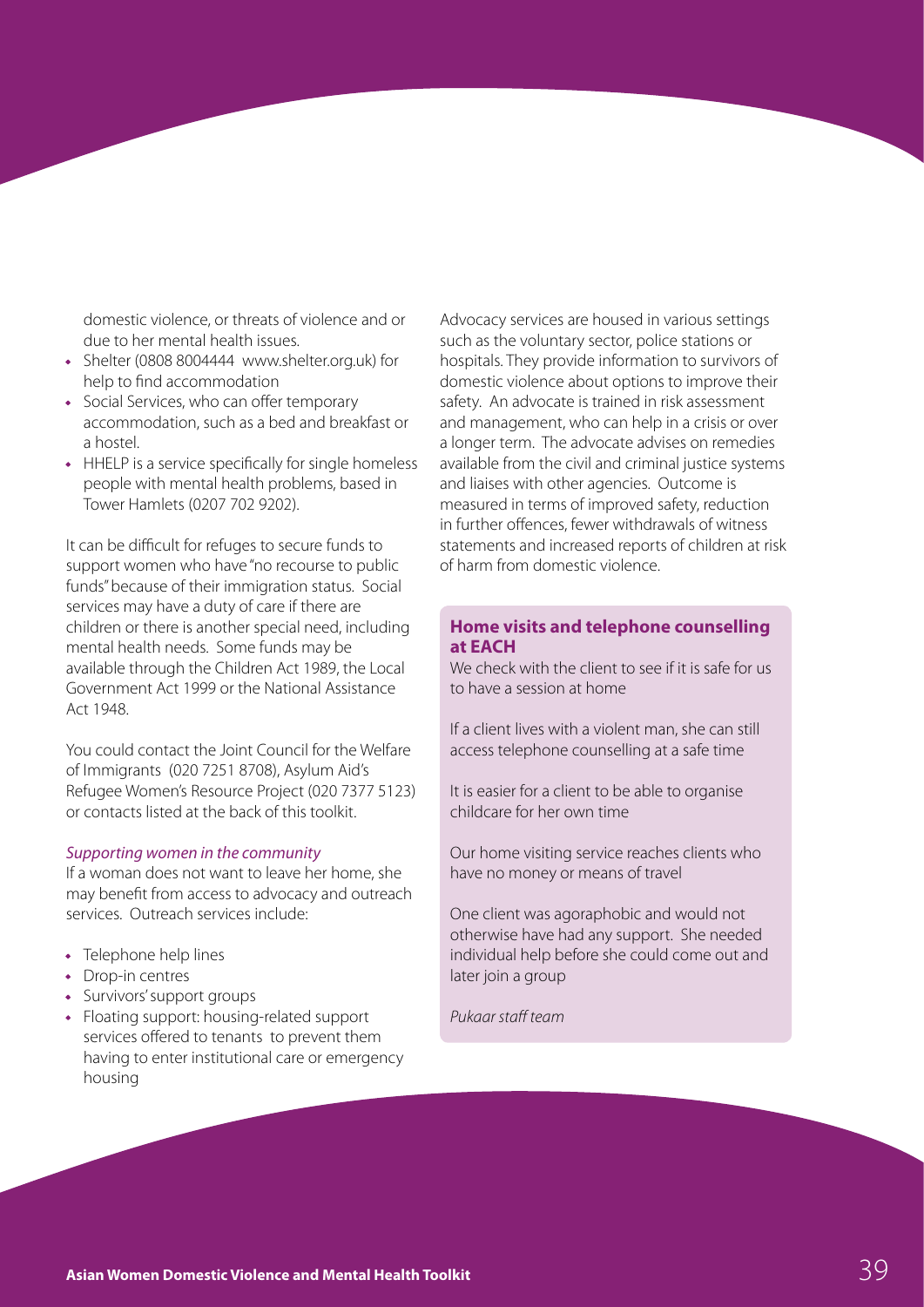### **Section eight Outlines**

### **In this section: page**

- 8.1 Risk assessment.........................................................41
- 8.2 Safety planning..........................................................42
- 8.3 Statutory responsibilities.....................................43
	- Human Rights Act
	- Crime and Disorder Act (1998)
	- Public Sector Gender Equality Duty
	- Commission for Racial Equality Code of Practice
	- Domestic Violence Crime and Victims Act (2004)

#### **8.1 Risk assessment**

There are factors which you might want to consider with your patient which are known to increase the risk of homicide or serious injury. If the patient experiences any of these issues, you may want to talk through a safety plan. You might also refer her to specialist organisations like EACH or ask her if she would like to use a telephone to call a helpline.

| <b>Risk Factor</b>                                                                                                                     | Y/N | <b>Notes / Details</b> |
|----------------------------------------------------------------------------------------------------------------------------------------|-----|------------------------|
| Has the woman separated from her husband or family or told<br>them she is considering it?                                              |     |                        |
| Is the woman pregnant or recently given birth?                                                                                         |     |                        |
| Has the family planned a trip abroad?                                                                                                  |     |                        |
| Is she having problems over access or other child contact issues?                                                                      |     |                        |
| Has the violence got more frequent or more severe?                                                                                     |     |                        |
| Is the client particularly isolated from support? What are barriers<br>to accessing services e.g. fluency in English? Access to money? |     |                        |
| Do the perpetrator(s) stalk her or monitor/control her<br>movements? Is she free to leave the house?                                   |     |                        |
| Does the violence include sexual abuse?                                                                                                |     |                        |
| Do the perpetrator(s) abuse children?                                                                                                  |     |                        |
| What threats have been made (threats to kill)?                                                                                         |     |                        |
| Do the perpetrator(s) have access to weapons?                                                                                          |     |                        |
| Is the patient suicidal or self-harming?                                                                                               |     |                        |
| Are there drug/alcohol/mental health problems?                                                                                         |     |                        |
| Has the patient a relationship which is secret from her family?                                                                        |     |                        |
| Have older siblings been forced into marriages?                                                                                        |     |                        |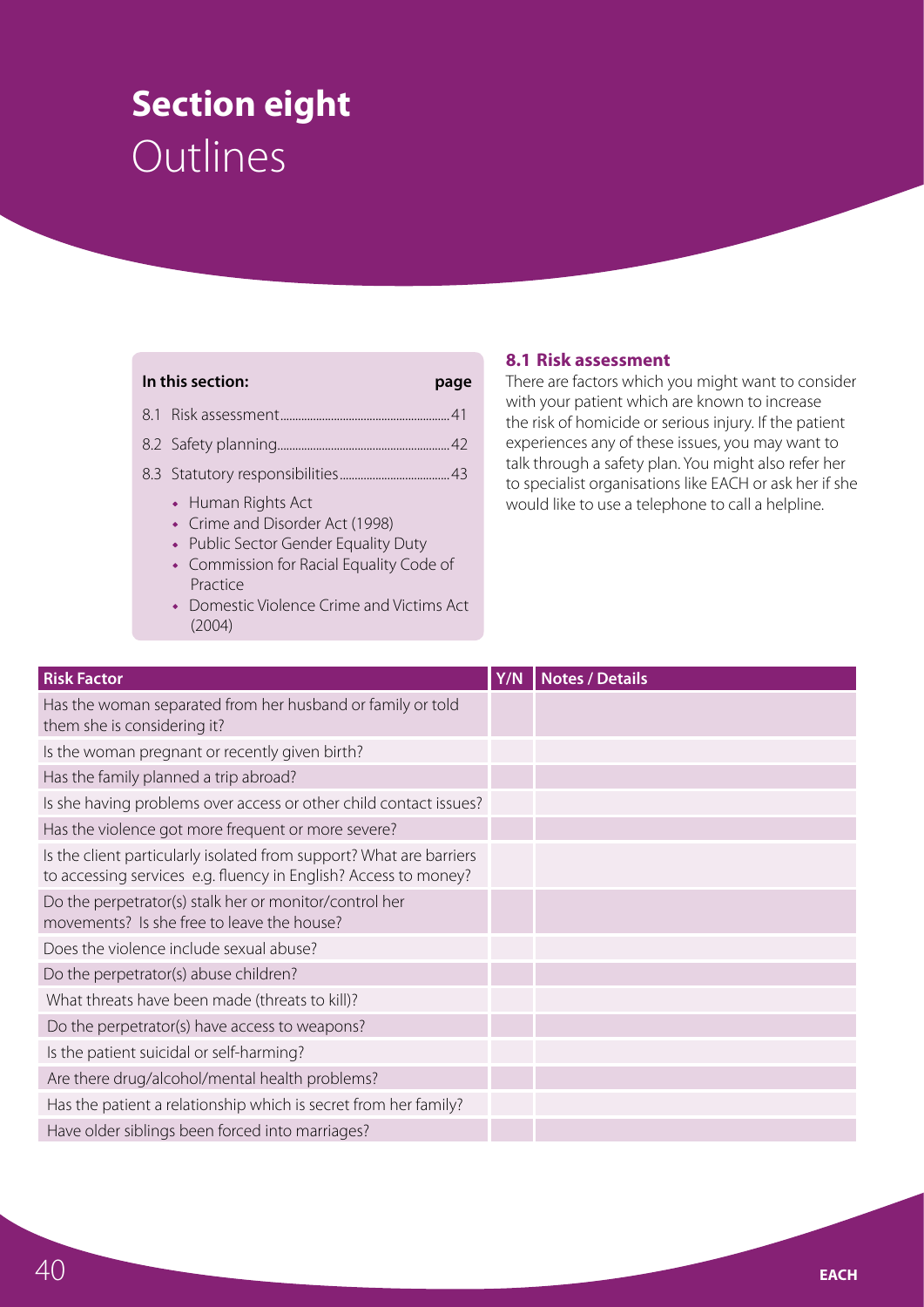### **8.2Safety planning: What should a safety plan cover?184**

A victim is always the best judge of risk and her own expert on safety. You might ask her to consider the following (but not advise her)

#### *Safety in the relationship*

- Places in the house or outside to avoid
- People to turn to for help or to inform about the danger
- Asking neighbours to call 999 if they hear sounds of disturbance
- Places to hide important phone numbers, such as helpline numbers
- How to keep the children safe when abuse starts
- Teaching the children to get help, perhaps by dialling 999
- Keeping important documents in one place so that they can be taken in a hurry
- Letting you record the abuse in case it can be of help in the future

#### *Leaving in an emergency*

- Packing an emergency bag and hiding it in a safe place
- Plans for who to call and where to go (such as a domestic violence refuge)
- Things to remember to take: documents, medication, keys
- Access to a phone
- Access to money or credit/debit cards that a woman may have put aside
- Plans for transport
- Plans for taking clothes, toiletries and toys for the children
- Taking any proof of the abuse, such as photos, notes or names of witnesses.

#### *Safety when a relationship is over*

- Contact details for professionals who can advise or give vital support
- Changing landline and mobile phone numbers
- How to keep her location secret from her abusers (e.g. not going to same temple)
- Applying for a non-molestation order
- Talking to children about the importance of staying safe
- Asking an employer for help with safety while at work.

#### *Building a long-term future*

- Sessions with counsellors who communicate in the first language
- Access to community based services
- Social support including new groups of friends
- Educational or work opportunities to secure financial independence
- Help with budgeting and understanding social systems
- Follow up from known and trusted professionals
- Re-establishing contact with any safe members of the family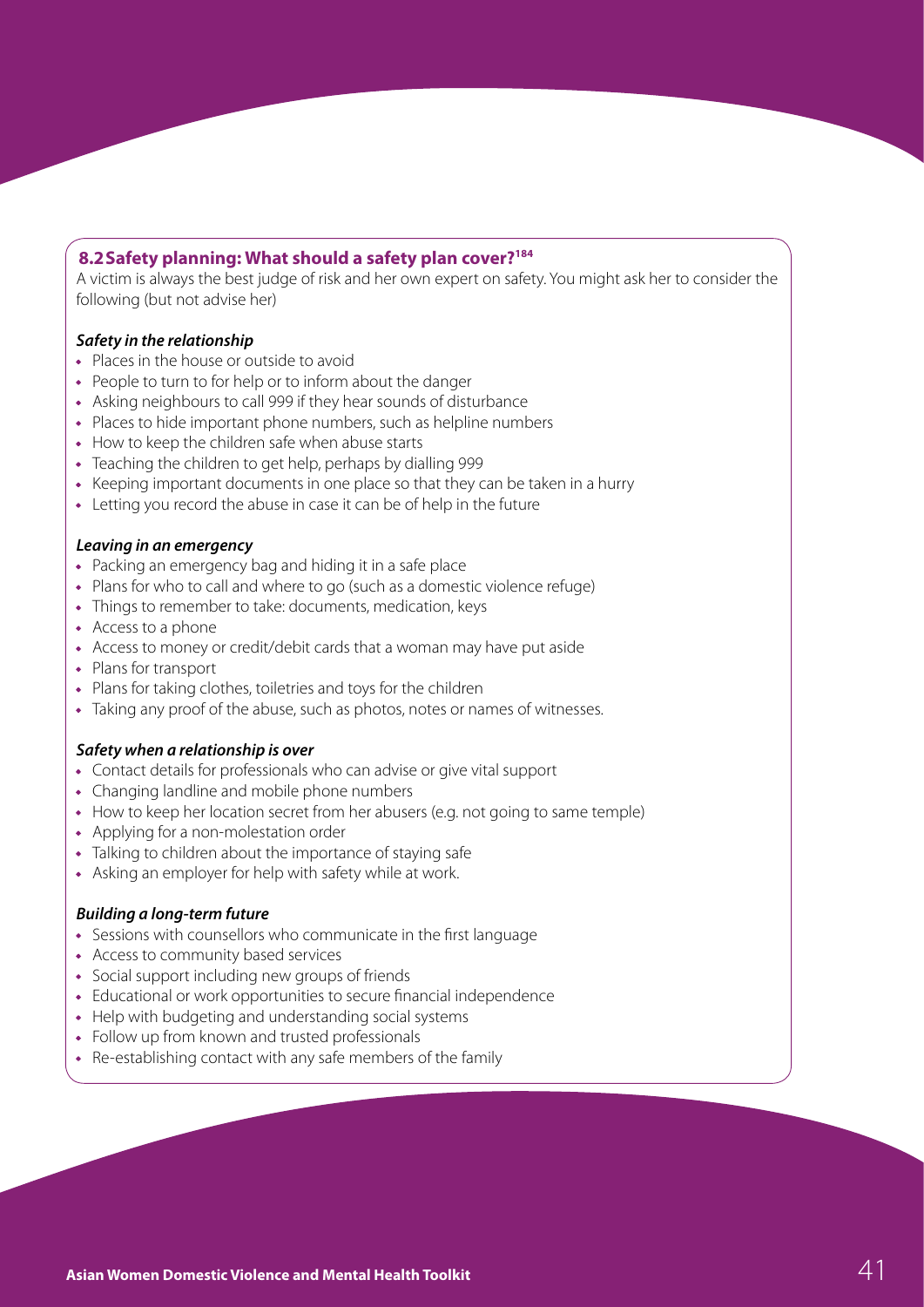### **Outlines**

#### **8.3 Statutory responsibilities**

#### *Human Rights Act*

The Human Rights Act (HRA)<sup>185</sup> has implications for service providers, who must show that they are inclusive and equipped to work with a variety of clients including those from minority ethnic communities, disabled women, and those with substance misuse and mental health issues. Articles III and VIII of this Act state that it is necessary for statutory services to act to prevent, or protect against, violent treatment. The responsibility of providing safety to vulnerable people is of critical importance under the HRA.

#### *Crime and Disorder Act 1998*

Health workers must also meet their obligations by working with local Crime and Disorder Reduction Partnerships. The Crime and Disorder Act 1998 gave PCTs a statutory duty to reduce local crime, including domestic violence.

#### *Public Sector Gender Equality Duty*

Under the Public Sector Gender Equality Duty<sup>186</sup> which came into force in 2007, the NHS has a duty to take steps to proactively promote equality of opportunity between women and men. Since women have faced systemic disadvantages, the law is intended to ensure that professionals offering services to women 'take into account their different needs' including 'improved access to services' and that you 'focus on the needs of service users'. A gender equality duty on the Greater London Assembly has proved effective since 2000 in helping to improve services for women and reduce murders. A key strand of the gender equality scheme has been to address domestic violence and sexual offences.

#### *Commission for Racial Equality Code of Practice*

Your duty to act or provide services could come into question in the future. As an individual acting on behalf of your agency, you must be able to demonstrate that you acted legally in providing services for as wide a range of clients as possible.

Following the murder of Stephen Lawrence, the law was changed to place a duty on public bodies to promote race equality and to prevent discrimination. The Commission for Racial Equality187 has issued a code of practice, which has legal force, as well as guidance for the health sector.

#### *Domestic Violence Crime and Victims Act (2004)*

The Domestic Violence Crime and Victims Act was passed by Parliament in 2004, though some sections have not yet been implemented. The number of criminal courts which specialise in domestic violence proceedings are increasing. If at all possible, the client should try to get help from a solicitor and barrister experienced in family law and domestic violence.

If you are traumatised you do not want to have to go to court, fill out forms. Resources are already stretched if you have moved out of the family home. You would not pay £2000 for any order that may protect you or may not. If there is no recourse because of the immigration laws in this country then you are not eligible to be safe and to be helped. The two year rule means staying with the perpetrator for two years before you get access to justice and safety. Women are already traumatised by the countries they are fleeing and it is outrageous<sup>188</sup>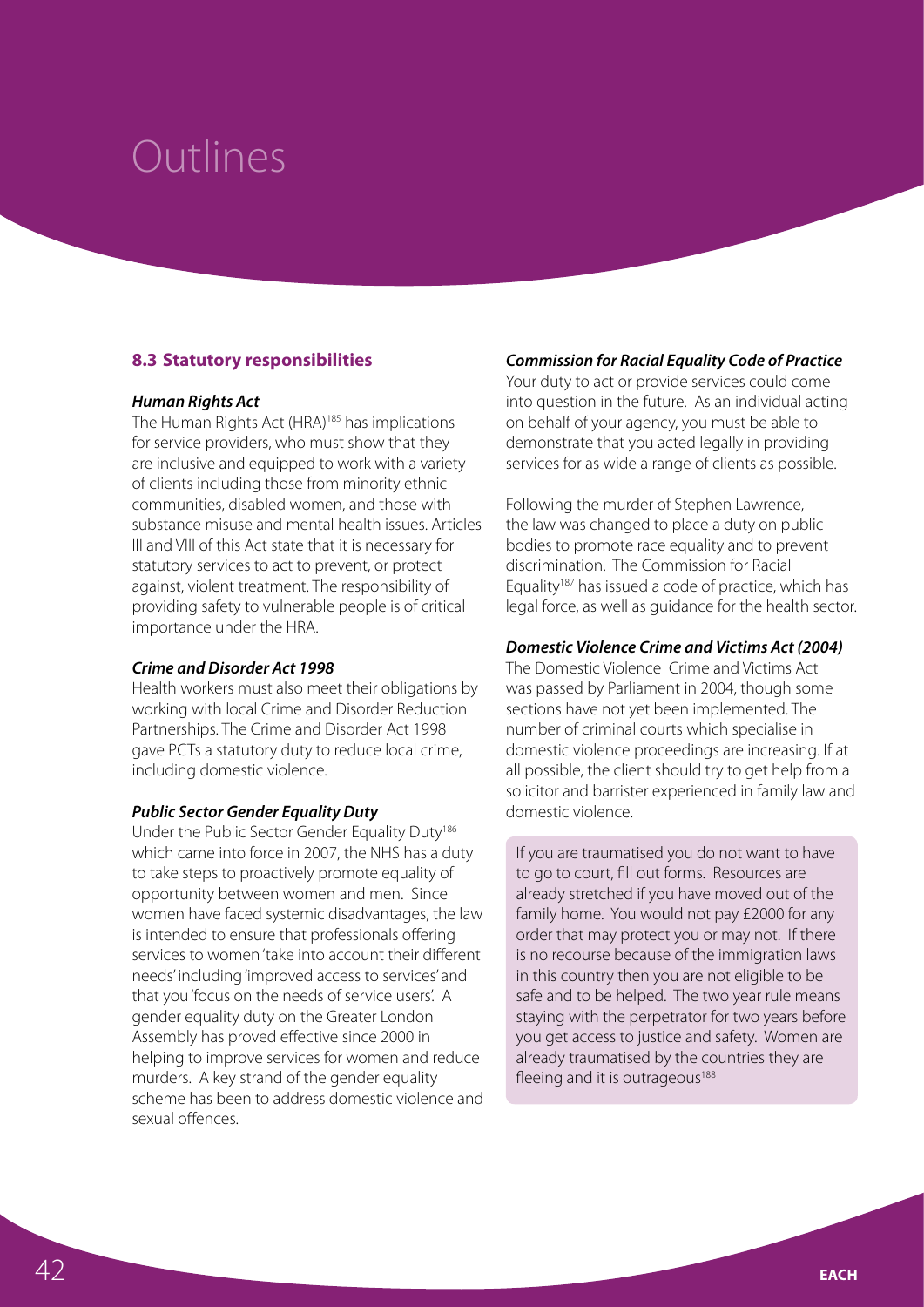### **Section nine**  Specialist help and support agencies

#### **In this section: page**

| page |  |  |
|------|--|--|

- 9.1 Specialist help for Asian women........................43
- 9.2 General sources of help for victims of domestic violence...................................................44

#### **Why specialist help for Asian women experiencing domestic violence or mental health problems?**

'Being able to talk to a Gujarati speaking counsellor has made it easier to explain my problems and believe I am understood "completely". *Pukaar service user*

'I feel that, like, I was walking in a haze before, but now I have gone through to the other side. I can hear the birds singing, see the moon and stars; they were always there, but I just didn't notice them. I feel alive again.' *16 year old Pukaar client*

'Thank you for writing down where I had to go all the services I could use. I went to all of them! I would have forgotten otherwise. Without Pukaar, I would have been lost.' *Pukaar service user*

'Pukaar is unique because we offer help within a context of advocacy and we make counselling accessible through language, home visits, telephone counselling and a drop-in therapeutic group'. *A Pukaar counsellor*

#### **9.1 Specialist help for Asian women**

*AISAAS - Asian Counselling Service* 54, Ormiston Road, London SE10 0LN **Tel: 020 8853 1735**

#### *Amardeep*

Support for South Asian people with mental health problems South Asian Mental Health Services 132 Brixton Road, London SW9 7AA **Tel: 020 3228 6940 or 020 3228 6977**

#### *Ashiana Project*

Outreach and refuge services for Asian women; self referrals and professional referrals accepted **Tel: 020 8539 9656**

#### *Asian Women's Advisory Service (Hackney)*

Mental health and counselling project 161 Mare St, Hackney, London E8 3RH **Tel: 020 8533 5796**

#### *Asian Women's Resource Centre (Brent)*

Providing advocacy and support to BMER women experiencing domestic violence and abuse 108, Craven Park, Harlesden, London NW10 8QE Advice Line: 020 8838 3462 **Tel: 020 8961 6549**

#### *Dosti Project*

Advice, support and counselling for Asian Women Hillingdon Mind, Aston House, Redford Way, Uxbridge, Middlesex UB8 1SZ **Tel: 01895 271559**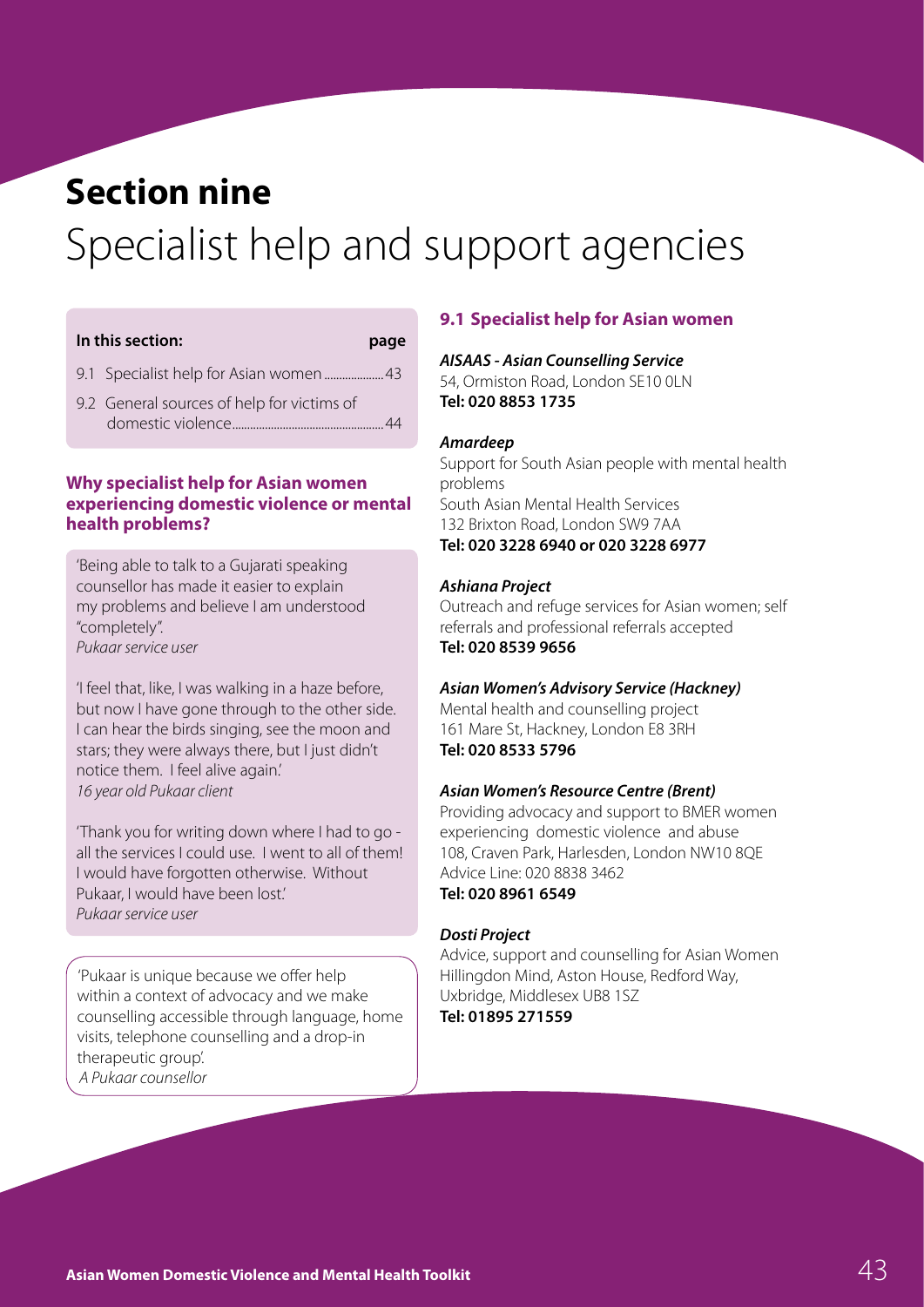# Specialist help and support agencies

#### *EACH*

Specialist domestic violence counselling and advocacy service in West London 729 London Road, Hounslow, Middlesex TW3 1SE **Tel: 020 8577 6059**

#### *Karma Nirvana (Honour Network Helpline)*  **Tel: 0800 5999247**

#### *Kiran Asian Women's Aid*

Advice and support for Asian women experiencing domestic violence. 806 High Road, Leyton E10 6AE **Tel: 020 8558 1986**

#### *Muslim women's helpline*

1st Floor, Unit 3GEC Estate, East Lane, Wembley, Middlesex HE9 7PX **Tel: 020 8908 3205**

#### *Newham Asian Women's Project*

Newham Asian Women's Project (NAWP) offers safe housing and range of services including counselling in South Asian languages, support groups, training and legal advice. **Tel: 020 8552 5524**

#### *NSPCC Asian Child protection helpline:*

| <b>English</b> | 0800 096 7719 |
|----------------|---------------|
| <b>Bengali</b> | 0800 096 7714 |
| Gujurati       | 0800 096 7715 |
| Hindi          | 0800 096 7716 |
| Punjabi        | 0800 096 7717 |
| Urdu           | 0800 096 7718 |
|                |               |

Free service that offers professionals advice on tackling child abuse in British South Asian communities. Counsellors can take calls from adults and children in various Asian languages as well as English to give advice and support to anyone concerned about the child at risk of ill treatment and about keeping children safe.

#### *The Qalb Centre*

Counselling for BME communities experiencing domestic violence and mental health issues. 26 Low Hall Lane, Walthamstow, London E17 8BE **Tel: 020 8521 5223**

#### *Refugee Action*

Enabling refugees to build new lives in the UK; practical emergency support for asylum seekers. Free multi-lingual video called Women, don't suffer in silence and free CD on Refugee women's right to safety www.refugee-action.org.uk **Tel: 020 7735 5361**

#### *Southall Black Sisters*

A resource centre in West London offering a service to women experiencing violence and abuse. 52 Norwood Road, Southall, Middlesex UB2 4DW **Tel: 020 8571 9595**

#### **9.2 General sources of help for victims of domestic violence**

#### **Free 24 Hour National Domestic Violence Helpline 0808 2000 247**

#### *Action on Elder Abuse*

www.elderabuse.org.uk Free helpline for anyone concerned about the abuse of older people **Tel: 0808 808 8141**

#### *Broken Rainbow*

www.broken-rainbow.org.uk Helpline for lesbian, gay, bisexual and transgender people who are experiencing domestic violence **0845 2604460**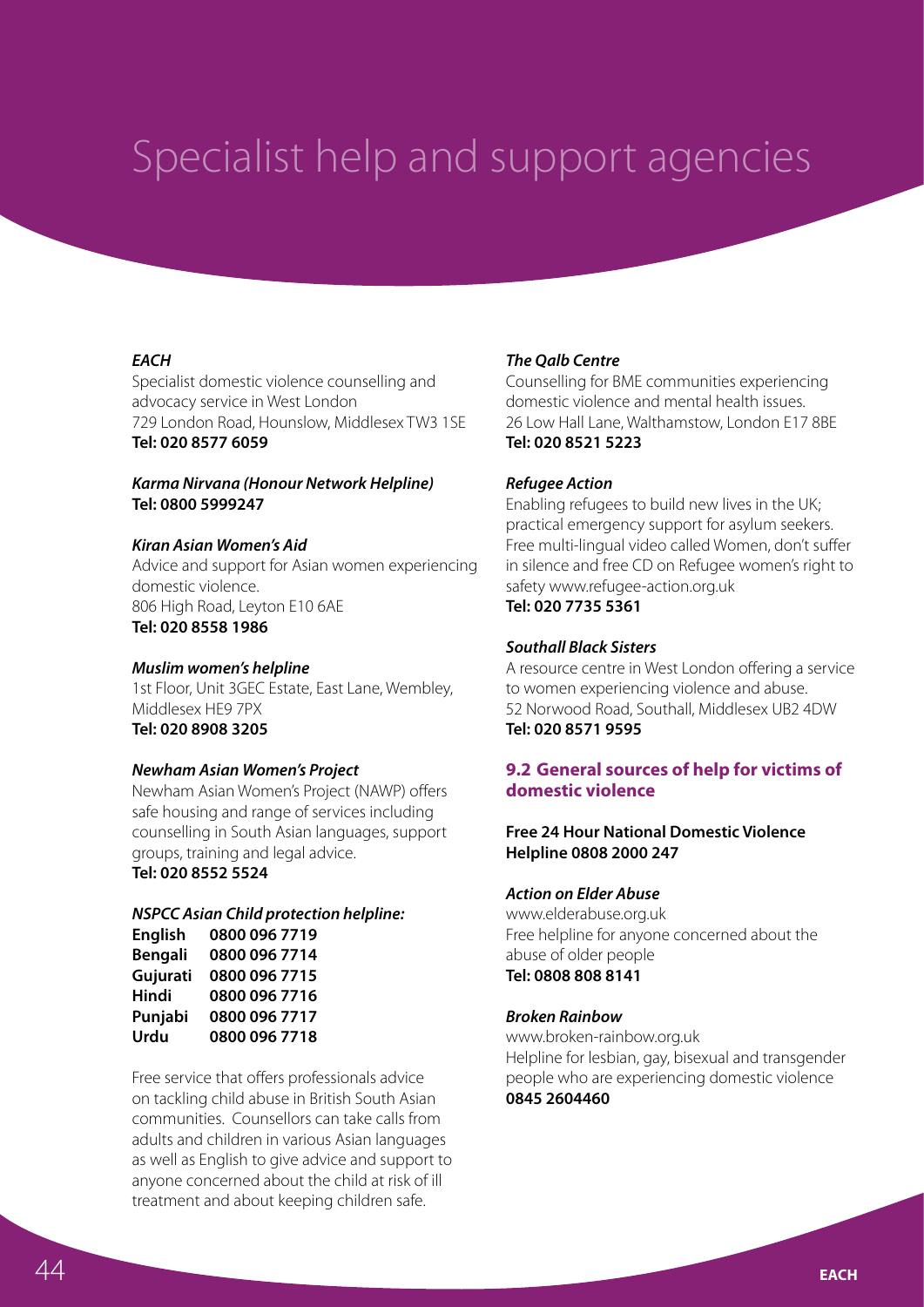#### *Men's Advice Line*

www.mensadviceline.org.uk Support for male victims, information & counselling for men experiencing domestic violence (victims and perpetrators) **Helpline 0808 801 0327**

#### *Mind*

www.mind.org.uk Mind information line **0845 766 0163** Lists local mind services; leaflets that can be downloaded or purchased

#### *Refuge*

www.refuge.org.uk

Refuge also provides accommodation, outreach projects, individual and group counselling and children's services for those fleeing domestic violence

#### *Respect*

www.respect.uk.net

Helpline **0845 122 8609** Mon & Fri 10-1 and 2-5; Tues & Wed 10-1 and 2-8

Promotes best practice for domestic violence perpetrator programmes and associated support services. Directory of perpetrator programmes in London.

#### *Stella Project*

www.gldvp.org.uk

Addressing drug and alcohol related domestic violence and abuse across London. c/o Greater London Domestic Violence Project Downstream Building, 1 London Bridge London SE1 9BG

**Tel: 020 7785 3860/1/2/3/4**

#### *Women's Aid Federation of England*

www.womensaid.org.uk Freephone 24 Hour National Domestic Violence Helpline **0808 2000 247**

A national charity working to end domestic violence against women and children. Women's Aid co-ordinates an England-wide network of over 500 local services and offer support, advice and information on all aspects of domestic violence

#### *For children*

http://www.thehideout.org.uk For children and young people, to help them identify whether domestic violence is happening in their home and to provide support.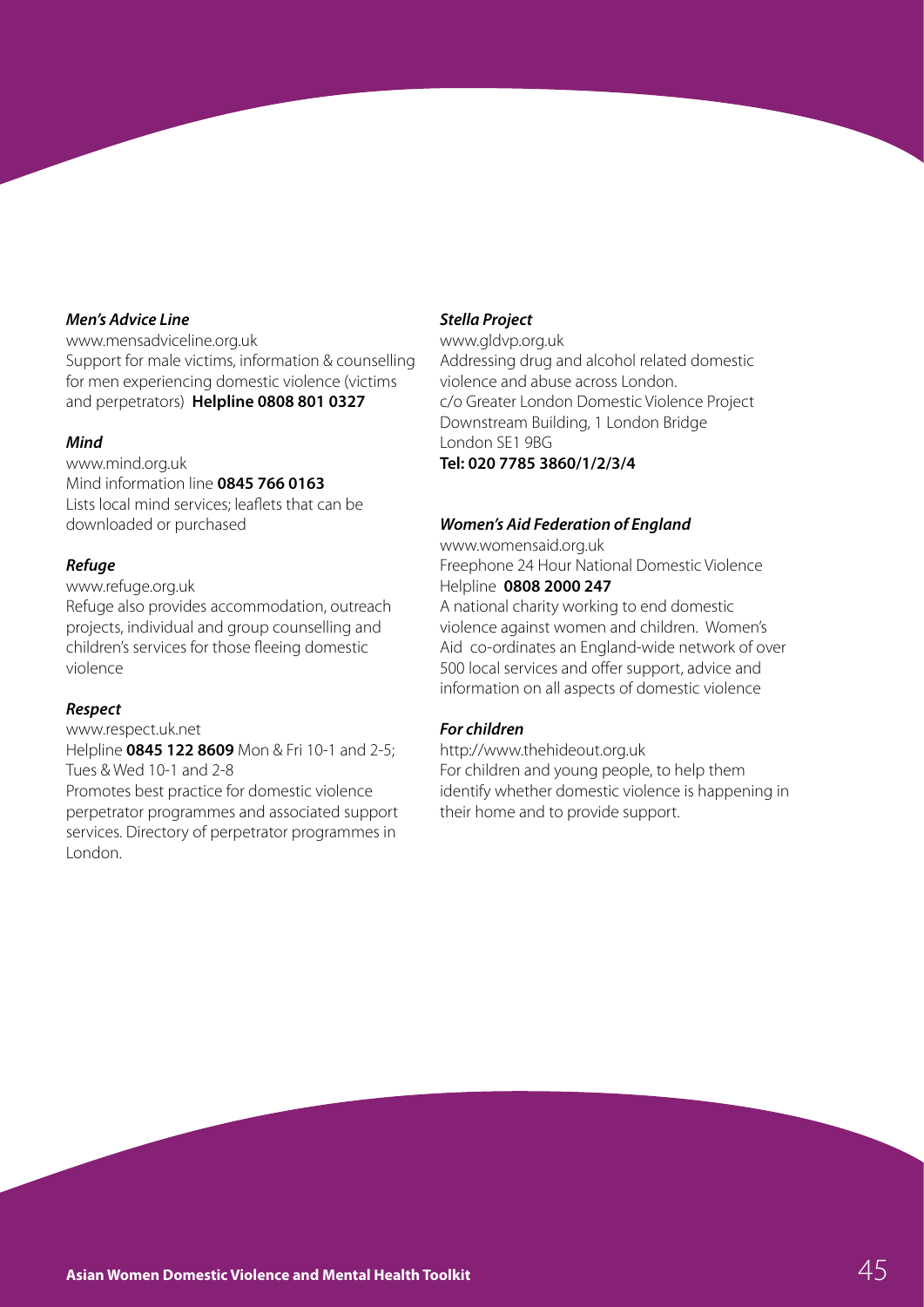### **Section ten**  References

- <sup>1</sup> De Silva, P (1999) Cultural Aspects of Post Traumatic Stress Disorder in W Yule (ed)Post Traumatic Stress Disorder: Concepts and Therapy Chichester: John Wiley & Sons
- <sup>2</sup> DeVries, M.W. (1996) Trauma in Cultural Perspective. In B van der Kolk, A McFarlane and L. Weisath (eds) Traumatic Stress: The Effects of Overwhelming Experience on Mind, Body, and Society New York: Guildford Press
- <sup>3</sup> De Silva (1999) see footnote 2
- <sup>4</sup> Kalra, S. (1980) Daughters of Tradition. Birmingham: Third World Publications; Joly, D. (1984) The Opinions of Mirpuri Parents in Birmingham About Their Children's Schooling. Centre for the Study of Islam and Christian – Muslim Relations. Muslims in Europe, No. 23
- <sup>5</sup> Goel, R. (2005) Sita's Trousseau. Violence Against Women Vol. 11 (5), p. 639 665
- <sup>6</sup> Shirwadkar, S (2004) Canadian domestic violence policy and Indian immigrant women. Violence Against Women. Aug; 10(8): p. 860-879.
- <sup>7</sup> Gill, A. (2004) A Lethal Code of Honour. Community Care; (1546), p. 38 40; Gill, A. (2004) Voicing the Silent Fear: South Asian Women's Experiences of Domestic Violence. The Howard Journal of Criminal Justice, Vol. 43 (5), p. 465- 483
- <sup>8</sup> Bhardwaj, A (2001) Growing Up Young, Asian and Female in Britain: A Report on Self-harm and Suicide. Feminist Review, 68, 52-67
- <sup>9</sup> Gill, A. and Rehman, R. (2004) Empowerment through Activism. Gender and Development, 12 (1), p. 75 82
- <sup>10</sup> The Home Office (2004)
- <sup>11</sup> Asian & Pacific Islander Institute on Domestic Violence. Analysing violence against women www.apiahf.org. apidvinstitute/GenderViolence/analyze\_c.htm
- <sup>12</sup> Gill (2004) Voicing the silent fear. See footnote 8
- <sup>13</sup> Forced Marriage Unit (1st edition 2007) Dealing with cases of forced marriage. Practice Guidance for health professionals. For a copy, contact fmu@fco.gov.uk tel 020 7008 0151
- <sup>14</sup> Mike O'Brien (10.2.1999) House of Commons Adjournment Debate on Human Rights (Women)
- 15 Stobart, E (2007). Dealing with cases of forced marriage. Practice Guidance for Health Professionals. London: Foreign & Commonwealth Office & Dept of Health
- <sup>16</sup> Royal College of Psychiatrists (2002) Domestic Violence Council Report CR102
- <sup>17</sup> Barnish, M. (2004) Domestic Violence: A Literature Review. HM Inspectorate of Probation www.homeoffice.gov.uk/justice/probation/inspprob/index.html
- <sup>18</sup> Belgrave Baheno (1996) The Manushi Report "Beaten But Not Defeated": A Report on Asian Women and Domestic Violence in Leicestershire. Leicestershire: Belgrave Baheno
- 19 Richardson, J., Coid, J., Petruckevitch, A., Chung, W.S., Moorey, S. & Feder, G. (2002) Identifying domestic violence: cross sectional study in primary care. British Medical Journal, 324, 274-277
- 20 Barnish, M. (2004) see footnote 20
- 21 Belgrave Baheno (1996) see footnote 21
- <sup>22</sup> Sen, P. (1997) Searching for Routes to Safety: a Report on the Needs of Ethnic Minority Women Dealing with Domestic Violence London: Equalities Unit, London Borough of Camden
- <sup>23</sup> Department of Health (2002) Women's Mental Health: Into the Mainstream.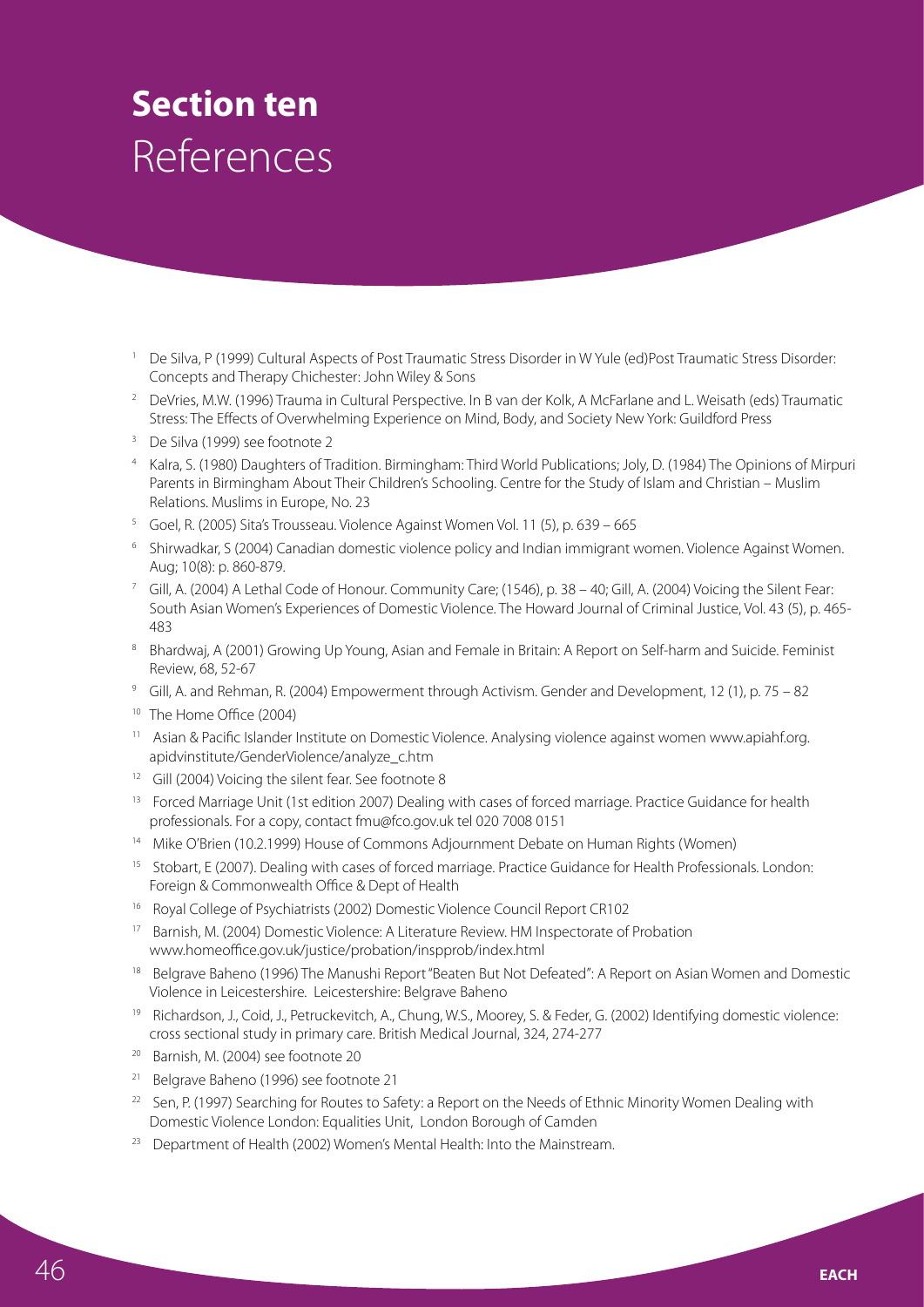- 24 Balarajan, R, Yuen, P., Soni Raleigh (1989) Ethnic differences in general practitioner consultations. British Medical Journal, 299, 958-960; Gillam, JS, Jarman, B, White, P et al (1989) Ethnic differences in consultation rates in urban general practice. British Medical Journal, 299, 953-957
- <sup>25</sup> Kumari (2004) see footnote 32; Gupta, S (1990). The mental health of Asians in Britain. Letter. British Medical Journal, 301240
- <sup>26</sup> Wynaden, D, Chapman, R, Orb, A et al (2005) Factors that influence Asian communities' access to mental health care. International Journal of mental health Nursing, 14(2), 88-95
- 27 Kumari, N. see footnote 32
- 28 De Silva (1999) see footnote 2
- $29$  Corrigan, P. (2004) How stigma interferes with mental health care. American Psychologist, 59, 614-625
- <sup>30</sup> Brown, G. W., Harris, TO & Hepworth, C. (1995) Loss, humiliation and entrapment among women developing depression: A patient and non-patient comparison. Psychological Medicine, 25, 7-21; Corrigan (2004) see footnote 42
- <sup>31</sup> Gilbert, P, Gilbert, J & Sanghera, J. (2004) A focus group exploration of the impact of izzat, shame, subordination and entrapment on mental health service use in South Asian Women living in Derby. Mental Health, Religion and Culture, 7, 109-130
- <sup>32</sup> Gilbert, P et al. (2007) see footnote 44
- <sup>33</sup> Humphreys, C. & Thiara, R. (20020 Routes to Safety: Protection Issues Facing Abused Women and Children and the Role of Outreach Services. Bristol: Womens Aid Publications
- <sup>34</sup> Alexander, Z (2001) Improving access and quality for ethnic minority women-panel discussion. Women's Health Issues, 11, 362-366.
- <sup>35</sup> Gilbert, P et al (2007) see footnote 44
- 36 Department of Health (2002) see footnote 46
- <sup>37</sup> Mama, A (1989) The Hidden Struggle: Statutory and Voluntary Sector Responses to Violence against Black Women in the Home. London: London Race and Housing Unit In BMA (1998)
- <sup>38</sup> Shipway, L (2004) Domestic Violence: a handbook for health professionals. London and New York: Routledge, p.47 citing www.nadc.org.uk/letters/news8/domvio.html
- <sup>39</sup> Wong, J.M., Huang, V.Y., Chan, SS et al (2003) S. OS: Shame, Obligation and Survival: Asian Americans and Domestic Violence. In L. Zhan (ed). Asian Americans: Vulnerable Populations, Model Interventions and Clarifying Agendas, ch. 7, p. 135-170, Jones and Bartlett Publishers
- 40 British Medical Association (1998) domestic violence: a health-care issue? London: BMA
- 41 WHO (2002) World Health Organisation (2005) WHO Multi-country Study on Women's Health and Domestic Violence against Women. Initial results on prevalence, health outcomes and women's responses. Geneva: World Health Organisation Press
- 42 Walby & Allen 2004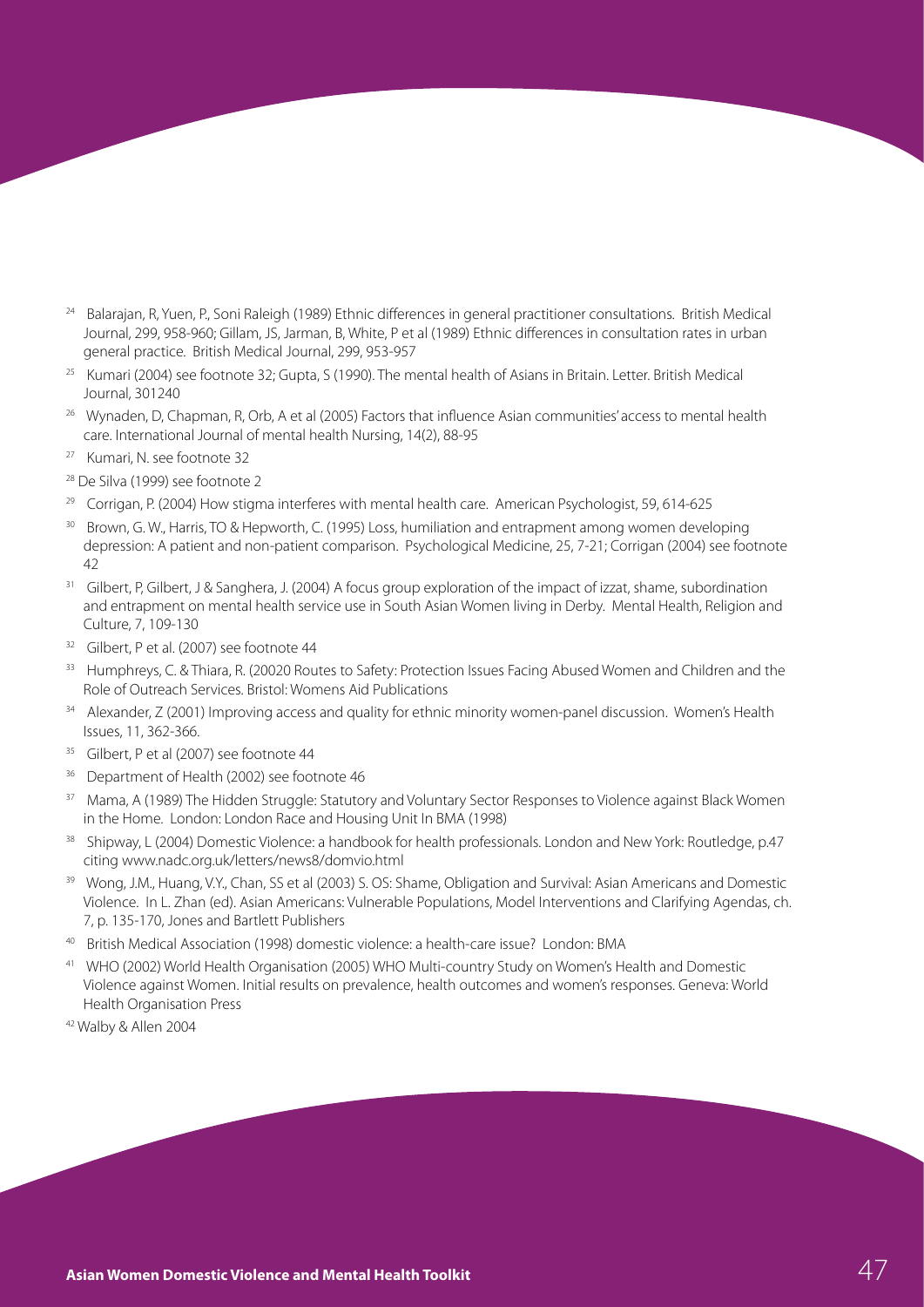- 43 World Health Organisation (2002). World report on violence and health: summary. Geneva: WHO
- 44 Shipway, L (2004) see footnote 51
- <sup>45</sup> Hester, M. and Radford, L. (1996) Domestic Violence and Child Contact Arrangements in England and Denmark. Bristol: Policy Press
- <sup>46</sup> Amnesty International(2006) Down and out in London: the road to destitution for failed asylum seekers
- <sup>47</sup> Women; don't suffer in silence. Mothers: Know your rights. Women: Know your legal rights : marrying and living together. Women: feel safer in the community. Refugee action (7 languages)
- 48 World Health Organisation (2005) WHO Multi-country Study on Women's Health and Domestic Violence against Women. Initial results on prevalence, health outcomes and women's responses. Geneva: World Health Organisation Press
- <sup>49</sup> Matsakis, A. (1998). Trust after trauma: A guide to relationships for survivors and those who love them. Oakland, CA: New Harbinger
- 50 Humphreys & Thiara (2003) see footnote 46
- 51 Saunders, H. (2004) Twenty-nine child homicides: Lessons still be learnt on domestic violence and child protection www.womensaid.org.uk
- 52 Hughes, 1992; NCH Action for Children; Walby & Allen (2004)
- 53 NSPCC, 1998; Farmer & Owen, 1995; Saunders (2004) see footnote 186
- <sup>54</sup> Aitken, R. (2000) Children's experiences at Refuge. Adkihar Enough is enough Conference presentation, London.
- 55 Farmer, E. Owen, M. (1995) Child Protection Policies: Private Risks and Public Remedies. London HMSO
- 56 Kelly 1994
- 57 Hester and Pearson, 1998
- 58 O'Hara, 1994
- 59 Economic and Social Research Council Violence Research Programme (ESRC VRP: 2002). Taking stock: What do we know about interpersonal violence? Surrey: ESRC VRP, ESRC, 2002; Mirrless-Black 1999; Hoff, 1990
- 60 Mullinder, A, Hague, GE, Imam, U et al (2000) Children's needs: coping strategies and understanding of woman abuse. Children 5-16. Research briefing number 12 www.hull.ac.uk
- 61 Royal College of Psychiatrists, 2002
- <sup>62</sup> Department of Health (1999) Working Together to Safeguard Children.
- $63$  Department of Health (2003) What to do if you're worried a child is being abused
- 64 NSPCC (March, 2007) www.nspcc.org.uk
- <sup>65</sup> Dasqupta, S. (2000). 'Charting the course: an overview of domestic violence in the South Asian community in the Unites States.' Journal of Social Distress and the Homeless, 9, 173-85.
- <sup>66</sup> Schornstein, S.L. (1997) Domestic Violence and Health Care: What Every Professional Needs to Know. 1997. Thousand Oaks CA, Sage Publications
- 67 Wong et al (2003) see footnote 52
- 68 Royal College of Psychiatrists (2002). Position paper on domestic violence: CR 102
- <sup>69</sup> Feder, G (2006) How should primary health care respond to partner violence? Evidence from epidemiological, clinical and health services research. Presentation 26 May, 2006, Bristol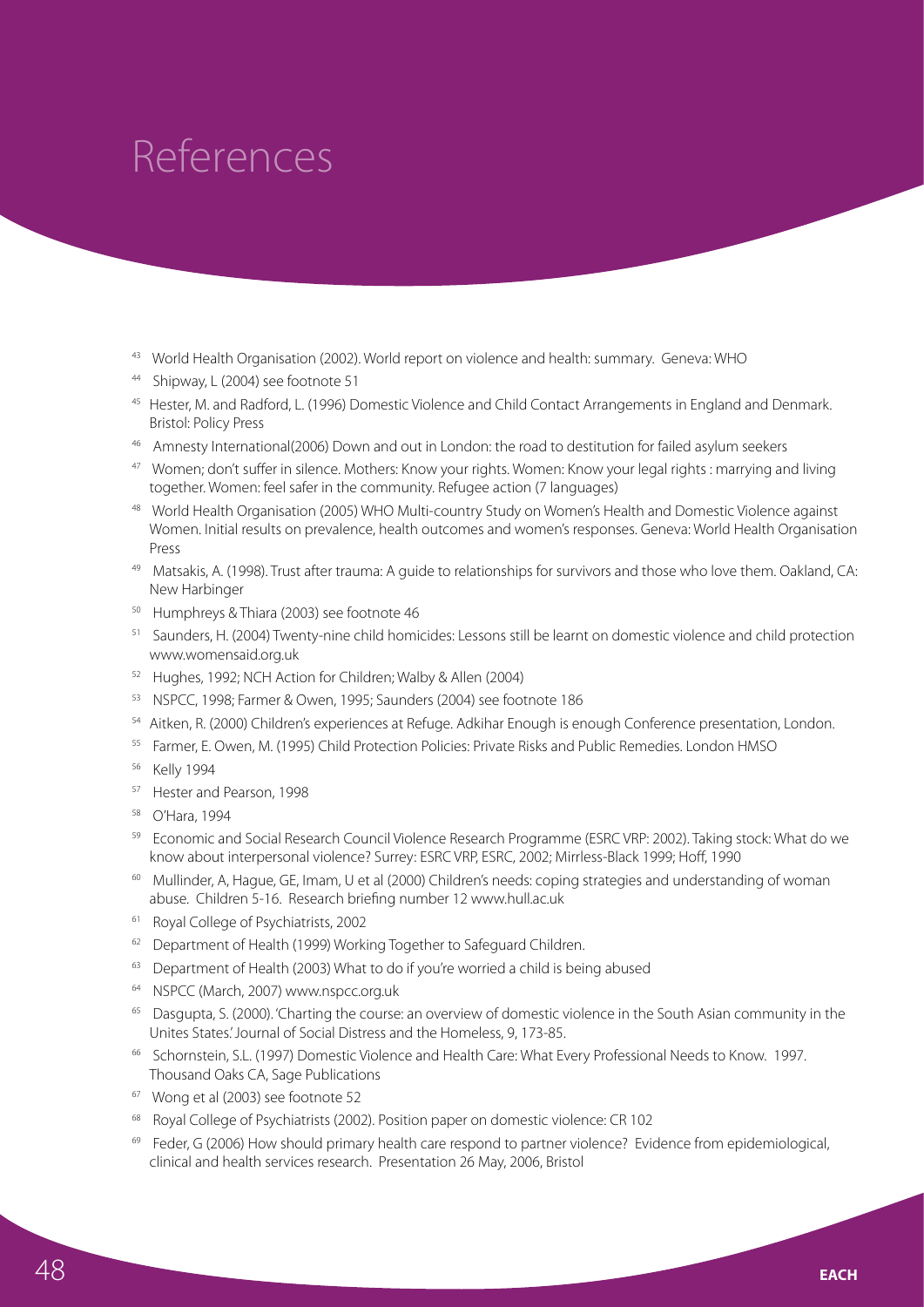- Zhan, L (2003) Asian Americans: Vulnerable Populations, Model Interventions and Clarifying Agendas. Chapter 1: Culture, Health and Health Practices. Jones and Bartlett publishers
- 71 Humphreys, C., & Thiara, R. (2003). Domestic violence and mental health: 'I call it symptoms of abuse'. British Journal of Social Work. 33 (2), 209-226 See footnote 46
- 72 Walby & Allen (2004) op.cit.
- 73 British Medical Association (1998) Domestic violence: a healthcare issue?
- 74 Department of Health (2002) see footnote 36
- <sup>75</sup> Golding (1999) Intimate partner violence as a risk factor for mental disorders: A meta analysis. Journal of Family Violence. 14, 99-132
- 76 Department of Health (2002) Women's Mental Health Into the Mainstream. Strategic development of mental health care for women
- 77 Gill, A. (2004) Voicing the Silent Fear: South Asian Women's Experiences of Domestic Violence. See footnote 8
- 78 Coid J, Petruckevitch A, Chung WS, Richardson J, Moorey S & Feder G. (2003) Abusive experiences and psychiatric morbidity in women primary care attenders. Br J Psychiatry, 183:332-9; discussion 340-1.:332-339.
- 79 Stark, E. & Flitcraft, A. (1995) 'Killing the beast within': Woman battering and female suicidality. International Journal of Health Services, 25(1), 43-64
- 80 Department of Health (2002) Women's Mental Health: into the Mainstream. Strategic Development of Mental Health Care for Women London: Department of Health Publications (ref. 29433/Womens mental health)
- 81 Golding JM. Intimate partner violence as a risk factor for mental disorders: a meta analysis. Journal of Family Violence , 99-132. 2002; Campbell JC, Soeken K. Women's responses to battering over time: an analysis of change. Journal of Interpersonal violence 14, 21-40. 1999; Silva C, McFarlane J, Soeken K, Parker B, Reel S. Symptoms of posttraumatic stress disorder in abused women in a primary care setting. J Womens Health 1997; 6(5):543-552.
- 82 Rodgers, C.S & Norman, S.B. (2004) Considering PTSD in the Treatment of Female Victims of Intimate Partner Violence. Psychiatric Times, April, XXI, Issue 4
- 83 Jones, L., Hughes, M., & Unterstaller, U. (2001). Post-traumatic stress disorder in victims of domestic violence: A review of the research. Trauma, Violence and Abuse. 2 (2), 99-119.
- 84 Donaldson A, Marshall L.A. (2005) Domestic Abuse Prevalance: Arygll and Clyde DAP study.Glasgow, West Dunbartonshire Domestic Abuse Partnership.
- 85 Fenton, S & Karlsson, S (2002). Explaining their mental distress: narratives of cause. In W. O'Connor (ed) Ethnic differences in the context and experience of psychiatric illness: qualitative study (EDCEPI) London: Department of Health
- 86 Gill (2004) Voicing the silent fear see footnote 8
- 87 Amnesty International (2006). Down and out in London. The road to destitution for rejected asylum seekers; Refugee Action (2006) The destitution trap. Asylum's untold story; Refugee Action (2006) hear my voice: Refugee women's involvement in integration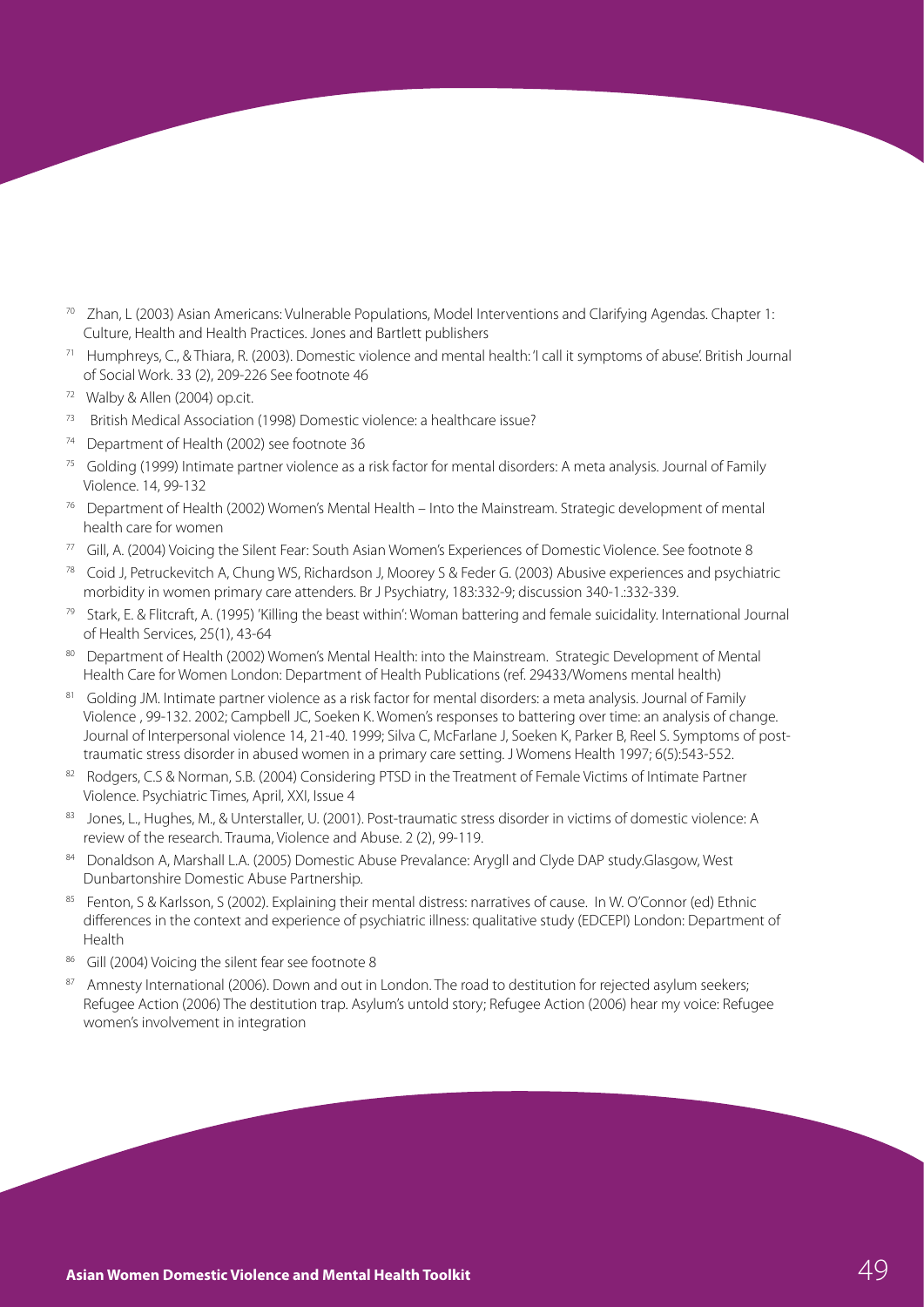- 88 Kai, J & Hedges, C (1998) Minority ethnic community participation in needs assessment and service development in primary care: perceptions of Pakistani and Bangladeshi people about psychological distress. Health Expectations, 2, 7-20; Fenton & Karlsson (2002) see footnote 84
- 89 Chew-Graham et al (2002) see footnote 30
- 90 Hegarty K, Gunn J, Chondros P. et al. Association between depression and abuse by partners of women attending general practice: descriptive, cross sectional survey. British Medical Journal 2004; 328:621-624
- 91 Dutton, MA, Green, BL, Kaltman, S et al (2006) Intimate Partner Violence, PTSD and Adverse Health Outcomes. Journal of Interpersonal Violence, 21(7), 955-968
- $92$  rethink (2006) oppressed voices: understanding the effects of domestic violence on mental health for South Asian women in North West Kent www.rethink.org/oppressedvoices
- 93 Golding, J (1999) see footnote 74
- 94 McGrath, E, Keita, GP, Stickland, BR & Russo, NF (1990). Women and depression: Risk factors and treatment issues. Washington, DC: American Psychological Association
- 95 American Psychiatric Association (2007) Briefing Sheet: Women and Depression www.apa.org/ppo/issues/ pwomenanddepress.html; Department of Health (2002) see footnote 36
- 96 Husain, M. I., Waheed, W. and Husain, N. (2006) Self harm in British South Asian women: psychosocial correlates and strategies for prevention. Annals of General Psychiatry, 5, 7.
- 97 Kumari, N. (2004) see footnote 32
- 98 Welch-Spencer, KA and Sakauye, K. (2004) Cultural Influences in Psychiatric Treatment. Psychiatric Times XX1(1)
- 99 Kagan, C & Ali, R. (2003) The context of mental health difficulties and well-being. British Ethnic Awareness Foundation, July
- <sup>100</sup> Jagannathan, P 91996) National Asian Womens health organisation: Caring for the caregivers India Currents. www. sawnet.org/health/sahealth.html
- 101 Arifa Akbar (2002) Domestic violence and Asian women Black Information Link October 12 www.blink.org.uk/print. asp?key=1295
- 102 Gilbert, P, Bhundia, R, Mitra, R et al (2007) Cultural differences in shame-focused attitudes towards mental health problems in Asian and Non-Asian student women. Mental Health, Religion and Culture, 10(2): 127-141
- 103 Surgeon General's Report (2007) Fact Sheet: Asian American/Pacific Islanders www.mentalhealth/samhsa.gov/cre/ fact2.asp ; Asian American and Pacific Island Women's Health. Mental Health: Depression www.sph.umich.edu/apihealth/2005/apiwomenshealthdepression.html
- 104 Chen, JP, Chen, H & Chung, H (2002) Depressive disorders in Asian American adults. Western Journal of Medicine, 176 (4), 239-244
- 105 See Kumari (2004) footnote 32
- 106 Husain, N., Creed, F. & Tomenson, B (1997) Adverse social circumstances and depression in people of Pakistani origin in the UK. British Journal of Psychiatry, 171, 434-438
- 107 Bhui, K., Bhugra, D., Goldberg, D. et al (2001) Cultural influences on the prevalence of common mental disorder, general practitioners assessments and help-seeking among Punjabi and English people visiting their general practitioner. Psychological Medicine, 31, 815-825
- 108 Lee, S. and Katzman, M. A. (2002) Cross-Cultural Perspectives on Eating Disorders in D. Fairburn and K. D. Brownell (Eds.) Eating disorders and obesity: a comprehensive handbook (2nd edition) Guildford Press, p. 260-292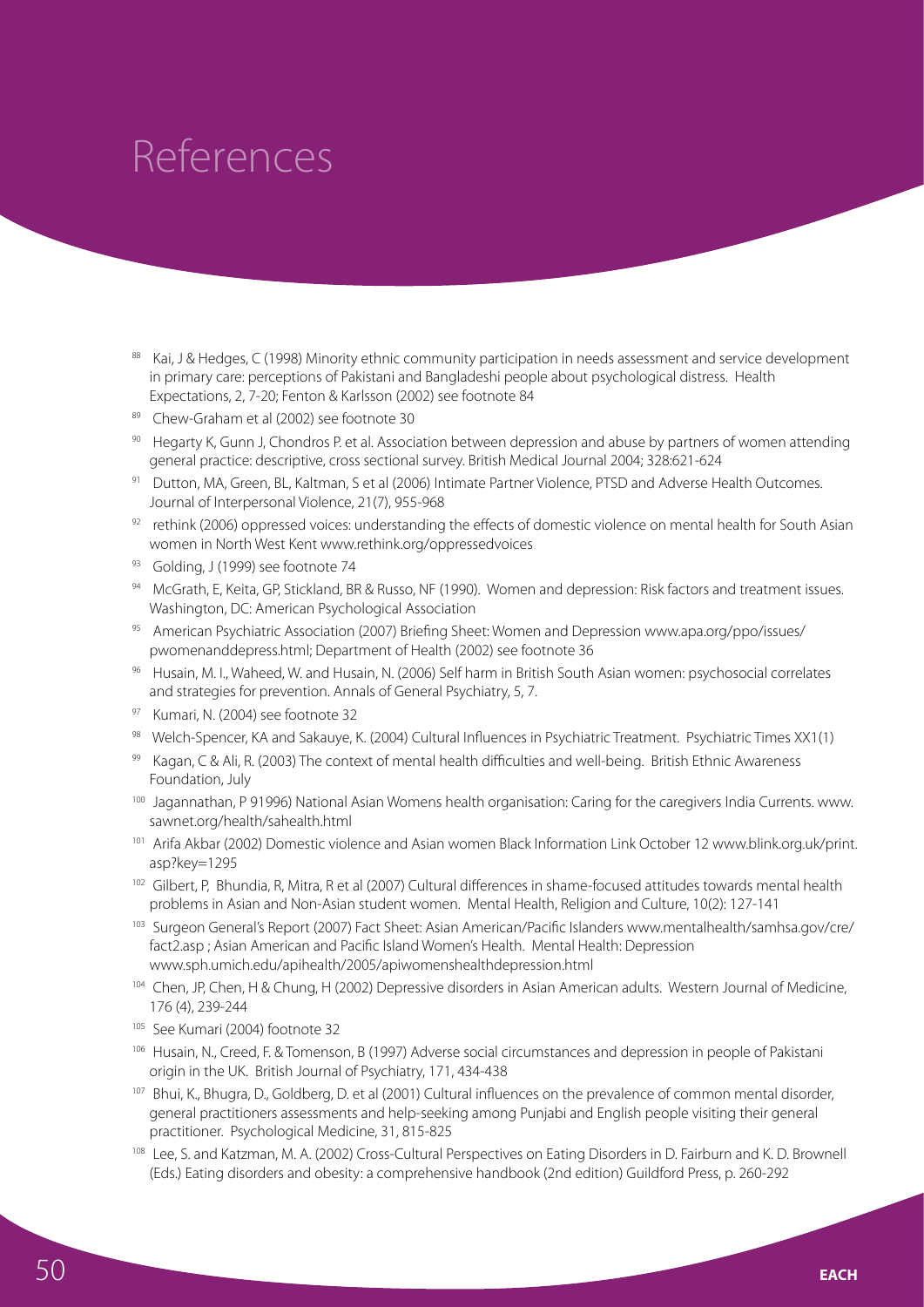- e.g. Akan, G.E. & Grilo, C.M. (1995) Sociocultural influences on eating attitudes and behaviors, body image and psychological functioning: a comparison of African-American, Asian-American and Caucasian college women. International Journal of Eating Disorders, 18, 181-187
- 110 Hall, CCI (1995) Asian eyes: body image and eating disorders of Asian and Asian American women. Eating Disorders: The Journal of Treatment and Prevention, 3, 8-19
- 111 Mintz, L.B. & Kashubeck, S. Body image and disordered eating in Asian and Caucasian college students: an examination of race and gender differences. The Psychology of Women Quarterly, 23, 781-796
- 112 Hall (1995) see footnote 109; Story, M., French, S. A., Resnick, M. D. and Blum, R.W. (1995) Ethnic/racial and socioeconomic differences in dieting behaviours and body image perceptions in adolescents. International Journal of Eating Disorders, 18, 173-179
- 113 Allan, J.D., Mayo, K. & Michel, G.(1993) Body size values of white and black women. Research in Nursing and Health, 16, 323-333
- 114 Robert-McComb, J.J. (2001) Eating Disorders in Women and Children. Prevention, stress management and treatment CRC Press, page 188; Nasser, M. (2004) Dying to live: Eating Disorders and Self-Harm behaviour in a Cultural Context. In J.L. Levitt, R.A. Sansome & I. L. Cohn (Eds.) Self-Harm Behaviour and Eating Disorders: Dynamics, Assessment and Treatment Routledge, chapter 2, 15-30
- 115 Herman J.L. Complex PTSD. A Syndrome in Survivors of Prolonged and Repeated Trauma. Journal of Traumatic Stress 1992; 3: 377-391.
- <sup>116</sup> 10 Jones L, Hughes M, Unterstaller U. Post-Traumatic Stress Disorder (PTSD) in victims of domestic violence: A review of the research. Trauma, Violence & Abuse 2001; 2: 99-119
- 117 Breslau N, Kessler RC, Chilcoat HD, et al. Trauma and post-traumatic stress disorder in the community. Archives of General Psychiatry 1998; 55: 626-632.
- 118 Golding, J. (1999) see footnote 74
- 119 Yule, W, Williams, R & Joseph, S. (1999). Post-Traumatic Stress Disorders in Adults. In W.Yule (ed.) Post-traumatic Stress Disorders: Concepts and Therapy, p. 1-24. Chichester: Wiley
- 120 Husain, MI, Waheed, W & Husain, N (2006) see footnote 95
- 121 e.g. Soni Raleigh, 1996, cited in NAWP (2006) see footnote 128
- <sup>122</sup> Newham Asian Womens' Project (2007) 'Painful Secrets'; A qualitative study into the reasons why young women self harm. London: NAWP
- 123 Motz, A (2001) The psychology of female violence. Taylor & Francis
- 124 Yazdani, 1998; Forced Marriage, 2004; NAWP Silent Scream
- 125 Gill, A (2005). Against my will violence, suicide and honour. Safe the Domestic Abuse Quarterly www. womensaid.org.uk
- 126 Chew-Graham et al (2002) see footnote 30
- <sup>127</sup> NAWP (2007) see footnote 123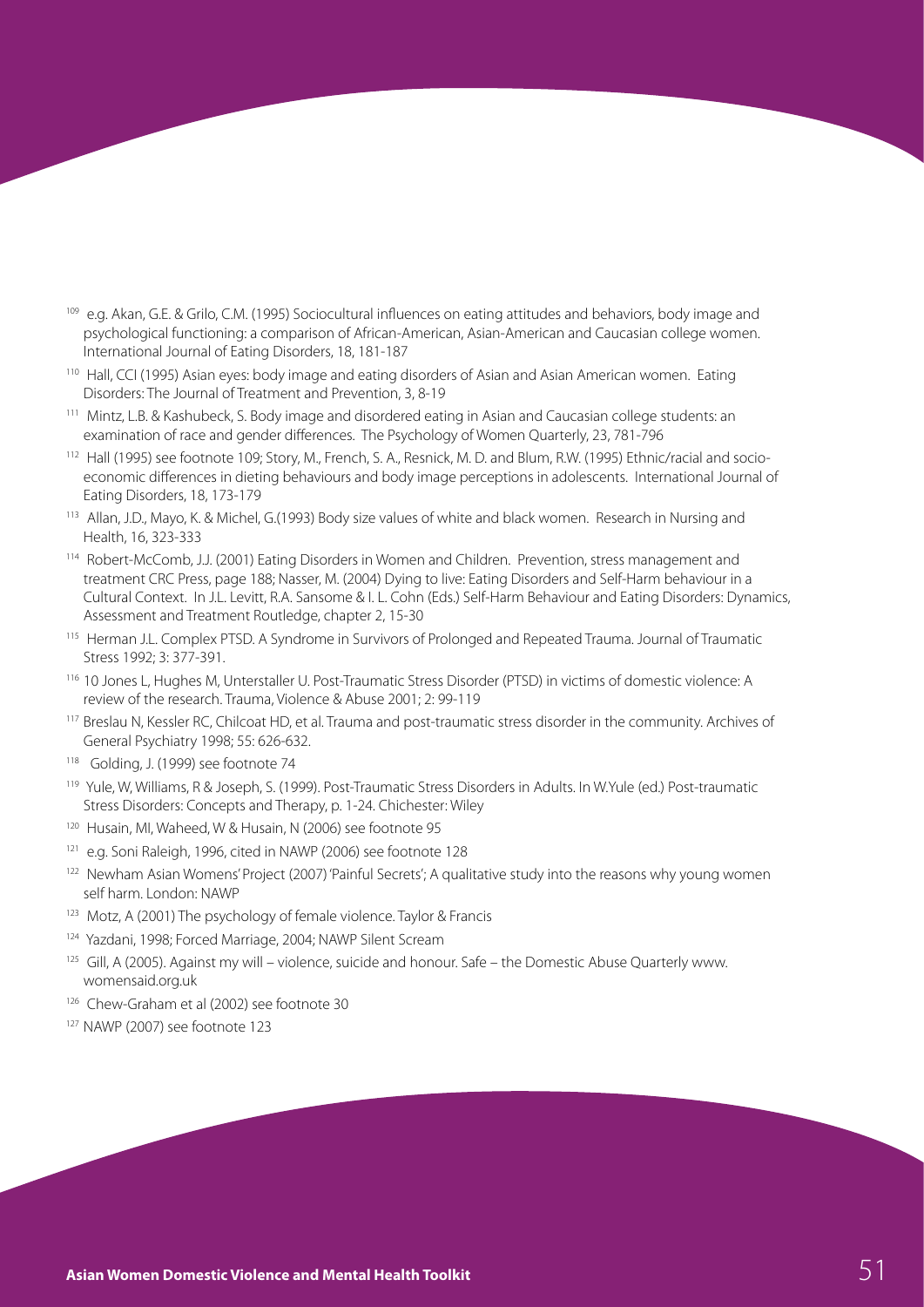- <sup>128</sup> Newham Asian Womens Project (2007) Painful Secrets: A qualitative study into the reasons why young women self harm. London: NAWP
- 129 Bhardwai, A (2001) Growing Up Young, Asian and Female in Britain: A Report on Self-harm and Suicide. Feminist Review, 68, 52-67
- <sup>130</sup> Humphreys, C. (2003) Mental health and domestic violence: a research overview. Making Research Count Conference presentation, Coventry, available on University of Warwick website
- <sup>131</sup> Newham Asian Women's Project, 2005. Seminar presented by Chantler: Now we're talking.
- 132 Bhugra, D., Desai, M. & Baldwin, D.S. (1999a). Attempted suicide in west London, 1. Rates across ethnic communities. Psychological Medicine, 29, 1125-1130; Bhugra, D. & Desai, M (2002) Attempted suicide in South Asian women. Advances in Psychiatric Treatment, 8, 418-423
- <sup>133</sup> Bhardwai, A. (2001). Growing up young, Asian and female in Britain: A report on self-harm and suicide. Feminist Review No. 68, summer, p. 52-67
- 134 Raleigh, V.S. & Balarajan, R (1992) Suicide levels and trends among immigrants in England and Wales. Health Trends,24, 91-94
- <sup>135</sup> Merrill, J. and Owens, J. (1986) Ethnic differences in self-poisoning: A comparison of Asian and White groups. British Journal of Psychiatry, 148, 708-712.
- <sup>136</sup> Yazdani, A. (1998) Young Asian women and self harm: Mental health Needs Assessment of Young Asian Women in Newham. Newham Inner City Multifind & Newham Asian Womens Project
- 137 Newham Asian Women's Project. Silent Scream. Young Asian Women and Self-Harm: A Handbook for Professionals. London: Newham Asian Women's Project, 2004
- 138 Stark, E & Flitcraft A. (1996) Women at Risk: Domestic Violence and Women's Health. London: Sage
- 139 Jones L, Hughes M, Unterstaller U. (2001). Post-Traumatic Stress Disorder (PTSD) in victims of domestic violence: A review of the research. Trauma, Violence & Abuse, 2, 99-119
- 140 Golding (1999) see footnote 74
- 141 Stark, E. & Flitcraft, A. (1995). See footnote 78
- 142 Romkens, 1997
- 143 Raleigh & Balarajan (1992) see footnote 67; Soni Raleigh, V.S. & Balajaran, R. (1991) Suicide and self-burning among Indians and West Indians in England and Wales. British Journal of Psychiatry, 161:365-8
- 144 de Silva, P. (1999). Cultural aspects of post-traumatic stress disorder. In W.Yule (ed.) Post-traumatic Stress Disorders: Concepts and Therapy, p. 116-138. Chichester: John Wiley & Sons
- 145 Raleigh, V.S., Bulusu, L. and Balarajan, R (1990) Suicides among immigrants from the Indian Subcontinent. British Journal of Psychiatry, 156, 46-50.
- 146 Bertolote, JM & Fleiscmann, A (2002) A global perspective in the epidemiology of suicide. Suicidologi 7:6-8
- <sup>147</sup> Bhugra, D., Baldwin, D.S., Desai, M. & Jacob, K.S. (1999b). Attempted suicide in west London, 11. Rates across ethnic communities. Psychological Medicine, 29, 1131-1139
- <sup>148</sup> PPatel (2000). Domestic violence campaigns and alliances across the divisions of race, gender and class. In J. Hanmer & C.Itzin (eds). Home truths about domestic violence. Feminist influences on policy and practice. A reader, p. 167-184. London: Routledge
- <sup>149</sup> Vijayakumar, L. (2004) suicide prevention: the urgent need in developing countries. World Psychiatry, 3(3), 159
- 150 Surgeon Generals Report (2007) see footnote 102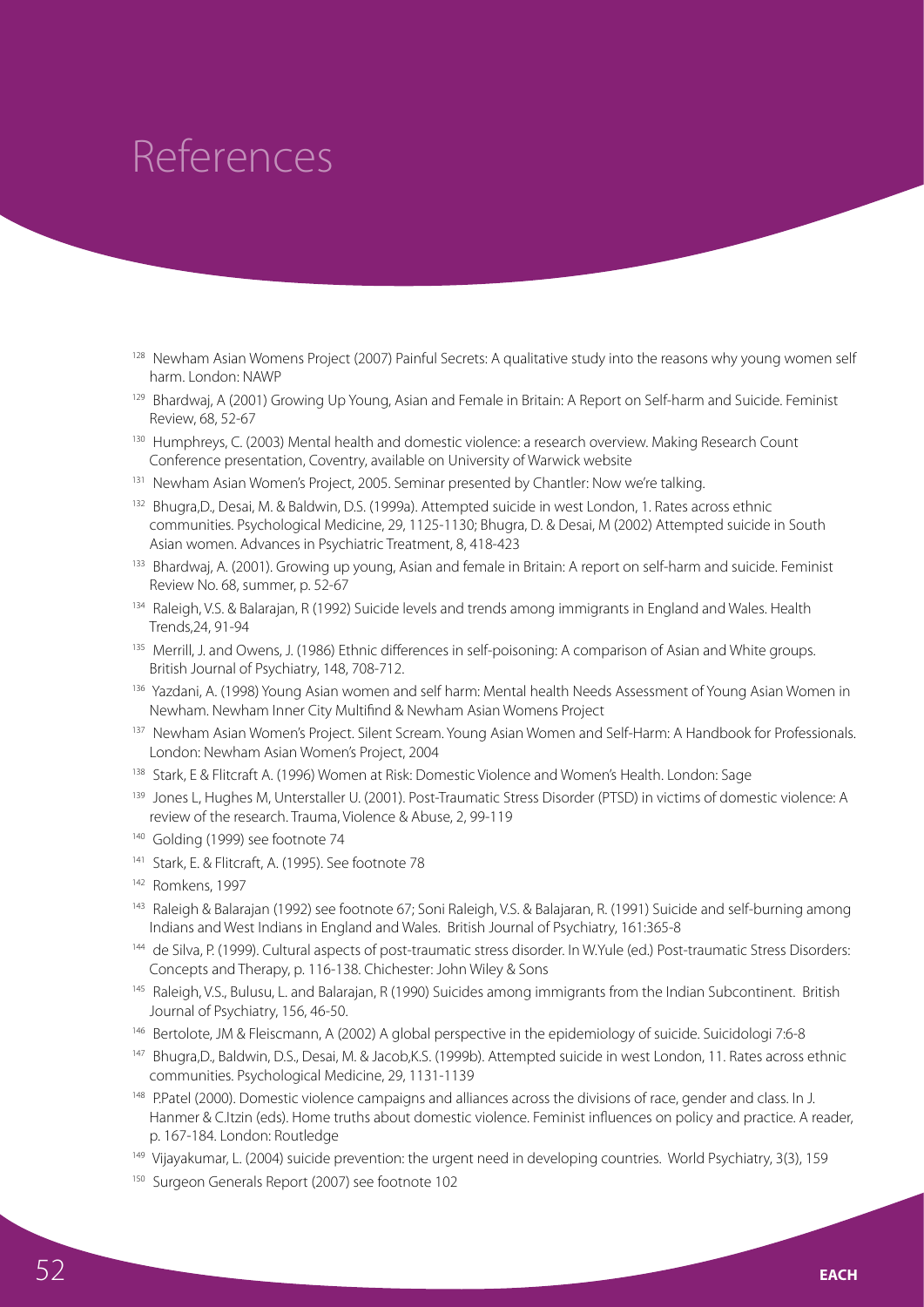- <sup>151</sup> Forced marriages (2004) see footnotes 16 and 17
- 152 Appleby, L. (1999) Safer Services: National Confidential Enquiry into Suicide and Homicide by People with Mental Illness. London: Department of Health
- 153 Cutter, S. (1991) The Suicide Prevention Triangle. Morro Bay, CA: Triangle Books
- 154 WHO, 2005
- 155 Campbell, 2006; Stella Project, 2004 see www.gldvp.org.uk for Stella toolkit
- 156 Becker, J & Duffy, C (2002) Women Drug Users and Drugs Service Provision; service level responses to engagement and retention. Home Office DPAS Briefing Paper 17
- 157 Stark, E. & Flitcraft, A. (1996). Women at Risk: Domestic Violence and Women's Health. London: Sage
- 158 Alcohol Concern (1995) Alcohol and the Asian, African and Caribbean Communities. Research and Practice. London: Alcohol Concern/Newham Advisory Alcohol Service
- 159 Purser, B, Davis, P, Johnson, MRD & Orford, J. (2001)Drinking in Second and Subsequent Generation Black and Asian Communities in the English Midlands. London; Alcohol Concern
- 160 Campbell JC, Laughon K, Woods A. (2006) Impact of intimate partner abuse on physical and mental health: how does it present in clinical practice? In G Roberts, K Hegarty, G Feder (eds). Intimate Partner Abuse and Health Professionals: New Approaches to Domestic Violence: 48-59. Edinburgh: Churchill Livingstone Elsevier
- <sup>161</sup> Royal College of Psychiatrists (2002) op.cit.
- <sup>162</sup> Zubretsky, T.M. & Digirolamo, K.M. (1996). The false connection between adult domestic violence and alcohol. In A.R. Roberts (ed.). Helping battered women: New perspectives and remedies, pp.222-228. Oxford: Oxford University Press
- 163 Kumari, N. (2004) South Asian women in Britain: their mental health needs and views of services. Journal of Mental Health Promotion, March (now the Journal of Public Mental Health)
- 164 Humphreys & Thiara (2003) op. cit See footnote 46
- <sup>165</sup> rethink (2006) oppressed voices: understanding the effects of domestic violence on mental health for South Asian women in North West Kent www.rethink.org/oppressedvoices
- <sup>166</sup> Bhui, Stansfeld, Hull, Priebe, Mole & Feder (2003) Ethnic variations in pathways to and use of specialist mental health services in the UK, 182, 105-116
- <sup>167</sup> Count me in. Results of a national census of in-patients in mental health hospitals and facilities in England & Wales. Healthcare Commission Audit and Inspection. November, 2005
- 168 Department of Health (2005) Responding to Domestic Abuse: A Handbook for Health Professionals, p.26
- <sup>169</sup> Wong et al. (2003) see footnote 52
- 170 Based on Chew-Graham et al (2002) see footnote 30
- <sup>171</sup> The British Association for Accident and Emergency Medicine Academic Committee, 1993
- 172 In Wong, Huang, Chan et al (2003) see footnote 52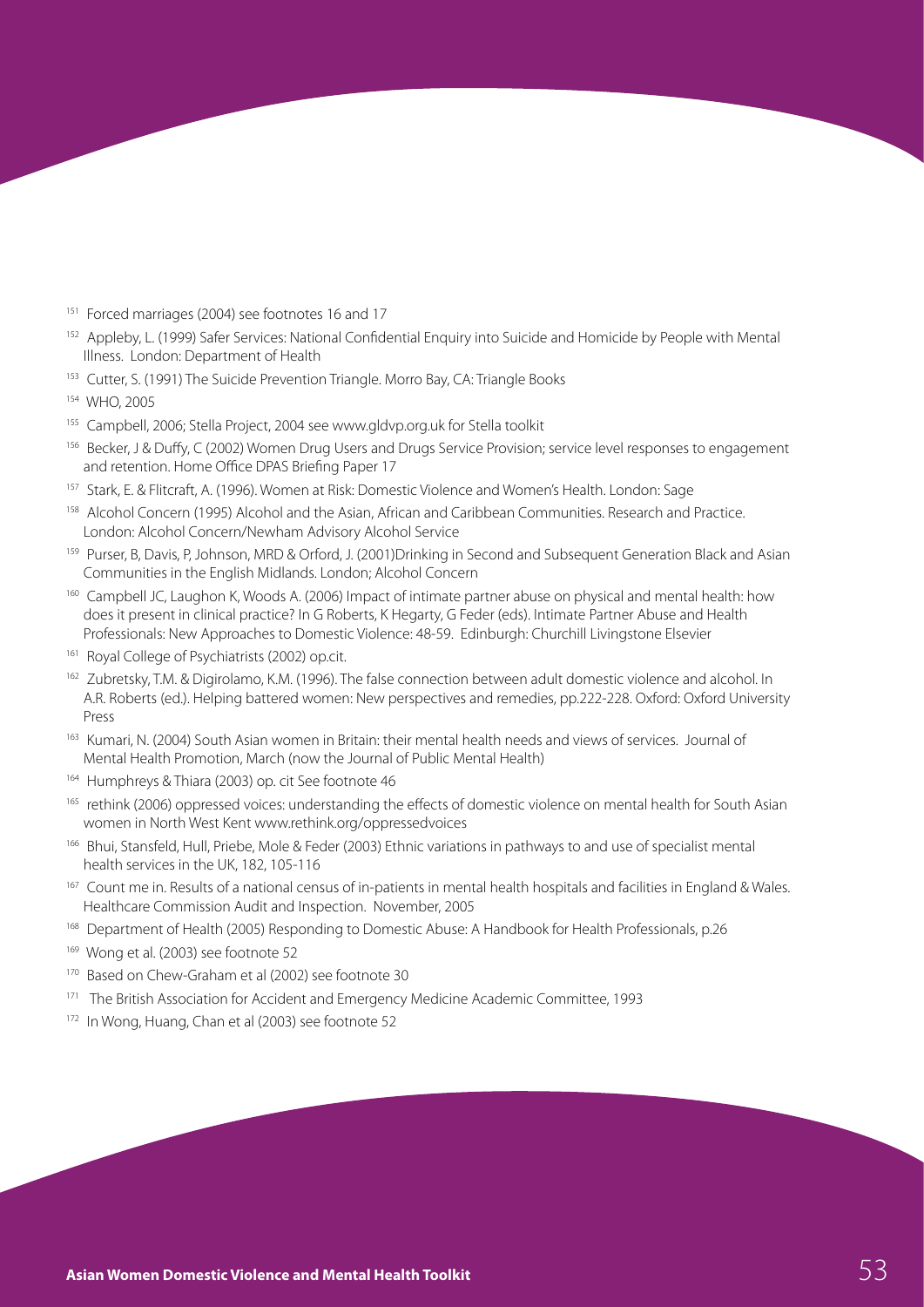- 173 Harris, V. (2002). Domestic Abuse Screening Pilot in Primary Care 2000-2002 Final Report. Wakefield: Support & Survival
- 174 ESRC Society Today RES-000-22-0334-Understanding South Asian Women's Experience of Sexual Violence www. esrcsocietytoday.ac.uk
- 175 Coker, AL, Bethea, L., Smith, PH et al (2002) Missed opportunities: intimate partner violence in family practice settings. Prev Med 34(4): 445-454
- 176 Rhodes, KV, Levinson, W. (2003) Interventions for intimate partner violence against women: a clinical applications. JAMA, 289(5): 601-605
- 177 Rodriguez, MA & Saba, G (2006) Cultural competence and intimate partner abuse: health care interventions. In Roberts, G., Hegarty, K & Feder, G (eds) Intimate partner abuse and health professionals. New approaches to domestic violence, ch. 11. Churchill Livingstone Elsevier
- <sup>178</sup> Davina James-Hanman; The Stella Project (2004) www.gldvp.org.uk
- 179 Humphreys, C & Thiara, R (2003) see footnote 46
- 180 Williamson, 2000; Department of Health Resource Manual, 2005
- 181 Belgrave Baheno (1996) see footnote 21
- 182 Ramsay, JA, Rivas, C. & Feder, G. (2005) Interventions to reduce violence and promote the physical and psychosocial well-being of women who experience partner violence: a systematic review of controlled evaluations. Bart's and the London Queen Mary's School of Medicine and Dentistry. Sited on the Department of Health website
- 183 Womens Aid, 2006 www.womensaid.org.uk
- 184 Adapted from Department of Health (2005) Responding to Domestic Abuse
- <sup>185</sup> The Commission for Equality and Human Rights see www.cehr.org.uk
- 186 Dustin, H. (2006) Understanding your duty: Report on the gender equality duty and criminal justice system; Fawcett Society (2006) Doing your duty. Guide to the gender equality duty. Both documents available from www. fawcettsociety.org.uk
- <sup>187</sup> Commission for Racial Equality www.cre.gov.uk
- <sup>188</sup> Women's National Commission (2003) Unlocking the Secret: Women Open the Door on Domestic Violence. Findings from Consultations with Survivors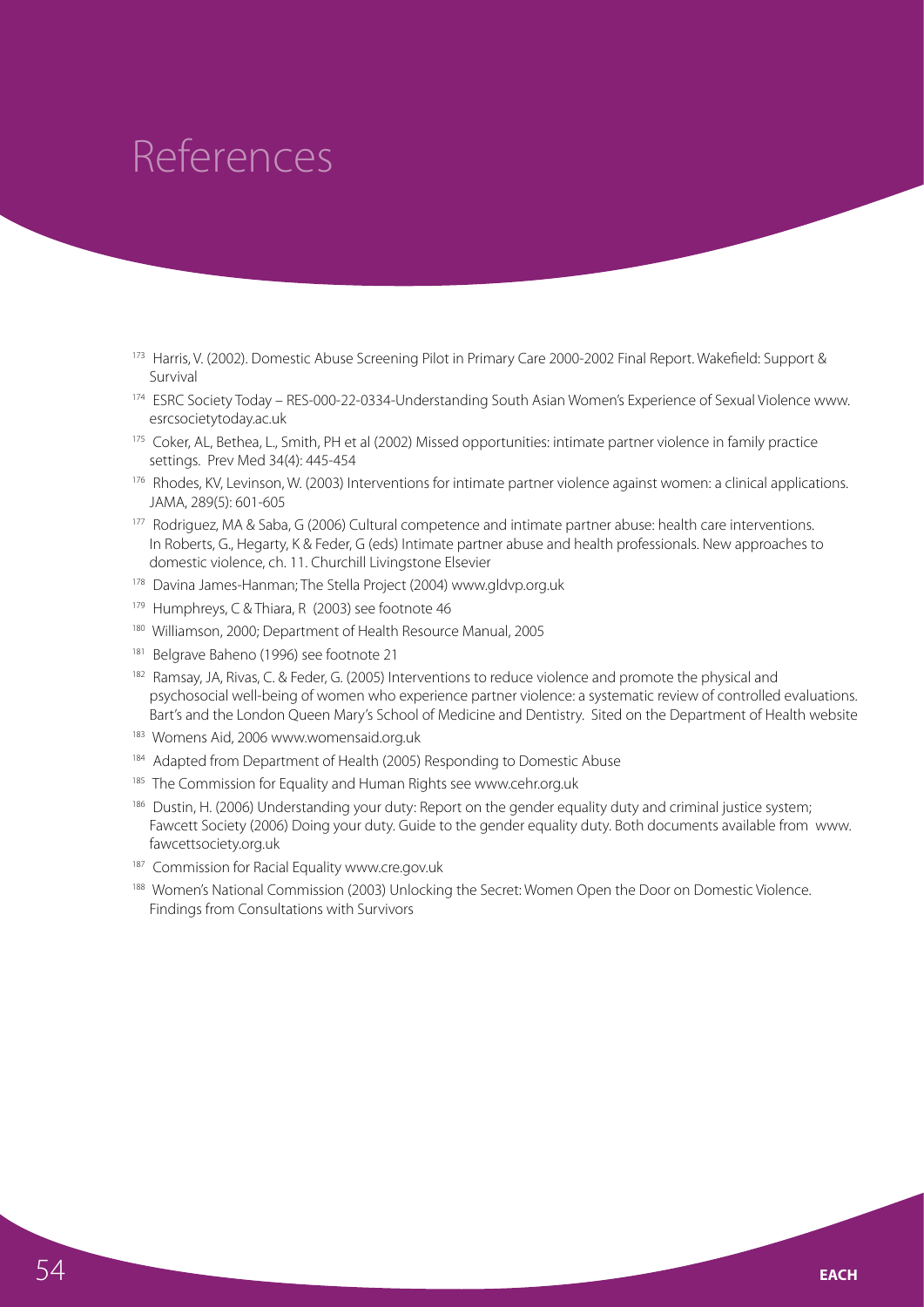## **Notes**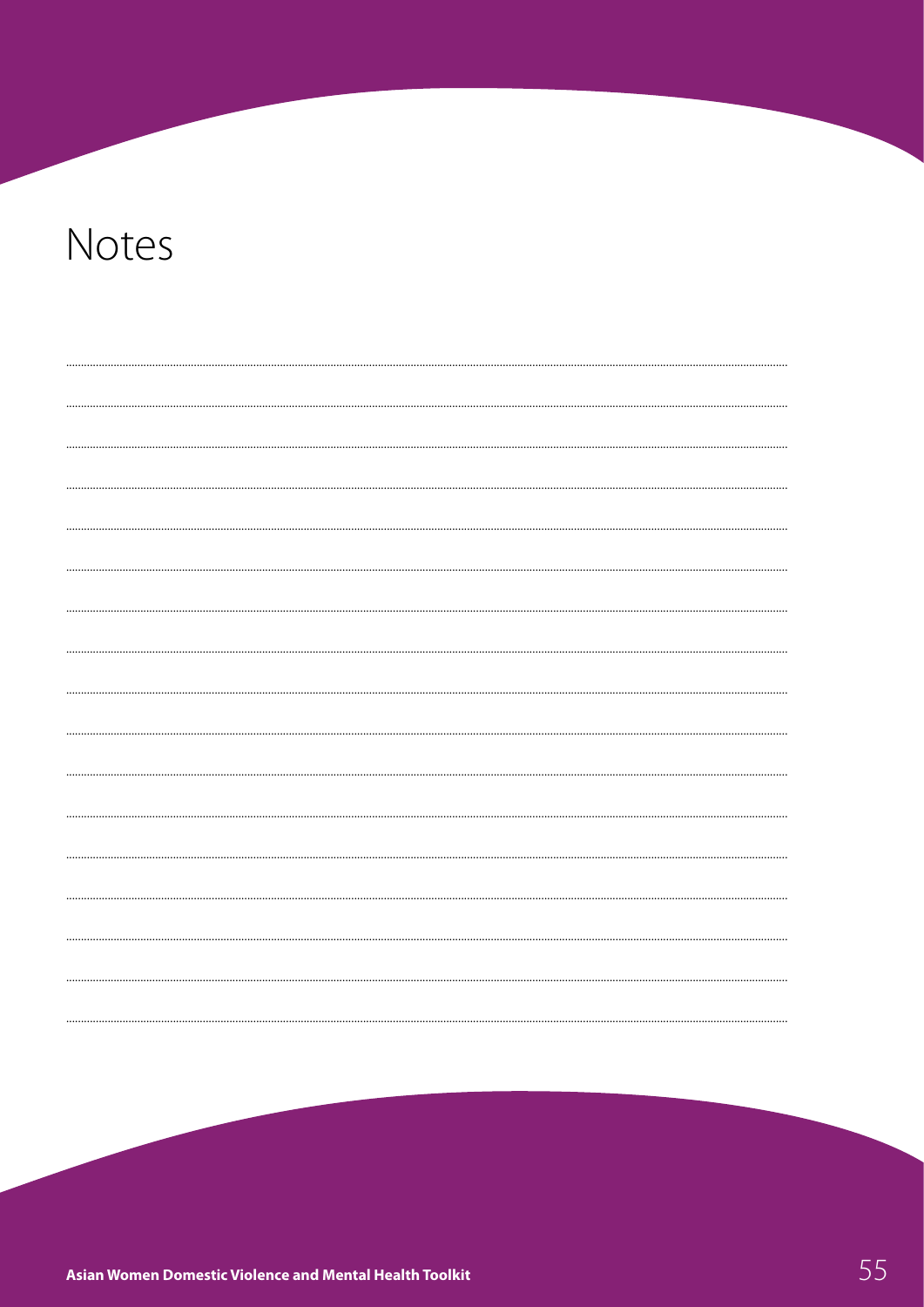### Notes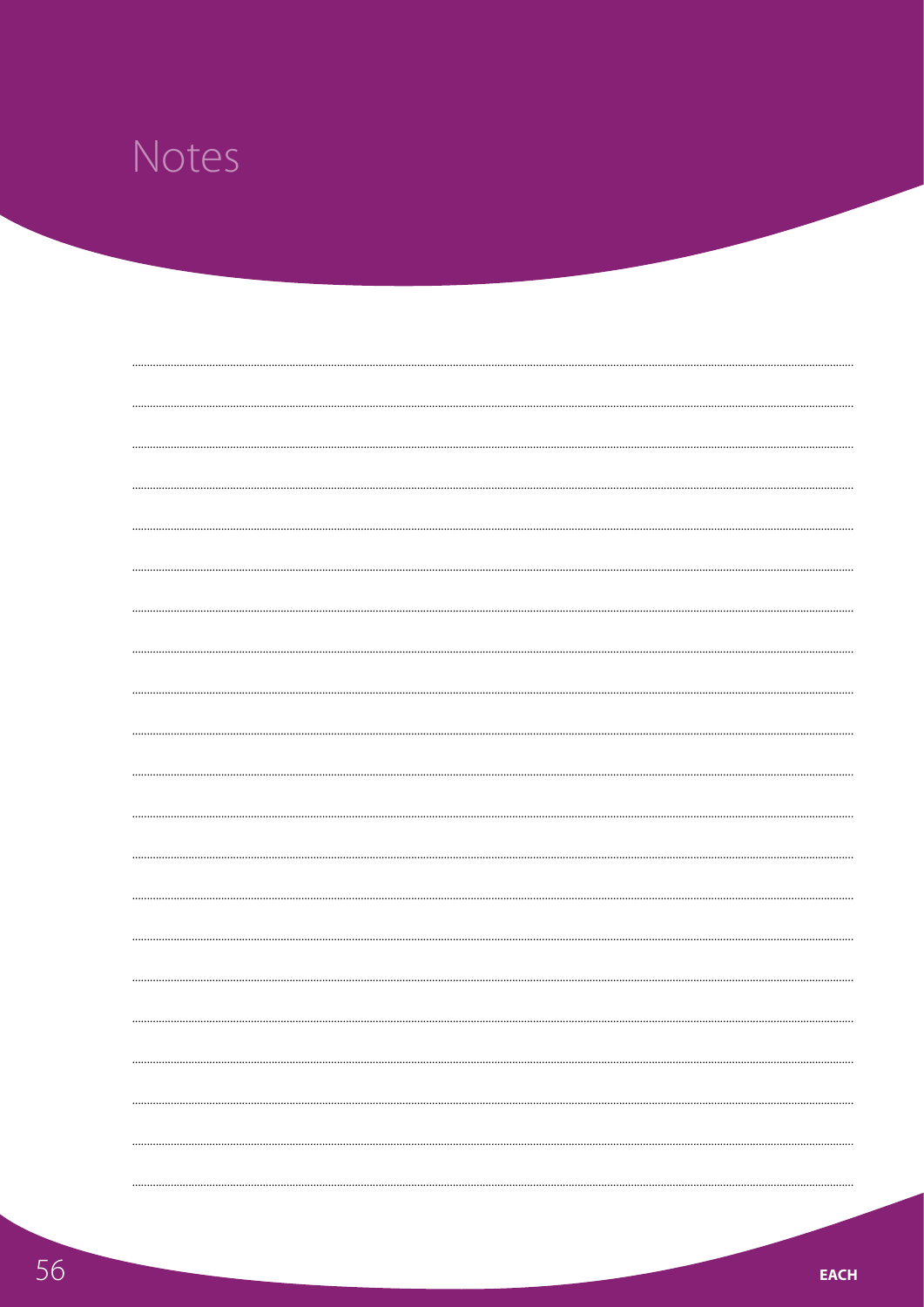